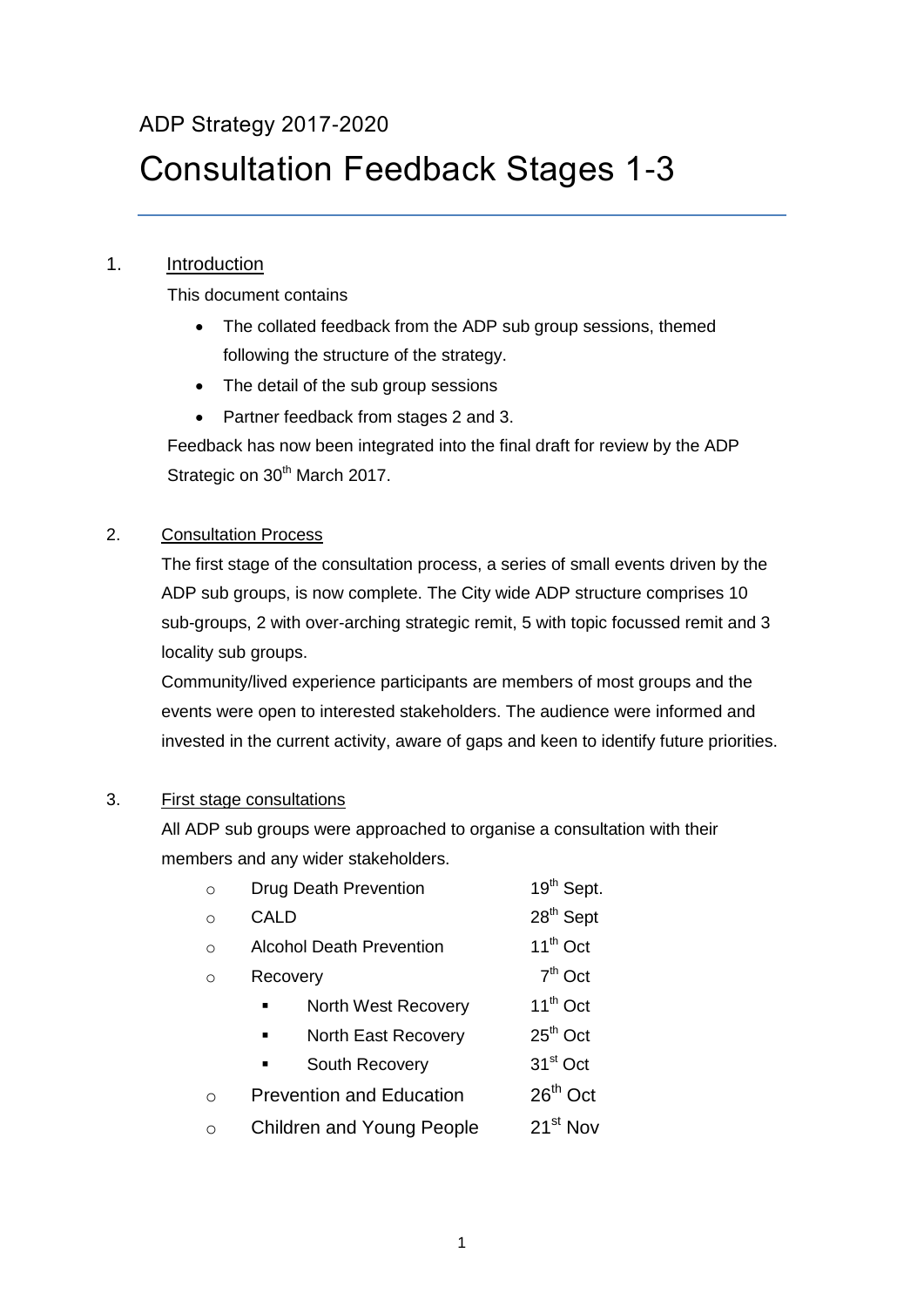#### 4. Second stage consultations

Locality ADP structures and wider partners will be approached to consider the collated feedback from the sub groups. These include

- Voluntary Sector Drug and Alcohol Agencies
- Contract and Commissioning Team
- Alcohol and Drug Board-wide Planning Group
- Children's Executive Group
- Child Protection Committee
- Community Planning
- Homelessness
- Criminal Justice
- HSCP Strategic Planning Groups and other relevant groups

#### 5. Third Stage Consultation

The ADP Exec and Strategic Groups held a joint session (26<sup>th</sup> Jan 2017) to consider the collated feedback and most recent draft and further comments, corrections, additions noted.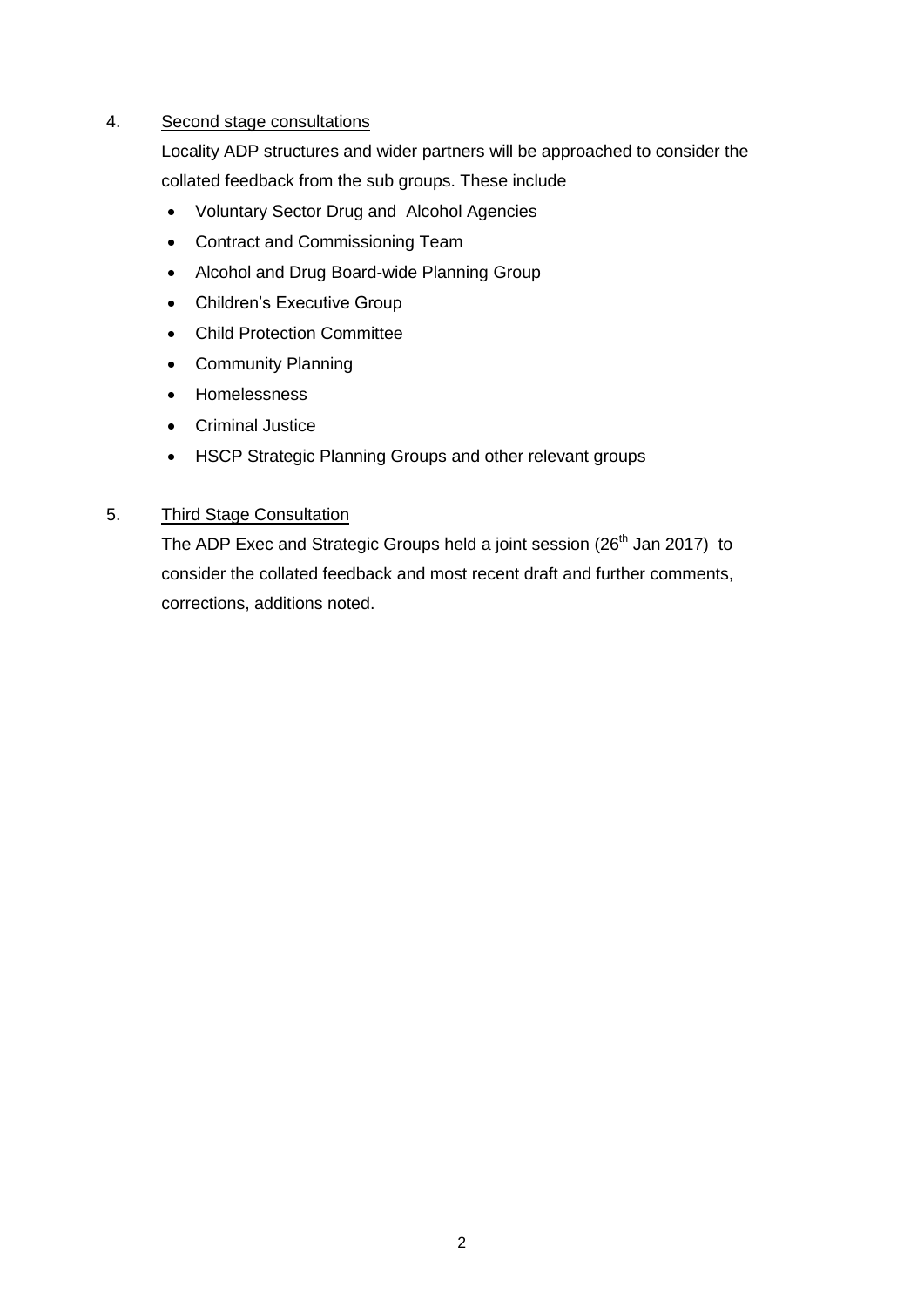### 6. First stage Feedback

 The sessions focussed on reviewing the priorities identified in the ADP Strategy 2014-2017 and new areas for development. The feedback from each session has been collated into the agreed continuing themes of the 2017-2020 strategy-

- Prevention
- Recovery
- Vulnerable Adults
- Vulnerable Children

As anticipated, much of the feedback content extends across themes. Priorities and developments raised in a particular consultation session may be included in another theme, based on review of all feedback.

The following is the collated feedback from the first stage of the consultations. There is some duplication across themes; this has been left to allow recognition of priority issues raised by a number of different groups.

### 7. Prevention - Continuing priorities and suggested developments

- 7.1 Maintaining a resilience programme for early years.
- 7.1.1 Develop nursery programs
- 7.2 Delivery of a sustainable education programme for young people focused on the potential dangers of alcohol and drugs delivered in the Education and Youth Work
- 7.2.1 Ensure messages include drugs harms as well as alcohol
- 7.2.2 Develop programme within youth work settings using the breadth of ADP partnerships
- 7.3 Review diversionary activities for young people as an alternative to alcohol and drug use and integrate plan for Community Alcohol Campaigns
- 7.3.1 Review access arrangements, map existing activity and consider best use of provision
- 7.3.2 Develop plan for Community Alcohol Campaign activity across the City
- 7.4 Continuing to work to reduce the number of new blood borne viruses. Develop and deliver on a workplan to: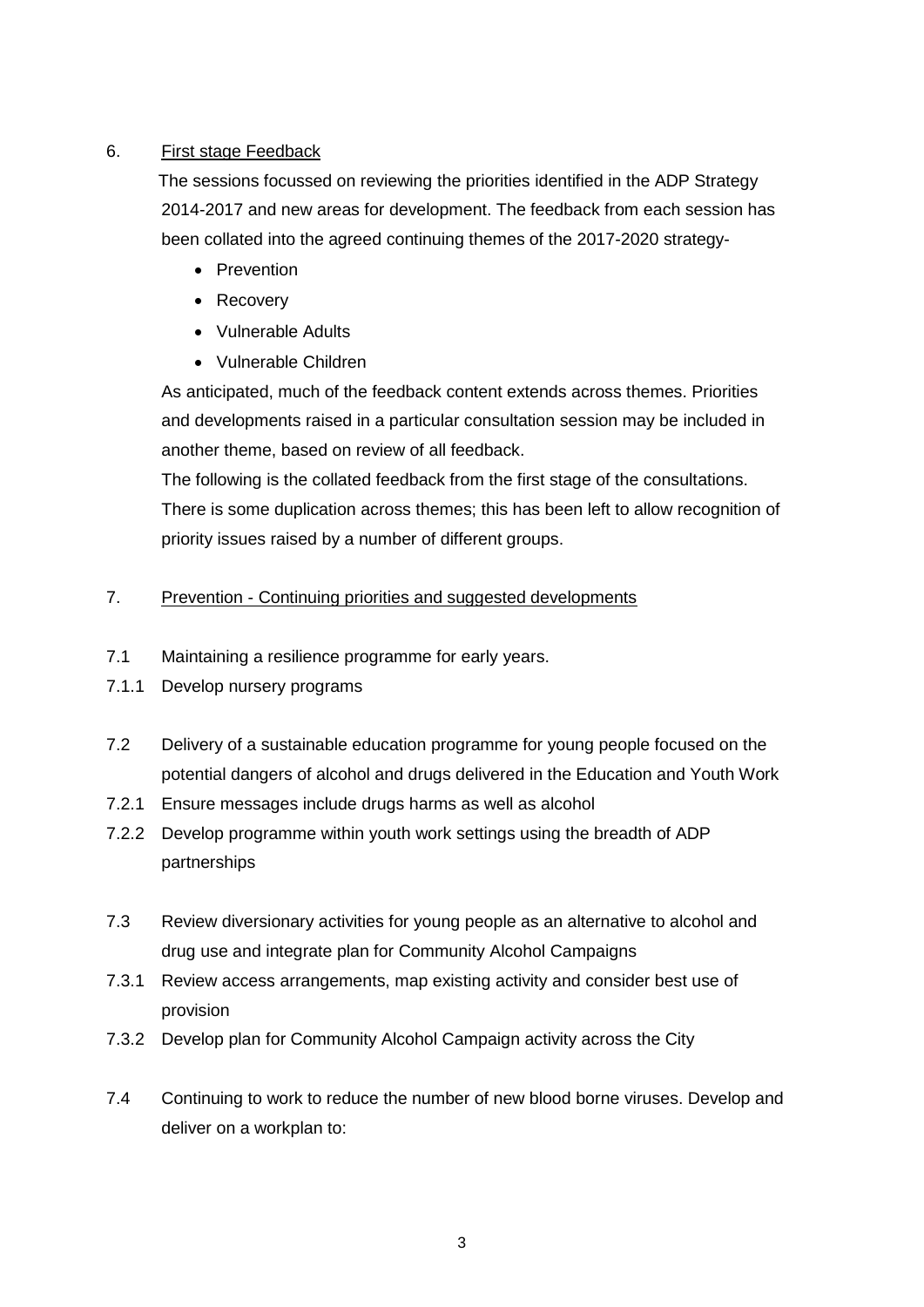- 7.4.1 Reduce the number of BBV infections acquired by people who inject drugs (PWID),
- 7.4.2 Reduce the number of undiagnosed BBV infections among PWID by promoting and providing diagnostic testing in locations accessible and acceptable to this population.
- 7.4.3 Increase the number of BBV-infected PWID engaged in specialist care by integrating care with existing services accessed by PWID and providing care closer to home.
- 7.4.4 Review of BBV harm reduction information and advice provision to PWID and make evidence-based recommendations for service developments.
- 7.5 Increase opportunities for parents and carers to engage meaningfully in prevention initiatives with young people with a focus on parent-child communication, delaying early onset of use and parental monitoring.
- 7.6 Respond to guidance / recommendations with regards to addressing New and Emerging Drug Trends
- 7.6.1 Focus on developing structure to quickly communicate identified risks, assess training needs, develop training package
- 7.7 Address the issue of over provision in the City by developing a joined-up approach to licensing.
- 7.7.1 Link to training and good practice guidance for licensed premises
- 7.7.2 Minimise harm by assessing training needs in licensed premises and encouraging good practice
- 7.8 Challenge cultural norms around alcohol consumption and drug use in the city.
- 7.8.1 Recognise the negative impact that alcohol and drugs can have and work with communities across the City to address these issues.
- 7.8.2 Develop Ripple effect recommendations and work of Community Aces
- 7.9 Single Outcome Agreement- galvanise contributions from all relevant partners in the city in order to bring about significant gains in health and social outcomes related to consumption of alcohol. The high-level outcome is as follows: **"Working with the people of Glasgow to create a healthier relationship to alcohol"**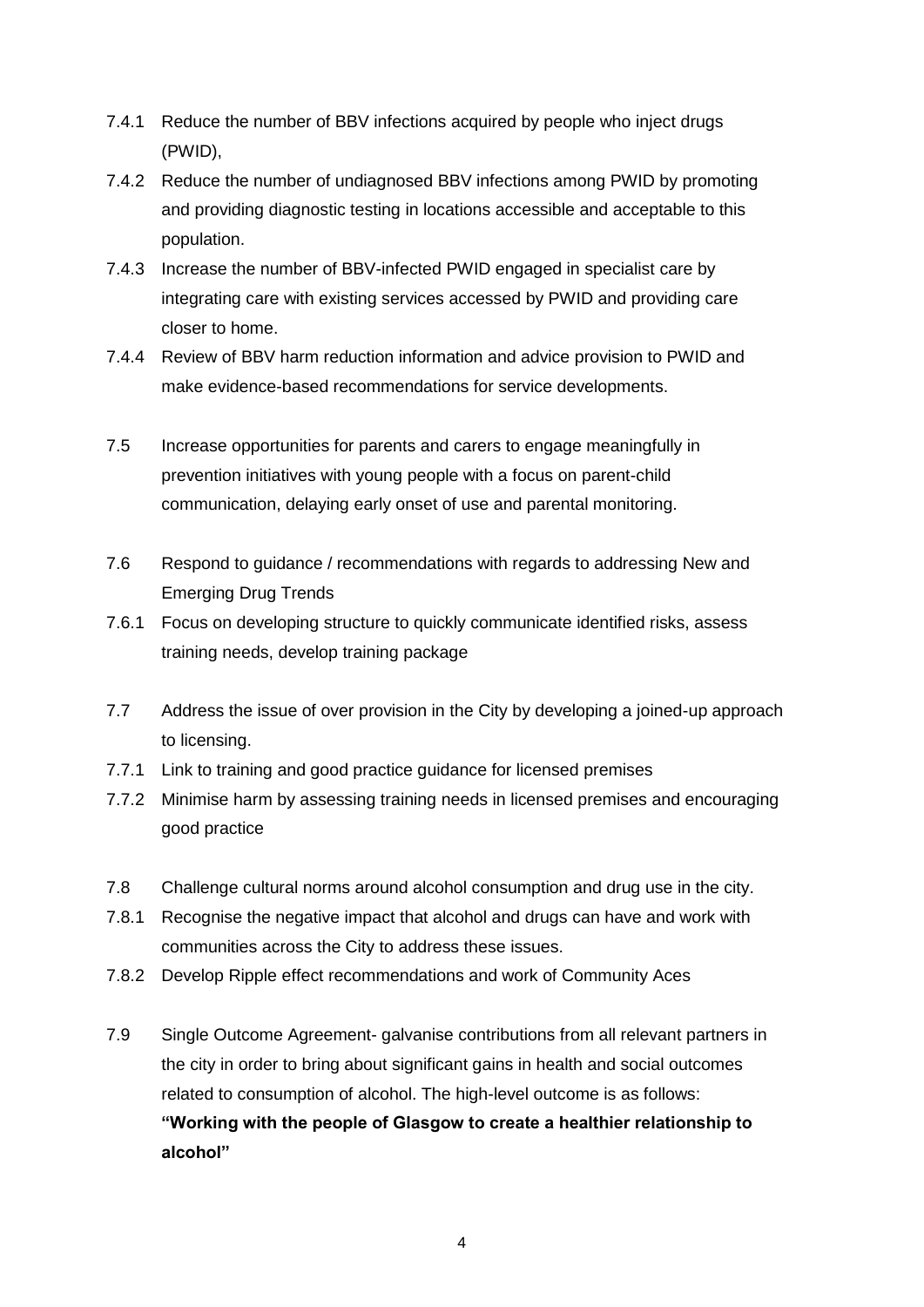This will be supported by underpinning outcomes that focus on two major dimensions:

# *reducing the accessibility of alcohol in communities; and reducing the acceptability of misusing alcohol*

Partners have agreed to pursue a range of activities that will impact upon these outcomes.

7.9.1 Review sector action plans to meet SOA requirement to reduce alcohol related harm in the most vulnerable communities

### 8. **Prevention - New priorities**

- 8.1 Continue to challenge the drinking culture in the city, with targeted initiatives for specific audiences, e.g. younger women
- 8.2 Move to delivery of age appropriate multiple risk educational for children and young people
- 8.3 Targeted prevention interventions with groups at higher risk of alcohol and drug misuse
- 8.3.1 Children in contact with the social care system
- 8.3.2 LGBT community
- 8.3.3 Specific BME groups with identified risk factors
- 8.3.4 Older people, including resilience.
- 8.4 Refreshed drug prevention and education interventions to respond to emerging drug trends
- 8.5 Early Intervention responses to young people with emerging addictions issues
- 8.6 Work to strengthen attachment and reduce adverse childhood experiences
- 8.7 Address ADP partner responsibilities as a corporate parent to CAPSM and vulnerable young people
- 8.8 Suicide prevention agenda.
- 8.9 Link Universities and Student groups to Best Bar None.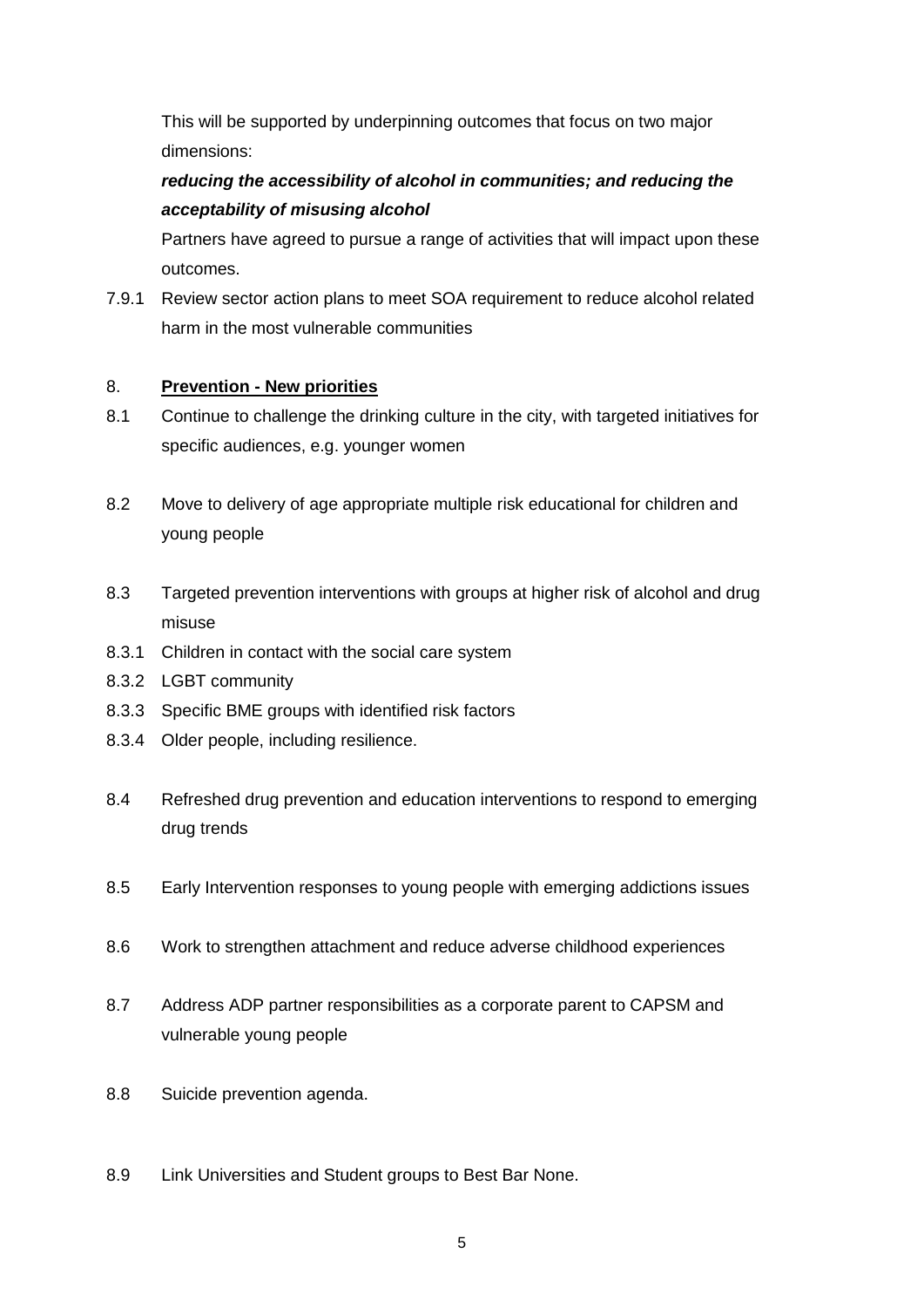- 8.10 Monitor the impact of Community sentencing for alcohol and drug related offending within the city.
- 8.11 Address the issue of persistent offenders within the city centre.
- 8.12 Address the issue of pre-loading prior to going out within the city.
- 8.13 Consider the safety of those under the influence who are refused admission to premises.
- 8.14 Consider the issue of bottles and cans being removed from premises to continue drinking outside- investigate frequency of these being used as weapons
- 8.15 Training required for all the relevant partners involved within the Safe Zone in the City centre
- 8.15.1 Currently Safe Zone gap in the west end.
- 8.15.2 Develop protocols for temporary Safe Zones for Street festivals.

#### 9. **Recovery - Continuing Priorities and suggested developments**

- 9.1 The development and expansion of the role of the Recovery coordinator posts.
- 9.1.1 Develop a structure around the posts, allowing progression into and beyond the role
- 9.1.2 Investigate the need for a women's recovery coordinator post, recognising the specific barriers to women entering and remaining in recovery
- 9.1.3 Further develop and embed ethos of recovery orientation of services through new recovery hubs model, ensuring the alignment of relevant posts and services
- 9.2 Recognition of the work and commitment of the Recovery Volunteers across the City and the need for identified support for this commitment.
- 9.2.1 Develop a single induction training programme for all Recovery Volunteers
- 9.2.2 Develop an incentivised pathway for Recovery Volunteers, that is clear and transparent and based on level of commitment
- 9.2.3 Consistent ongoing training opportunities across the City- consistency of opportunity allowing individual volunteers to focus on their interests
- 9.2.4 Further enhance the ethos and role of volunteering as part of a programme of selfdevelopment for people in recovery.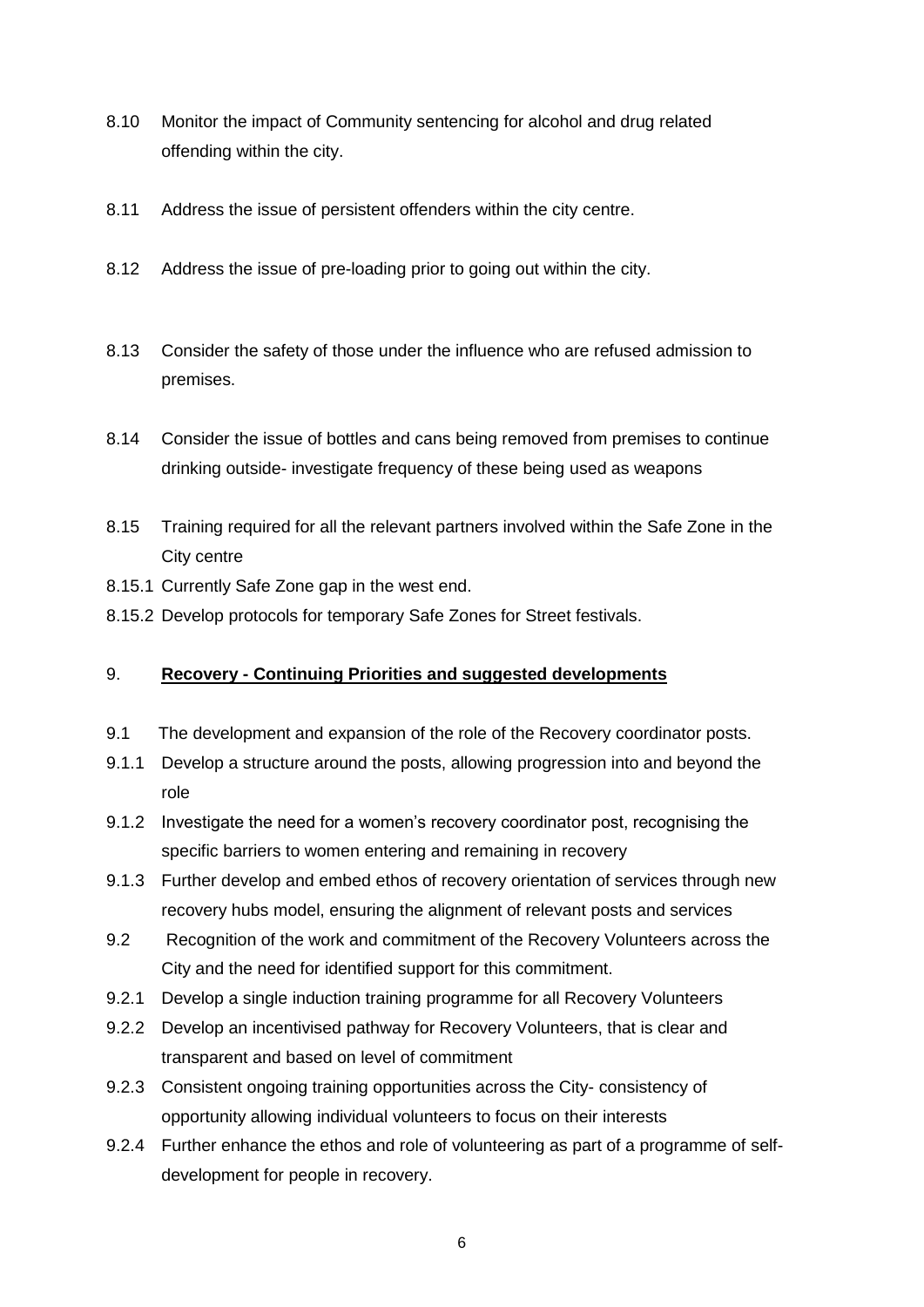- 9.3 Support the city-wide recovery network to link its activity into the wider community
- 9.3.1 Promote the idea of Community Recovery, rather than recovery community
- 9.3.2 Work with partners to embed 'Community recovery' activities within their core work
- 9.4 Tackle stigma associated with drug and alcohol use.
- 9.4.1 Consider the creation of an anti- stigma charter for elected politicians to sign up to
- 9.4.2 Identify a politician/ business leader/community leader as a champion to challenge media and public perceptions
- 9.4.3 ADP must challenge inaccurate media coverage that creates stigma
- 9.4.4 Build the promotion of the role of people in recovery into wider HSCP communications
- 9.5 Development and expansion of recovery groups for specific groups
- 9.5.1 Develop focussed Equalities and Recovery strategy and action plan
- 9.5.2 Consider the needs of different BME communities,
- 9.5.3 Develop the existing women's recovery groups
- 9.5.4 Consider the needs of the LGBT communities
- 9.5.5 Consider the needs of Parents and Carers in recovery
- 9.6 More employment opportunities for those in recovery.
- 9.6.1 Develop formal links with 'Jobs and Business' and the Recovery communities
- 9.6.2 Develop PSP opportunities, involving Recovery hubs, beyond the traditional employment opportunities
- 9.7 Further financial investment in recovery support and services.
- 9.7.1 Demonstrate Recovery's 'value for money' by reporting employment and training through ADP
- 9.7.2 Ensure recovery communities are appropriately consulted on budgetary decisions
- 9.8 The creation of recovery hubs in each sector and possibly city-wide.
- 9.8.1 Develop a model for peer led recovery centres, that will complement the new Recovery Hubs as they develop
- 9.9 Address barriers in relation to benefits and welfare reform.
- 9.9.1 Develop working relationship with Dept for Work and Pensions regarding volunteer programmes, training commitments etc and recognise that Recovery Volunteers are currently punished by the system for contributing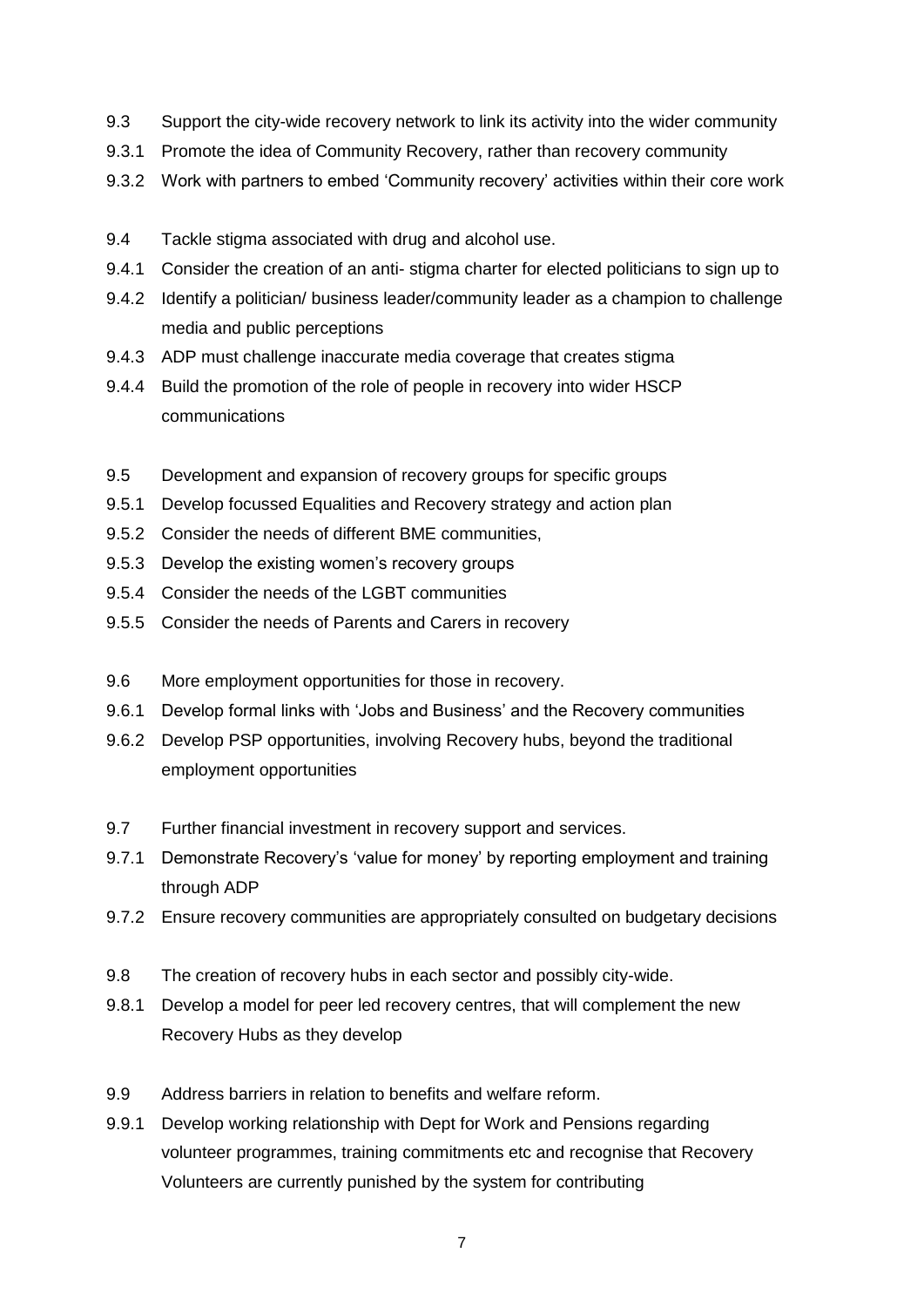- 9.9.2 Establish interface protocol with the recovery communities, recovery hubs and the DWP.
- 9.10 Increase the commitment to families in recovery.
- 9.10.1 Develop relationships with existing family support services
- 9.10.2 Ensure Kinship care groups and Family support groups are included in Recovery planning
- 9.11 Address ongoing challenges faced by those in recovery identifying appropriate accommodation/ housing options.
- 9.11.1 Address the accommodation needs for families in recovery
- 9.11.2 Consider partnership with Glasgow Homelessness Network and collaborate on work with accommodation providers

#### 10. **Recovery - New priorities**

- 10.1 Older drug users- population of isolated, vulnerable people that could benefit from the social support offered by recovery communities
- 10.2 Increased investment in health and fitness agenda within recovery communitiesaddressing mental and physical health needs, attractive to both men and women, and to those just beginning to consider recovery as a possibility.
- 10.3 Develop links with the Prevention agenda regarding work with education and young people at risk- recovery volunteers

# 11. **Vulnerable Adults Continuing priorities and suggested developments**

- 11.1 Monitor trends in drug use in relation to fatalities and further compliment this by monitoring alcohol use in relation to fatalities.
- 11.1.1 All cause mortality within GADR Service deaths
- 11.1.2 Need to strengthen access to information between Acute/BBV/ Specialist Secondary Services and Primary care services.
- 11.1.3 Interrogate data on deaths through smoking heroin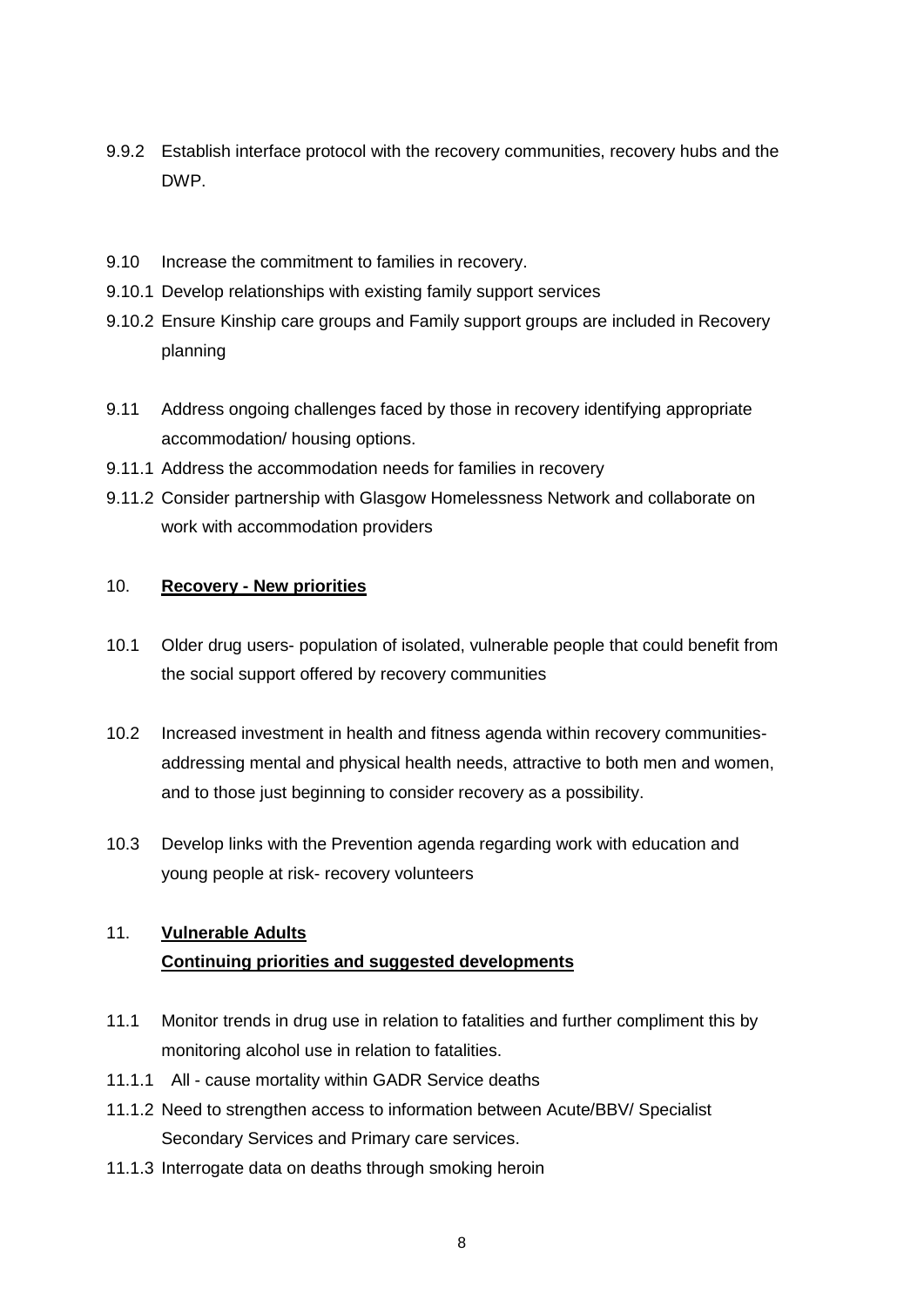- 11.1.4 Analysis of mortality to identify gender specific trends
- 11.2 Further expansion of the peer training Naloxone model and further promotion of Naloxone provision to those most vulnerable to overdose.
- 11.2.1 Encourage wider ownership of Naloxone training and provision across care services- not the domain of GADRS
- 11.2.2 Clarify funding implications in all services
- 11.2.3 Ambulance Information Sharing Protocol for use of Naloxone
- 11.2.4 Investigation of barriers to carrying THN by PWID and how to overcome these
- 11.3 Address the issue of public injecting in the City centre.
- 11.3.1 Review of current provision of services and flexibility within existing City Centre services e.g. Hunter Street Health Services
- 11.3.2 Investigate perceived increasing population in City centre with complex needs
- 11.3.3 Investigate incidences of public injecting beyond city centre
- 11.4 Remain vigilant and informed on the emerging issue of New and Emerging Drug Trends and the associated dangers.
- 11.4.1 Address delay between a death occurring and the subsequent identification of the new substance
- 11.4.2 Address concerns regarding perceived increasing Benzodiazepine use
- 11.4.3 Establish partnerships with Public health re communication of the risks and harm reduction messages
- 11.4.4 Consider problematic use of prescription drugs, antidepressants etc.
- 11.5 Need to engage with those not accessing treatment and address barriers to services.
- 11.5.1 Focus on group of individuals who don't want to access conventional treatment or access treatment in the conventional way
- 11.5.2 Investigate why, when most DRD's have accessed treatment services at one point, people disengage.
- 11.5.3 Consider best practice examples of models where engagement has improved with a vulnerable group such as those at risk of DRD
- 11.5.4 Establish pathway for people who are not ready for treatment (i.e. ORT) to other services or treatments (i.e. Hep C) and address barriers
- 11.5.5 Audit and monitor unplanned discharges and those referred on by CAT Access Team within context of transformation of GADRS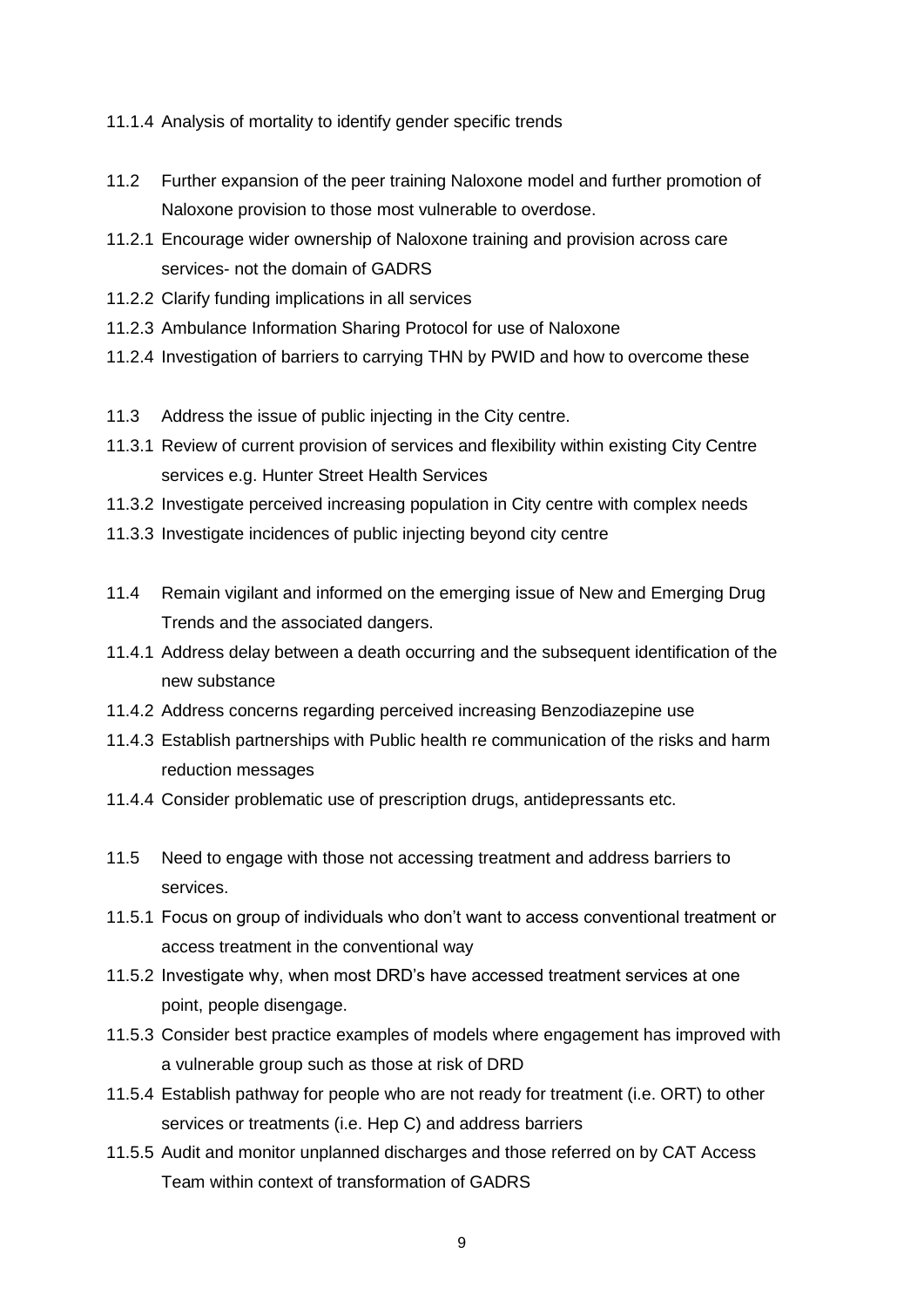- 11.6 Improve links between mental health and GADR services re co-morbidity issues.
- 11.6.1 Improve the links between mental health and addiction services, implementing an agreed and clear pathway between the two services
- 11.6.2 Establish working protocols between disciplines within new HSCP structure

#### 12. **Vulnerable adults - New priorities**

- 12.1 Develop specific relapse support within GADR services for Recovery Volunteersrecognising particular strengths and difficulties
- 12.2 Information sharing/ communication-
- 12.2.1 agreements required to share relevant information across HSCP services to the benefit of vulnerable drug users,
- 12.2.2 improved communication between partners and within structures, ensuring necessary information reaches front line staff
- 12.2.3 Improve communication with GPs re service users and those involved in risky behaviour- invite representation on ADP structure
- 12.3 Develop and enhance out of hours' services/ supports e.g. A&E referral to Addiction Acute Liaison
- 12.4 Investigate opportunities in partnerships with Public Health, and or other wider Universities to increase research capacity
- 12.5 Older drug users we need to look at end of life care for older drug users, particularly those who would benefit from Older people's services in spite of being too young. Review care pathways, staff training, research and joint working opportunities

# 13. **Vulnerable children Continuing priorities and suggested developments**

- 13.1 Address the stigma and fear that prevents parents with drug and alcohol problems from asking for help
- 13.2 Children's needs to be considered within the recovery movement
- 13.2.1 Focussed support for children and young people in recovery with their families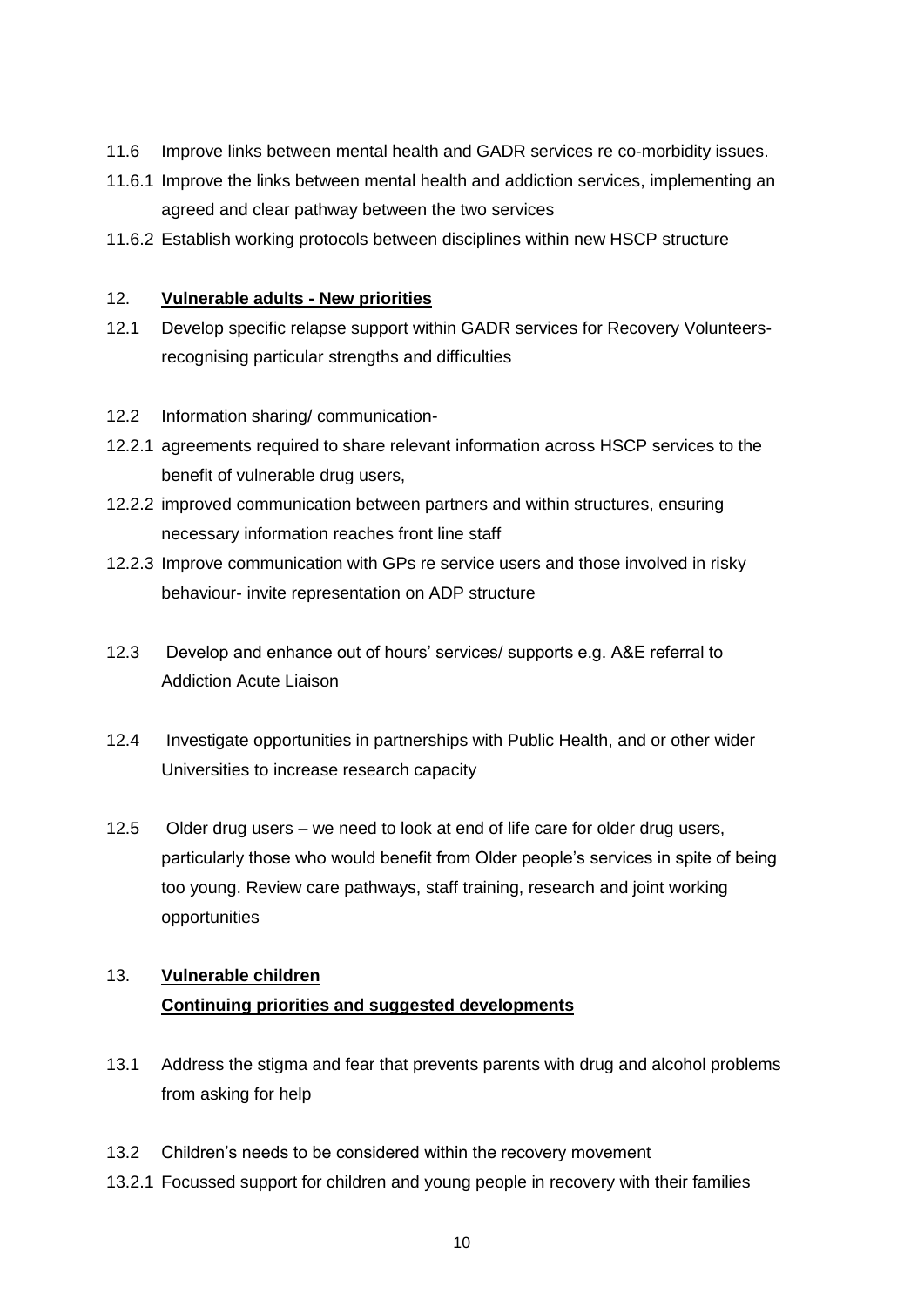#### 13.2.2 Childcare requirements for parents/ carers accessing recovery groups

- 13.3 Kinship carers needs to be considered across ADP structures
- 13.3.1 Support and training for kinship carers in dealing with challenging behaviour, emotional and educational needs

#### 14. **Vulnerable Children – New priorities**

Plan to adopt the 4 strategic aims outlined in the draft Scottish Government 'Children and Young People's Services 2017-2020' guidance:

**Priority 1.** Children's services are provided in a way which best safeguards, supports and promotes the wellbeing of children in Glasgow

- 1.1. Develop locality ADP Children and Young People groups, linking with the locality Children's Services groups
- 1.1.1Review existing CAPSM and Vulnerable Young people's services, identify gaps in safeguarding children and develop plans to fill these gaps in partnership with 3<sup>rd</sup> sector
- 1.1.2 Ensure learning from Significant Case Reviews regarding alcohol/ drug use is shared across all ADP partners
- 1.1.3Develop a GADRS sub team in each sector, focussed on parents/carers who have alcohol/ drug problems and the necessary training, care pathways and partnerships
- 2.1 Children's services are provided in a way which ensures that any action to meet needs is taken at the earliest appropriate time and that, where appropriate, action is taken to prevent the needs arising
- 2.2 Improve the identification of unborn children at high risk of neglect -review Ante-natal information gathering on alcohol and drug use
- 2.3 Broaden responsibility for the identification of neglect in CAPSM across all ADP partners, using all available training
- 2.4 Develop responsive and flexible services for young people at risk because of their own drug/alcohol use at an early stage
- 3 Children's services are provided in a way that is most integrated from the point of view of the recipients
- 3.1 Locality Children and Young Peoples groups should be linked to CSP and CSG meetings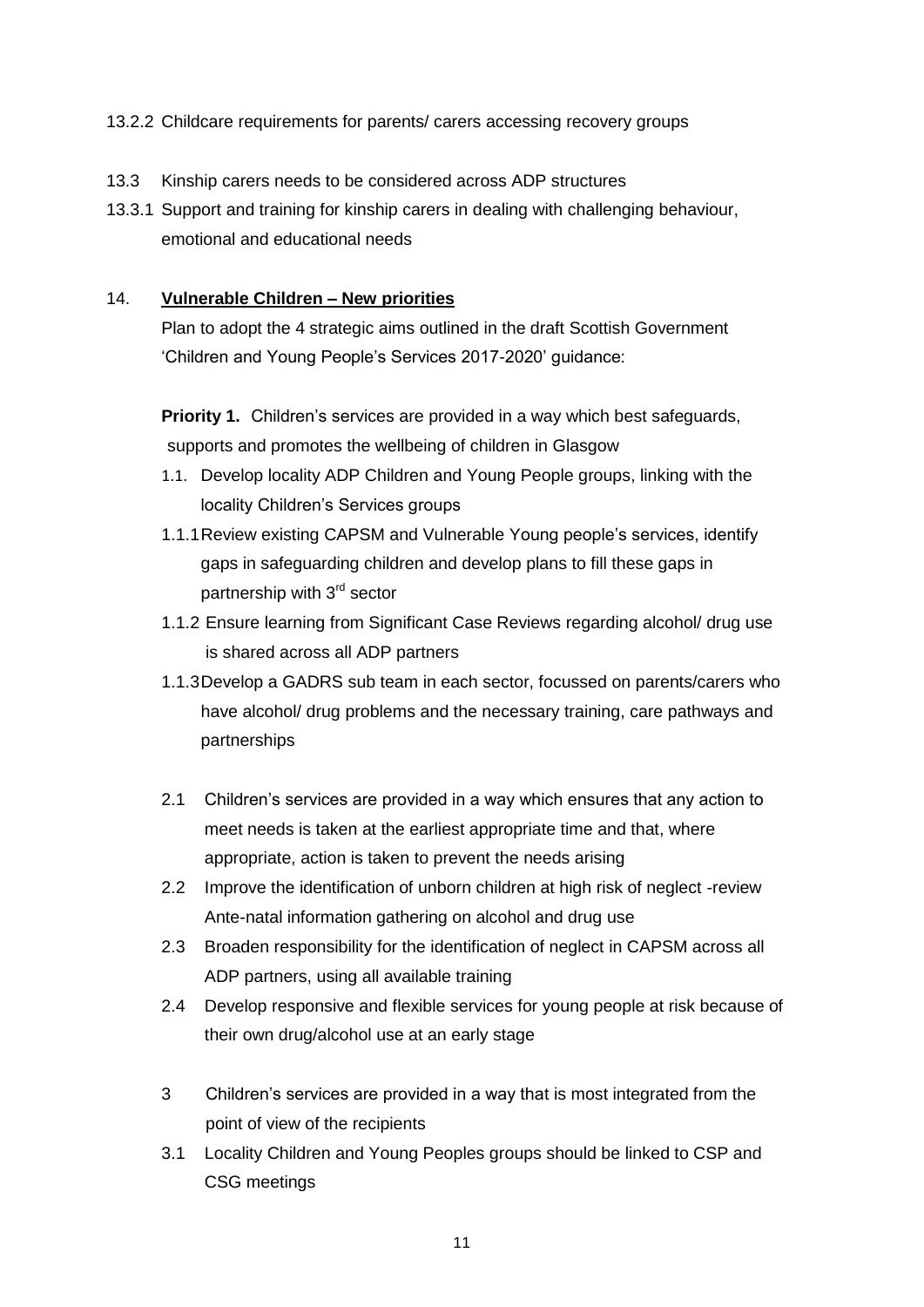- 3.2 Membership must include recovery reps, kinship care reps and equalities reps
- 3.3 All plans to be made within the context of the Named Person legislation
- 4 Children's services are provided in a way that constitutes the best use of available resources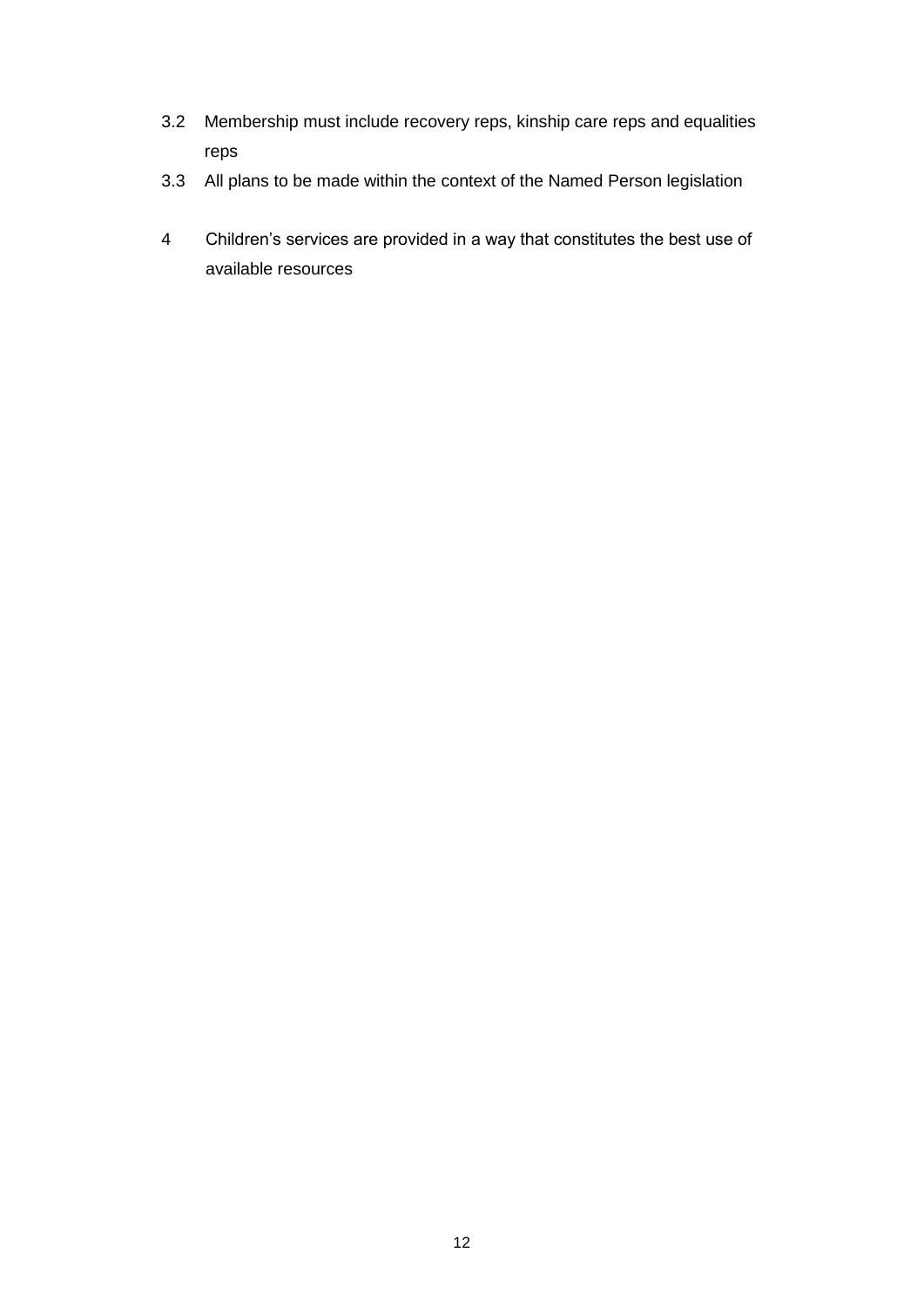# **Stage 1- ADP Sub groups**

#### 15. **Drug Death Prevention**

19<sup>th</sup> Sept 2016

Attendees: Saket Priyadarshi, Gillian Ferguson, Lorraine Cribbin, Joe Schofield, Carole Hunter, Amanda Laird, Sam Perry, George Benson, Janice Gough, Grant Scott, Alex King, Jo McManus, Steph Dargan, Kate Browne, Laura Sills, Trina Ritchie, Jason Wallace, Ian Gair, Ann-Marie Newman, Tony Martin

Apologies: Robert Kerr, Kenny Simpson

#### 16. **Continuing priorities and suggested developments**

- 17. **Monitor trends in drug use in relation to fatalities and further compliment this by monitoring alcohol use in relation to fatalities.**
	- a. All –cause mortality within Service deaths
	- b. Need to strengthen access to information between Acute/BBV/ Specialist Secondary Services and Primary care services.
	- c. Interrogate data on deaths through smoking heroin
- 18. **Further expansion of the peer training Naloxone model and further promotion of Naloxone provision to those most vulnerable to overdose.**
	- a. Encourage wider ownership of Naloxone training and provision across care services- not the domain of GADRS
	- b. Clarify funding implications in all services
	- c. Ambulance Information Sharing Protocol for use of Naloxone
	- d. Investigation of barriers to carrying THN by PWID and how to overcome these

#### 19. **Address the issue of public injecting in the City centre.**

- a. Review of current provision of services and flexibility within existing City Centre services eg Hunter Street Health Services
- b. Perceived increasing population in City centre with complex needs eg increase in rough sleepers and homelessness
- c. Multi-agency approach essential
- d. Investigate incidences of public injecting beyond city centre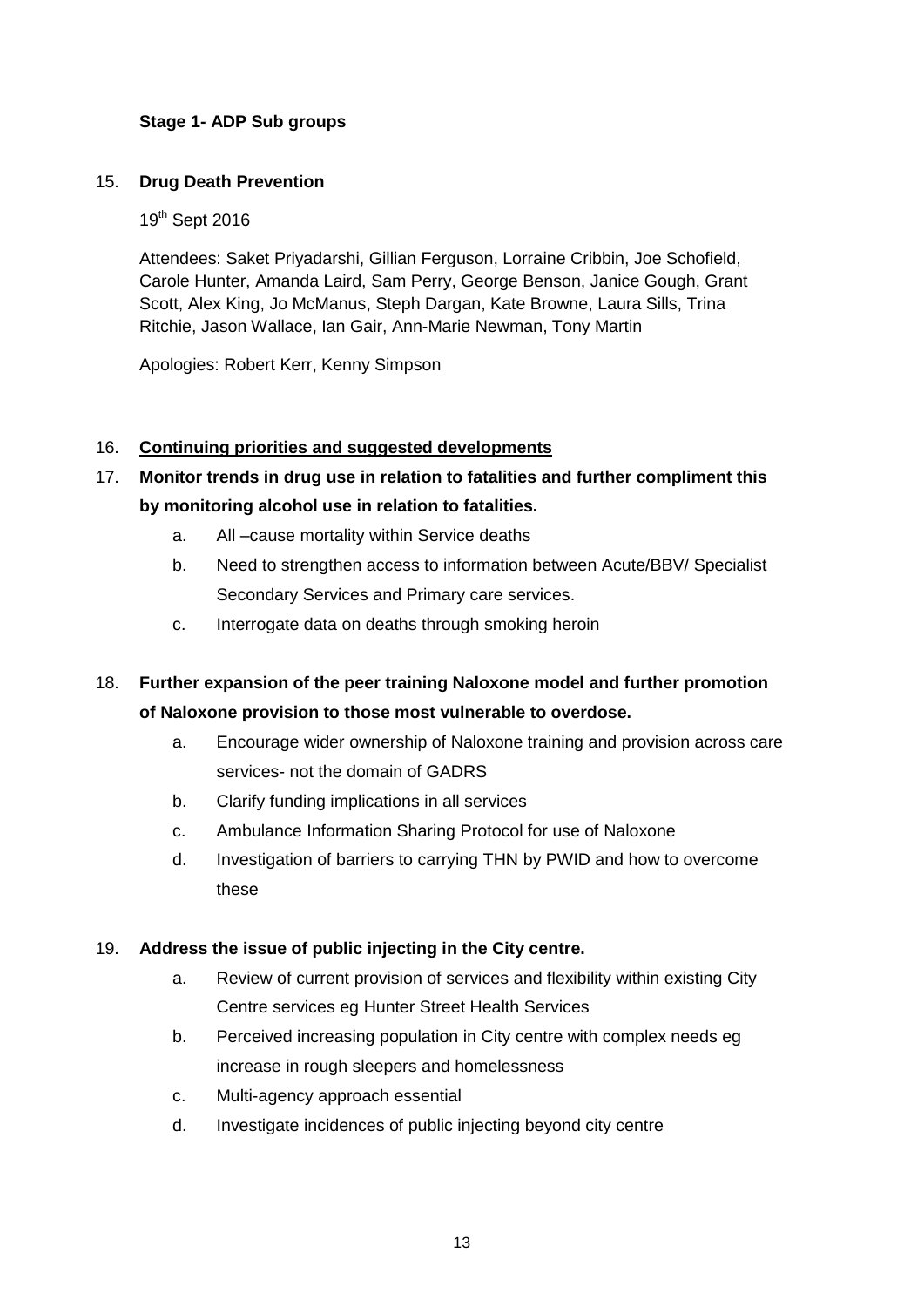- 20. **Analysis and research on both drug and alcohol related fatalities in Glasgow, as directed by the expansion of the Glasgow Drug Death Prevention Group to include alcohol analysis and research, becoming the Glasgow Alcohol and Drug Death Prevention Group.**
	- a. More research capacity required
	- b. Investigate opportunities in partnerships with Public Health , and or other wider Universities

# 21. **Remain vigilant and informed on the emerging issue of Novel Psychoactive Substances and the associated dangers.**

- a. Police Scotland representatives on the ground, within local communities need the information and training.
- b. Address delay between a death occurring and the subsequent identification of the new substance
- c. Address concerns re new Benzo-like drugs very high risk
- d. Establish partnerships with Public health re communication of the risks and harm reduction messages

# 22. **Further education on the overdose risks of poly drug use, including alcohol.**

- a. Need a targeted approach, e.g. programmes for communities, programmes for staff, homelessness and prisons
- b. Merit in having a forum which the specific remit of poly drug use and alcohol use.
- c. Establish follow up programme/support after delivery

# 23. **Need to engage with those not accessing treatment and address barriers to services.**

- a. Focus on group of individuals who don't want to access conventional treatment or access treatment in the conventional way
- b. Investigate why, when most DRD's have accessed treatment services at one point, people disengage.
- c. Consider best practice examples of models where engagement has improved with a vulnerable group such as those at risk of DRD
- d. Establish pathway for people who are not ready for treatment (ie ORT) to other services or treatments (ie Hep C) and address barriers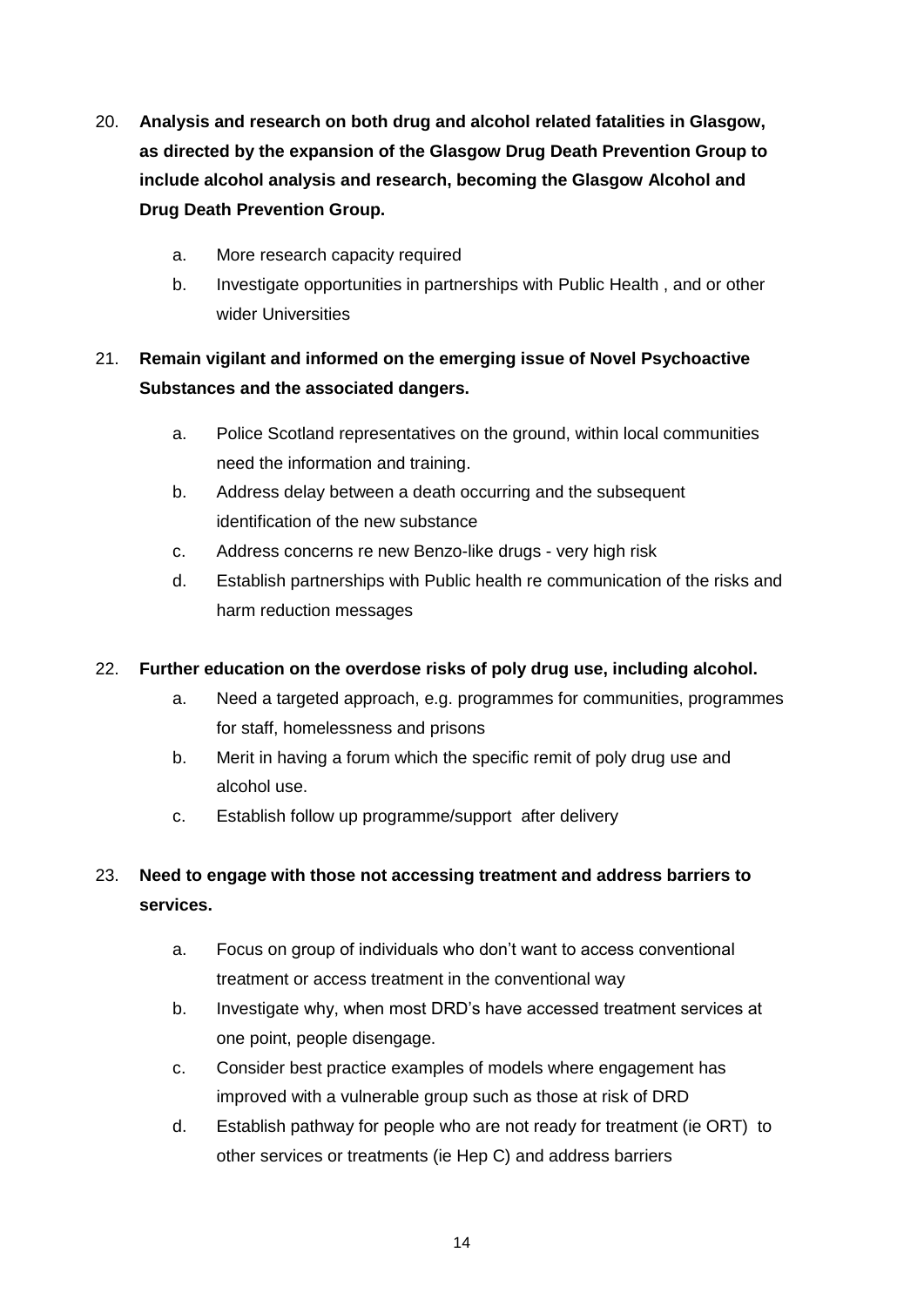# 24. **Improve links between mental health and addiction services re co-morbidity issues.**

- a. Identify and invite mental health representation within the ADP structure
- b. Improve the links between mental health and addiction services, implementing an agreed and clear pathway between the two services

# 25. **Embed alcohol and drug death prevention practices in all health, council and third sector bodies that work with vulnerable people.**

- a. Continue to use naloxone to make headway into disseminating overdose awareness into other, non-treatment services
- b. Influence the policies of other services

# 26. **Address the issue of drug related suicide**

- a. Increase awareness that intentional non-fatal overdoses are often not recognised as a suicide attempt in acute settings
- b. Invite Choose Life to join ADP structure

# **New priorities**

- 27. Consider interventions for those whose behaviour is causing them harm, but who do not consider themselves at risk, e.g. students, young people
- 28. Develop specific relapse support within t & c services for Recovery Volunteersrecognising particular strengths and difficulties
- 29. Information sharing/ communication
	- a. agreements required to share relevant information across HSCP services to the benefit of vulnerable drug users,
	- b. improved communication between partners and within structures, ensuring necessary information reaches front line staff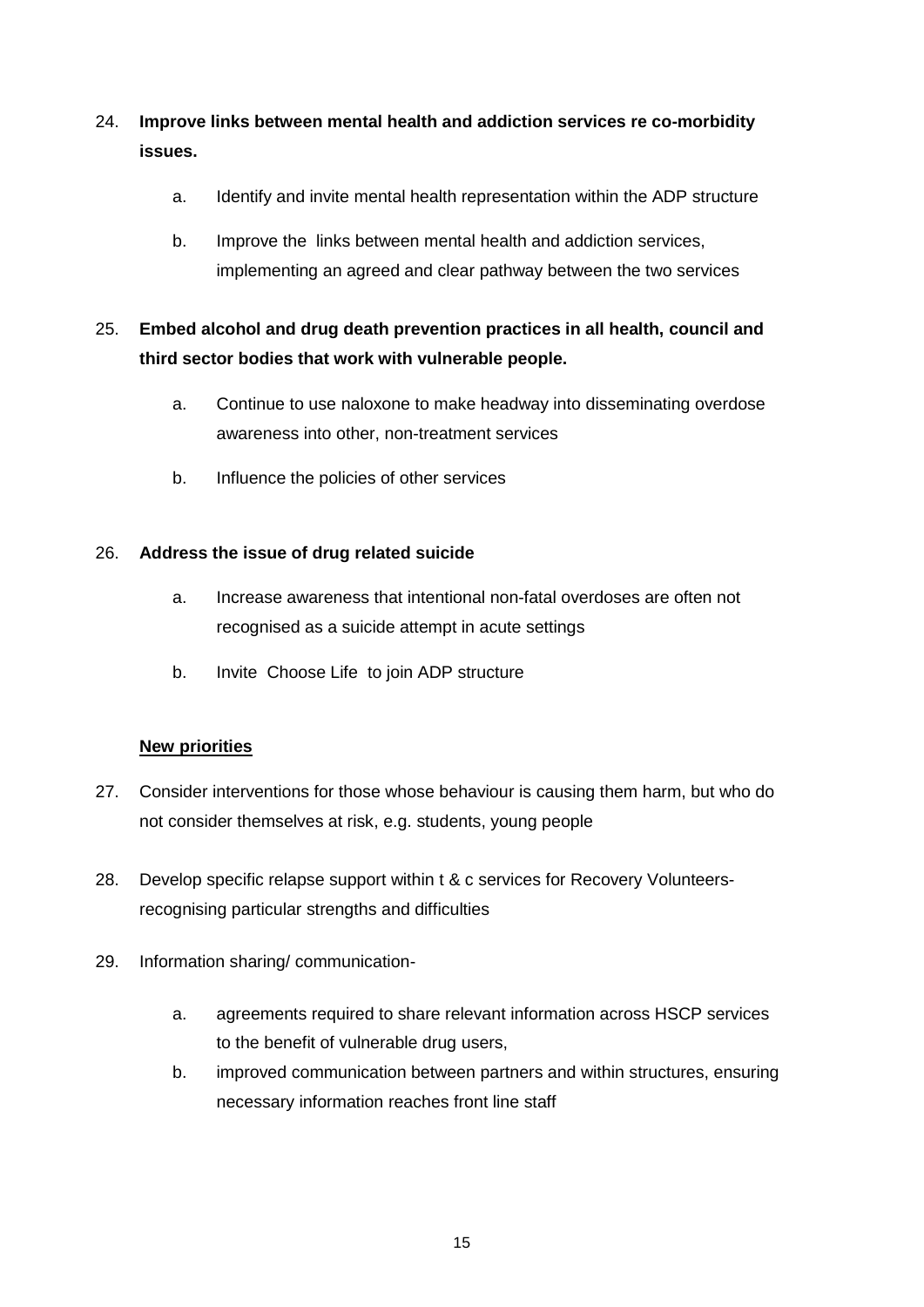- 30. Improve communication with GPs re service users and those involved in risky behaviour- invite representation on ADP structure
- 31. Analysis of mortality to identify gender specific trends. Female drug death rate rising, need to capture this in a strategic way, considering prison, childcare, antidepressant use, prx use and polydrug use.
- 32. Develop and enhance out of hours services/ supports eg A&E referral to Addiction Acute Liaison
- 33. Join up care and treatment delivery across services- BBV, acute gastroenterology, respiratory medicine, addressing long term effects of chronic drug and alcohol misuse.
- 34. Audit and monitor unplanned discharges and those referred on by CAT Access Team within context of transformation of GADRS
- 35. Consider problematic use of prescription drugs, antidepressants etc
- 36. Older drug users we need to look at end of life care for older drug users, particularly those who would benefit from Older peoples services in spite of being too young. Review care pathways, staff training, research and joint working opportunities
	- a. Discussed the Bristol model. [Treatment experience and needs of older](http://www.tandfonline.com/doi/full/10.3109/14659891.2010.513756)  [drug users in Bristol, UK: Journal of Substance Use: Vol 17, No 1,](http://www.tandfonline.com/doi/full/10.3109/14659891.2010.513756) <http://www.drugwise.org.uk/wp-content/uploads/its-about-time-report.pdf>
- 37. Role of recovery communities within the DRD prevention agenda and involvement in peer mentorship . eg Swedish model [https://www.unodc.org/pdf/youthnet/handbook\\_peer\\_english.pdf,](https://www.unodc.org/pdf/youthnet/handbook_peer_english.pdf)
- 38. Consider how we gather information around new drug trends. The Australian model (contingency model?) ensures that information supplied is current, realistic and would help services to design around the services users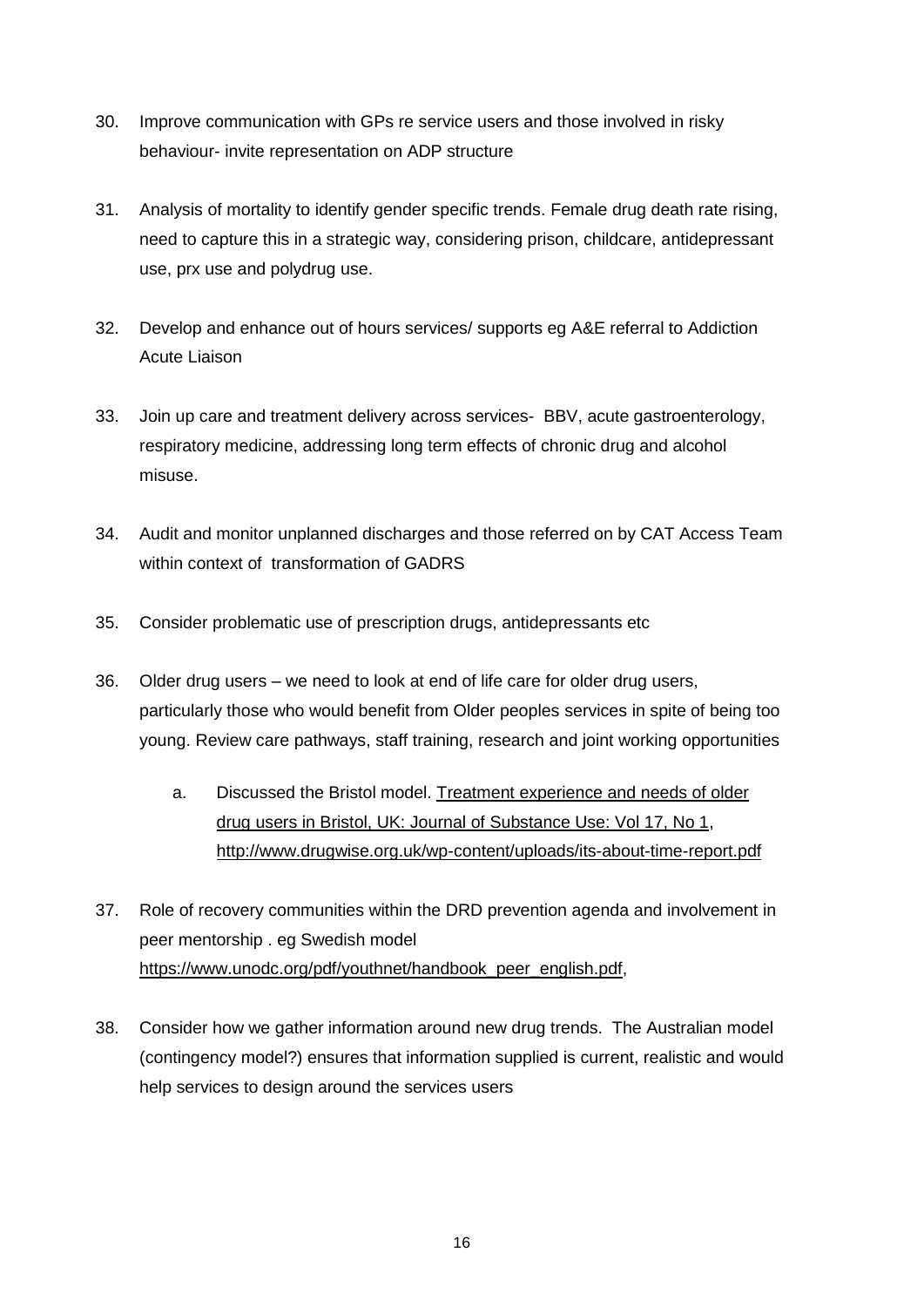- 39. Young people (u18) Pathway for accessing treatment. Interface between children and families and decisions around appropriate treatment. (example a 14yo with and opiate overdose – difficult to treat on a childrens ward but not suitable for and adult ward. Issues around children psychiatry beds
- 40. Ensuring research based interventions are implemented
- 41. Consider outreach services outwith City Centre. Mobile units/bus Edinburgh?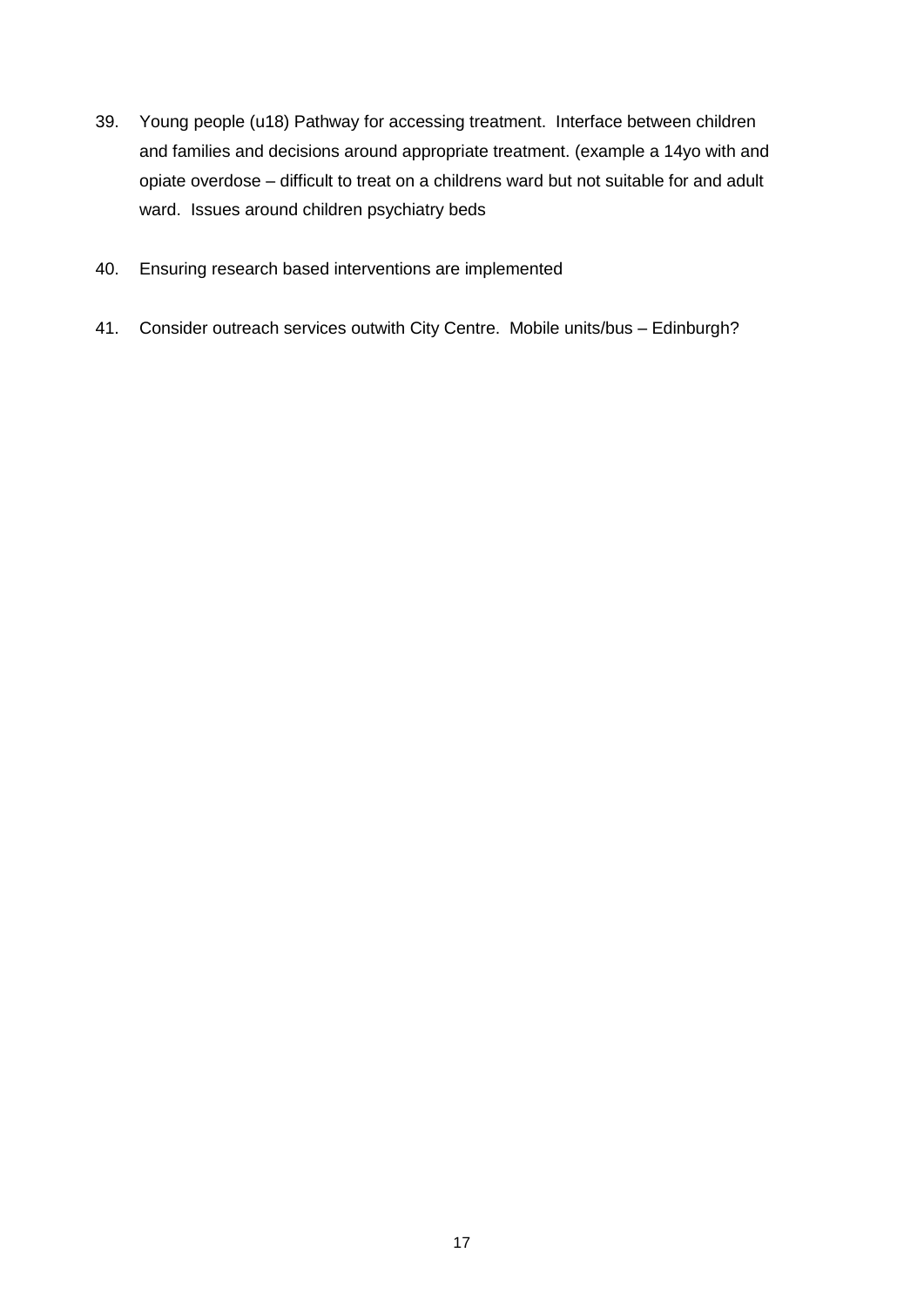#### 42. **Prevention and Education and City Alcohol, Licensing and Drugs Group (CALD)**

# **P& E Sub group-26th Oct 2016**

Attendees : Fiona Moss (chair), Suzanne Glennie, Linda Malcolm, Linda McInally, Laura Kemp, Lara Calder, Trevor Lakey, Julie McCarthy, Eleanor Lee, Michael Robinson, Linda Morris

# **CALD-28th Sept 2016**

Attendees: Nikki Boyle, Gavin McGriesh, David Cowley, Stevie Lydon, Jim McBride, JO McManus, Michael Robinson, Dougie McPherson

### 43. **Continuing priorities and suggested developments- Prevention and education**

- 44. Maintaining a resilience programme for early years.
	- a. Develop nursery programs
- 45. Delivery of a sustainable education programme for young people focused on the potential dangers of alcohol and drugs delivered in the Education and Youth Work setting.
	- a. Ensure messages include drugs harms as well as alcohol
	- b. Develop programme within youth work settings using the breadth of ADP partnerships
- 46. Review diversionary activities for young people as an alternative to alcohol and drug use and integrate plan for Community Alcohol Campaigns
	- a. Review access arrangements, map existing activity and consider best use of provision
	- b. Develop plan for Community Alcohol Campaign activity across the City
- 47. Continuing to work to reduce the number of new blood borne viruses. Develop and deliver on a workplan to:
	- (1) reduce the number of BBV infections acquired by people who inject drugs (PWID),
	- (2) reduce the number of undiagnosed BBV infections among PWID by promoting and providing diagnostic testing in locations accessible and acceptable to this population.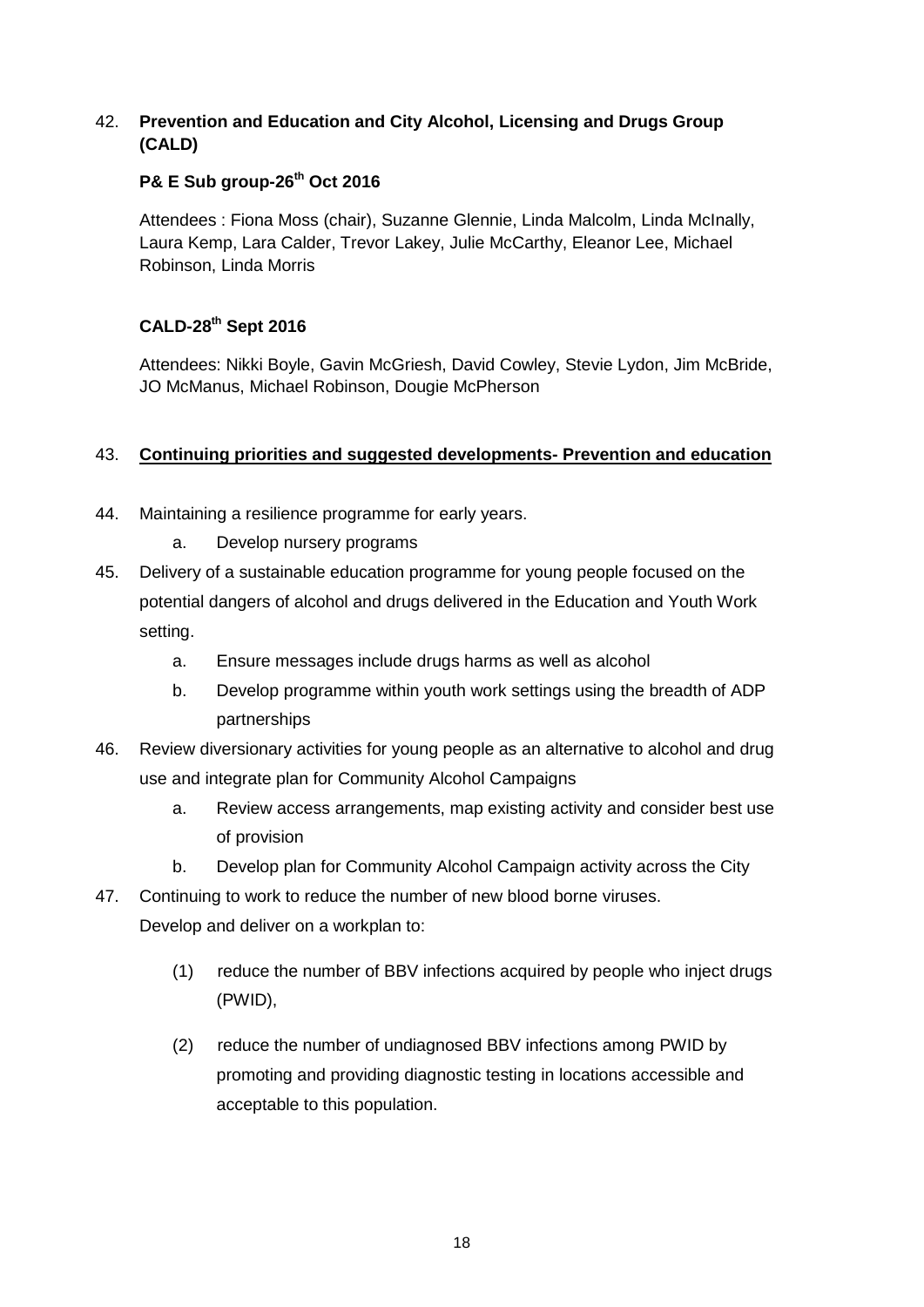- (3) increase the number of BBV-infected PWID engaged in specialist care by integrating care with existing services accessed by PWID and providing care closer to home.
- (4) review of BBV harm reduction information and advice provision to PWID and make evidence-based recommendations for service developments.
- 48. Increase opportunities for parents and carers to engage meaningfully in prevention initiatives with young people with a focus on parent-child communication, delaying early onset of use and parental monitoring.
- 49. Respond to guidance / recommendations with regards to addressing New Psychoactive Substances.
	- a. Change terminology to New and Emerging Drug Trends
	- b. Focus on developing structure to quickly communicate identified risks, assess training needs, develop training package
- 50. Address the issue of over provision in the City by developing a joined up approach to licensing.
	- a. Link to training and good practice guidance for licensed premises
	- b. Minimise harm by assessing training needs and encouraging good practice
- 51. Challenge cultural norms around alcohol consumption and drug use in the city.
	- a. Recognise the negative impact that alcohol and drugs can have and work with communities across the City to address these issues.
	- b. Develop Ripple effect recommendations and work of Community Aces
- 52. Single Outcome Agreement- galvanise contributions from all relevant partners in the city in order to bring about significant gains in health and social outcomes related to consumption of alcohol. The high level outcome is as follows:

# **"Working with the people of Glasgow to create a healthier relationship to alcohol"**

This will be supported by underpinning outcomes that focus on two major dimensions:

# *reducing the accessibility of alcohol in communities; and*

# *reducing the acceptability of misusing alcohol*

Partners have agreed to pursue a range of activities that will impact upon these outcomes.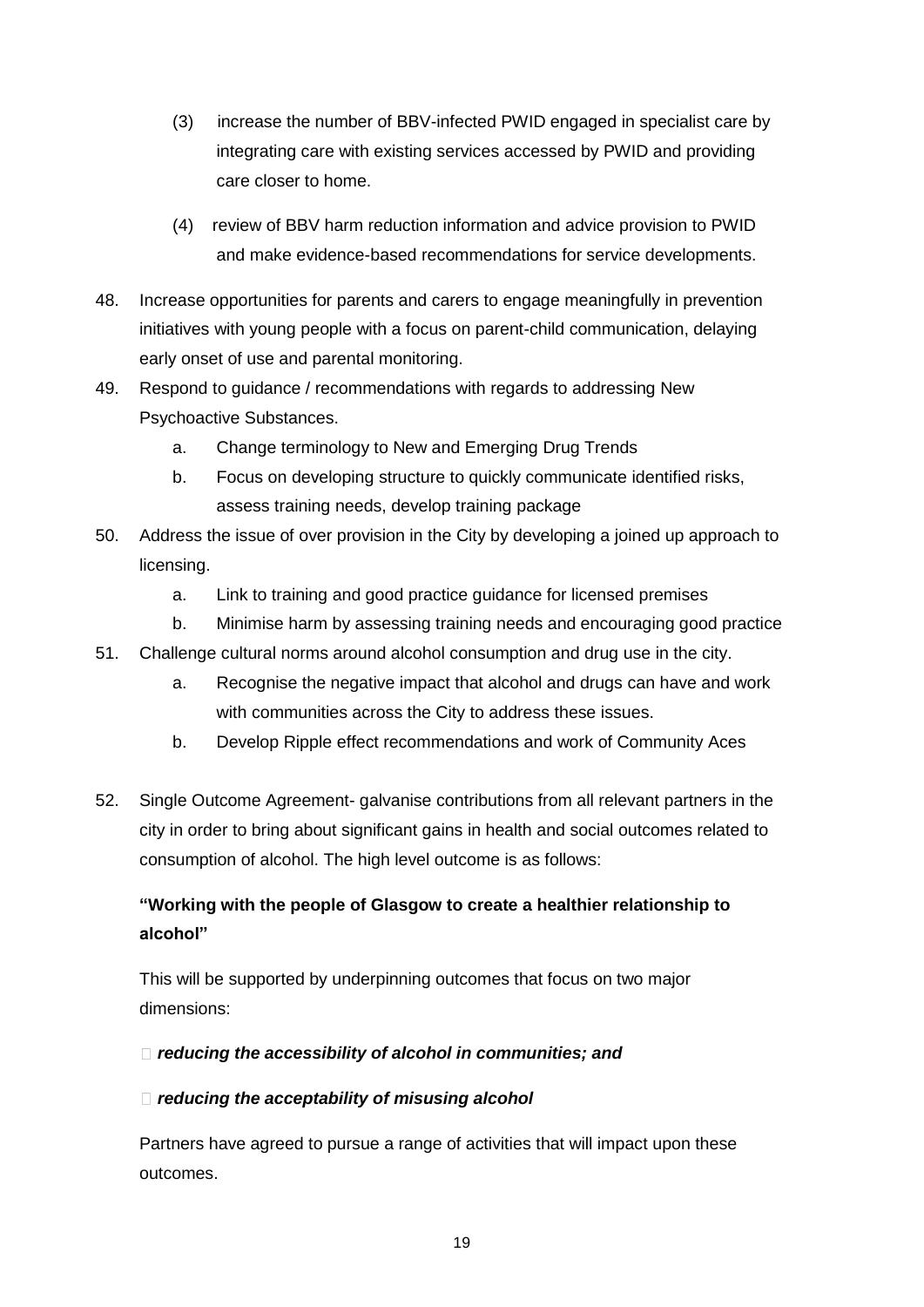a. Review sector action plans to meet SOA requirement to reduce alcohol related harm in the most vulnerable communities

# **New priorities for Prevention**

- 53. Continue to challenge the drinking culture in the city, with targeted initiatives for specific audiences e.g. younger women
- 54. Move to delivery of age appropriate multiple risk educational for children and young people
- 55. Targeted prevention interventions with groups at higher risk of alcohol and drug misuse
	- a. Children in contact with the social care system
	- b. LGBT community
	- c. Specific BME groups with identified risk factors
	- d. Older people, including resilience.
- 56. Refreshed drug prevention and education interventions to respond to emerging drug trends (NPS)
- 57. Early Intervention responses to young people with emerging addictions issues
- 58. Work to strengthen attachment and reduce adverse childhood experiences
- 59. The C+YP legislation, responsibilities as a cooperate parent to CAPSM and vulnerable young people
- 60. Equalities dimension; priority groups , EQIA on the strategy.
- 61. Suicide prevention agenda.

# 62. **CALD- Continuing priorities and suggested developments**

- 63. Maintaining a resilience programme for early years.
- 64. Delivery of a sustainable education programme for young people focused on the potential dangers of alcohol and drugs delivered in the Education and Youth Work setting.
- 65. Increasing access for young people to diversionary activities as an alternative to alcohol and drug use.
- 66. Continuing to work to reduce the number of new blood borne viruses.
- 67. Increase opportunities for parents and carers to engage meaningfully in prevention initiatives with young people with a focus on parent-child communication, delaying early onset of use and parental monitoring.
- 68. Respond to guidance / recommendations with regards to addressing New Psychoactive Substances.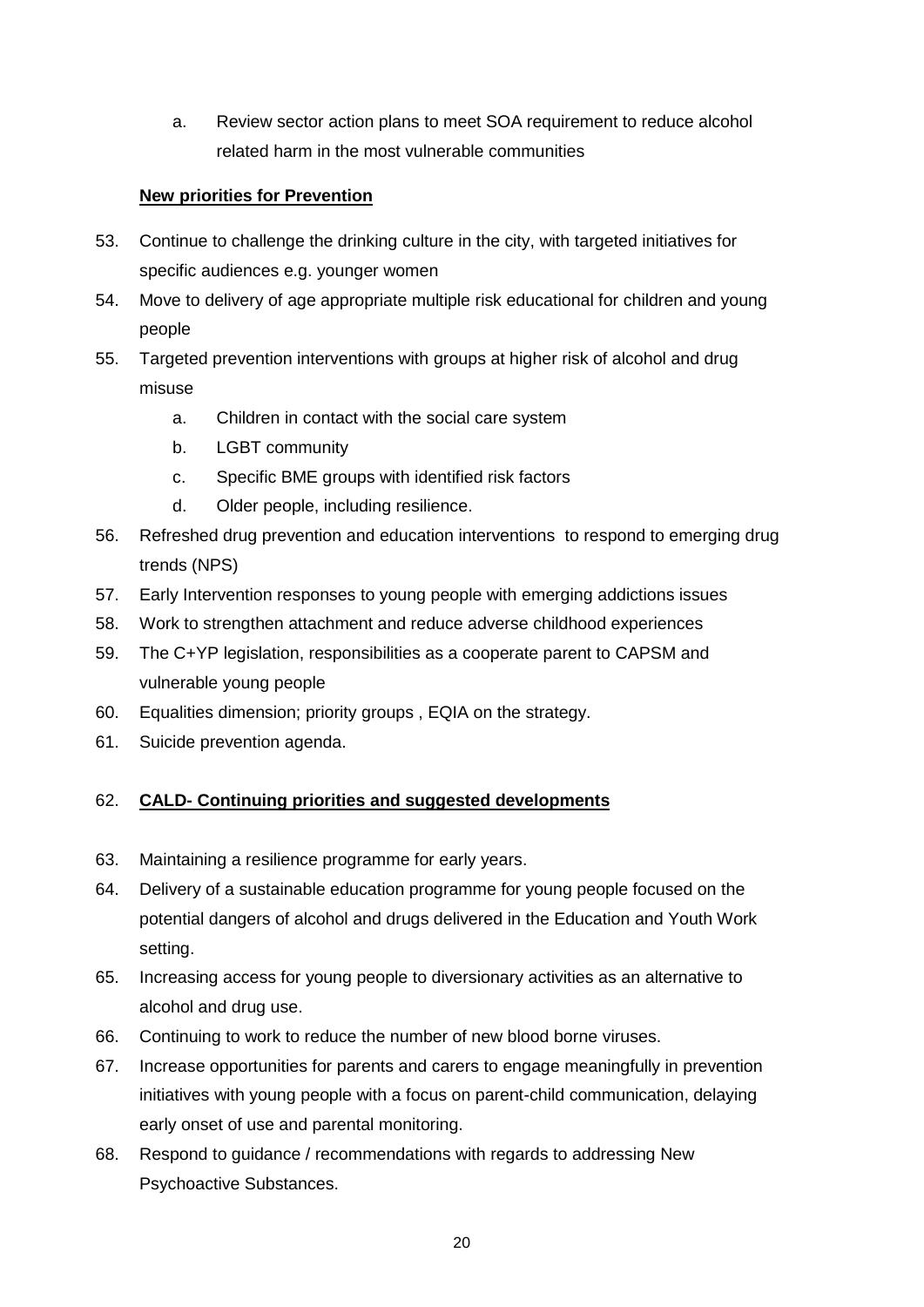- a. Change terminology to New and emerging trends
- 69. Address the issue of over provision in the City by developing a joined up approach to licensing.
	- a. Link to training and good practice guidance for licensed premises
- 70. Work towards addressing the existing cultural norms around alcohol consumption and drug use in the city taking.
- 71. Recognise the negative impact that alcohol and drugs can have on our communities and work with partners across the City to address those needs.

### **New Priorities for CALD**

- 72. Need to look at under 25s 'knitting next generation'.
	- a. Link Universities and Student groups to Best Bar None.
- 73. Address the affect alcohol and drug use has on offensive and anti social behaviour.
- 74. Monitor the impact of Community sentencing for alcohol and drug related offending within the city.
- 75. Address the issue of persistent offenders within the city centre.
- 76. Address the issue of pre-loading prior to going out for a drink within the city.
- 77. Consider the safety of those under the influence who are refused admission to premises, who are vulnerable.
- 78. Issue of bottles and cans being removed from premises to continue drinking outside. Investigate frequency of these being used as weapons; consider possible bin security etc.
- 79. Training required for all the relevant partners involved within the Safe Zone in the City centre
	- a. Currently Safe Zone gap in the west end.
	- b. Develop protocols for temporary Safe Zones for Street festivals.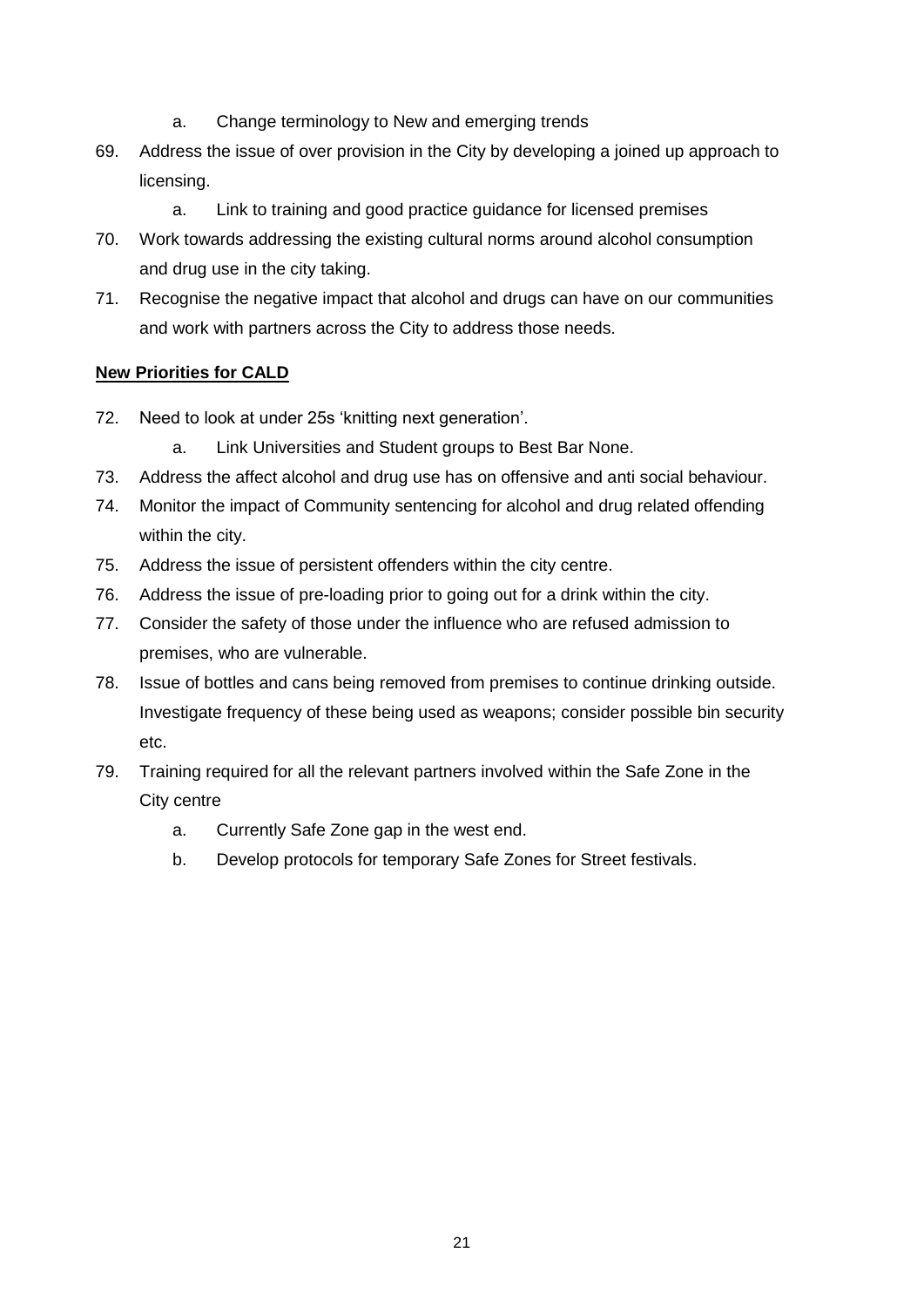#### 80. **Alcohol Death Prevention**

#### 11<sup>th</sup> Oct 2016

Attendees: Michael Robinson, George Benson, Linda Malcolm, Stephanie Dargan, Sarah Graham, Nikki Boyle, Graeme Callander, Louise Stewart, Jenny Torrens, Trina Ritchie, Saket Priyadarshi, Catherine Chiang, Linda Bowie, Andrea Williamson, Gary Meek, Patricia Tracey, Lorraine Cribben

- 81. Engagement in care
	- a. Accessibility of care- improve links between primary care and specialist services
	- b. Involve GPs in creation and review of care pathways
	- c. Link to mental health services
	- d. Link to Recovery communities/ services
- 82. Continuity of care
	- a. Prioritise the therapeutic alliance
	- b. Robust care pathways required
	- c. Physical health agenda
- 83. Recognition of Population with complex needs
	- a. Suicide
	- b. Violent behaviour
	- c. Prison population- preparation for release
	- d. Homelessness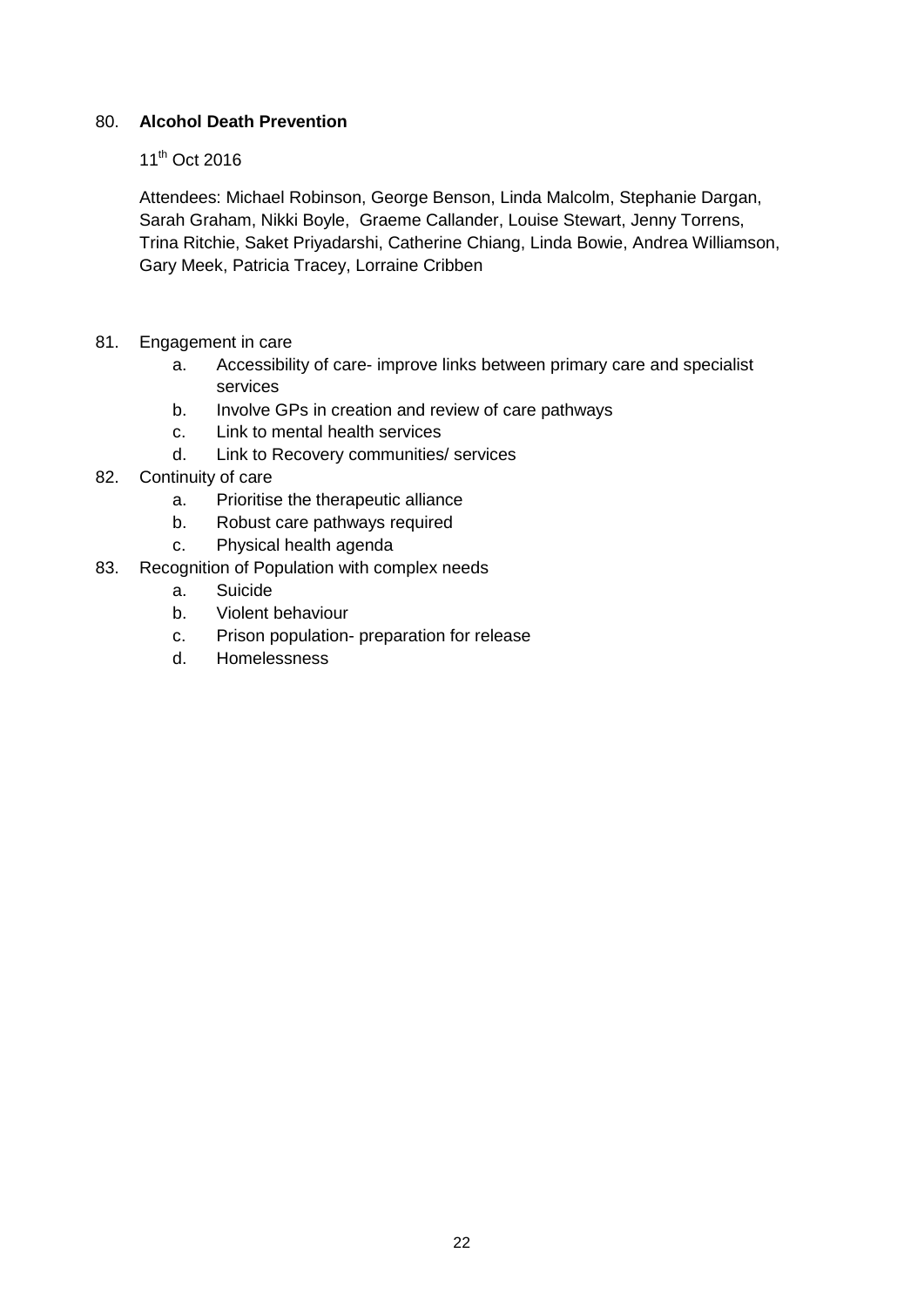#### 84. **Recovery**

#### City wide Recovery Group- 7<sup>th</sup> Oct 2016

Members- Eamon Doherty, John Milligan, John McCann, Thomas Tennant, Stephen Kerr, Mark Healy, Jacqueline Baker, James McDaid, [Dianne@secondchanceproject.co.uk,](mailto:Dianne@secondchanceproject.co.uk) Carole Meakin, Thomas Cunningham, Lorraine Cribbin, Amanda Laird, 'GARS - Jean Foul', 'gsburd@hotmail.com', Allan Houston, 'billy@secondchanceproject.co.uk', Stephen Kennedy, Lara Calder, Julie McCarthy, Laura Kemp, Linda Malcolm, Michael Robinson, Michael, Wendy Spencer, Amanda Miller, Anne-marie Quigg, Eric Duncan, Maureen Sullivan, Louise Stewart, [t.mcarthur@addaction.org.uk;](mailto:t.mcarthur@addaction.org.uk) Volunteer Coordinator; Marlene Taylor

Recovery NW- 11<sup>th</sup> Oct- Michael Robinson, Bobby Kimmet, Sharon Graham, Johnny Durham, Connie Reid, Elaine Millar, Derek Watt, Allan Houston, John Lindsay, Ronnie Hart, Mark Healy

Recovery NE- 25<sup>th</sup> Oct- Michael Robinson, Paul Miller, Alice Gillespie, Steff Kerr, Catherine Wallace, Thomas Tenant, Anne marie Newman, Michelle King, GBU Development worker (illegible)

**Recovery South-** 31<sup>st</sup> Oct- Claire M (Chair), Linzi, Pat, Jamie, Rab, Scott, John Paul, John McC, John D (Vice Chair CREW), Johnny, Thomas (Treasurer), Wullie(Vice Chair RAFT), Brian, Danny, Murray, Martin (Vice Chair), Claire (Secretary)

Strategic Recovery Group- 9<sup>th</sup> Nov- Christine Laverty, Jackie Smith, Kelda Gaffney, Thomas Patterson, Vic Walker, David Pettigrew, John Goldie, Stevie Lydon

#### 85. **Continuing Priorities and suggested developments**

- 86. The development and expansion of the role of the Recovery coordinator posts.
	- a. Develop a structure around the posts, allowing progression into and beyond the role
	- b. Investigate the need for a women's recovery coordinator post, recognising the specific barriers to women entering and remaining in recovery
	- c. Further develop and embed ethos of recovery orientation of services through new recovery hubs model, ensuring the alignment of relevant posts and services
- 87. Recognition of the work and commitment of the Recovery Volunteers across the City and the need for identified support for this commitment.
	- a. Develop a single induction training programme for all Recovery Volunteers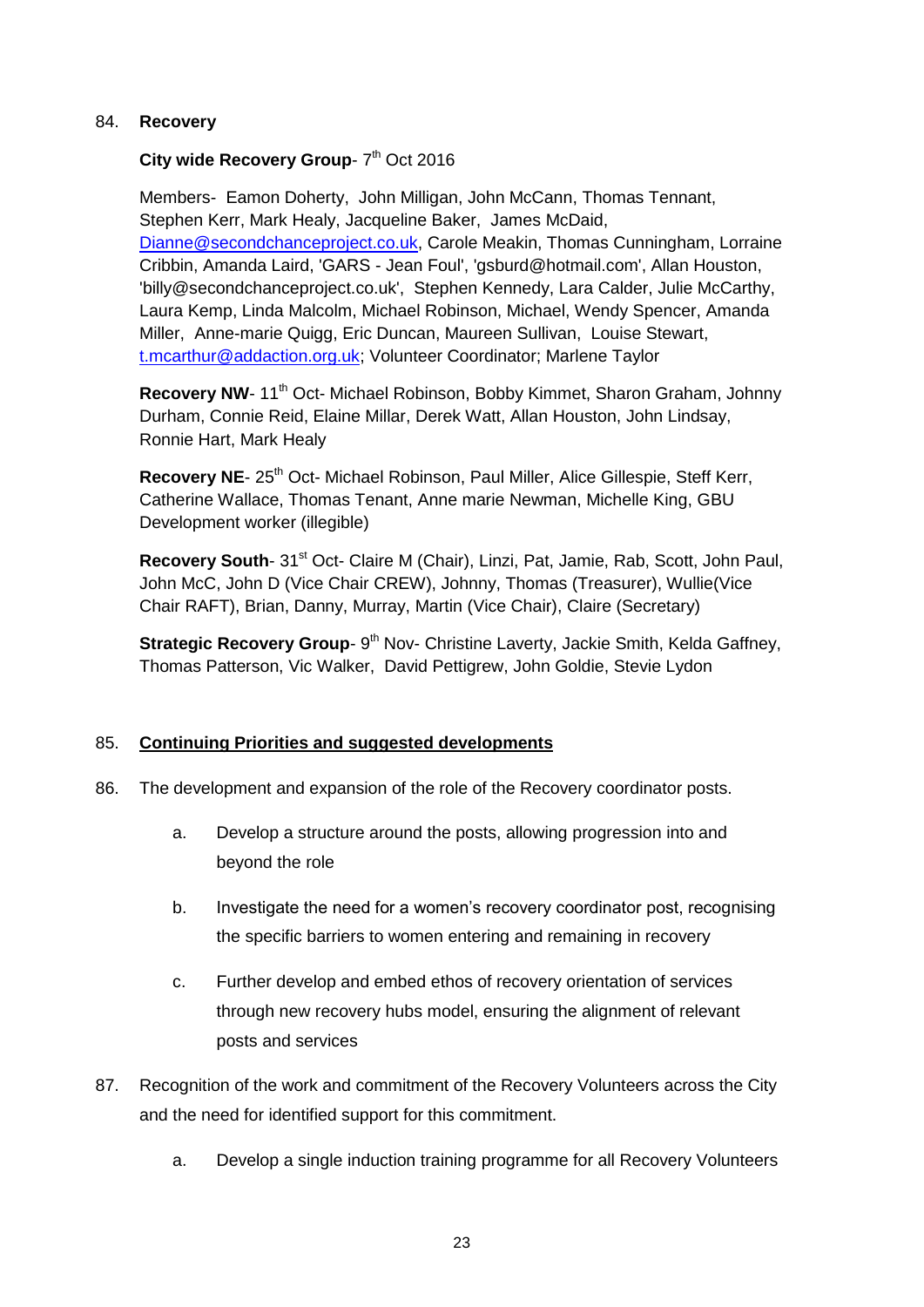- b. Develop an incentivised pathway for Recovery Volunteers, that is clear and transparent and based on level of commitment
- c. Consistent ongoing training opportunities across the City- consistency of opportunity allowing individual volunteers to focus on their interests
- d. Further enhance the ethos and role of volunteering as part of a programme of self-development for people in recovery.
- 88. Support the city wide recovery network to link its activity into the wider community
	- a. Promote the idea of Community Recovery, rather than recovery community
	- b. Work with partners to embed 'Community recovery' activities within their core work
- 89. Tackle stigma associated with drug and alcohol use.
	- a. Consider the creation of an anti- stigma charter for elected politicians to sign up to
	- b. Identify a politician/ business leader/community leader as a champion to challenge media and public perceptions
	- c. ADP must challenge inaccurate media coverage that creates stigma
	- d. Build the promotion of the role of people in recovery into wider HSCP communications
- 90. Development and expansion of recovery groups for specific groups
	- a. Develop focussed Equalities and Recovery strategy and action plan
	- b. Consider the needs of different BME communities,
	- c. Develop the existing women's recovery groups
	- d. Consider the needs of the LGBT communities
	- e. Consider the needs of Parents and Carers in recovery
- 91. More employment opportunities for those in recovery.
	- a. Develop formal links with 'Jobs and Business' and the Recovery communities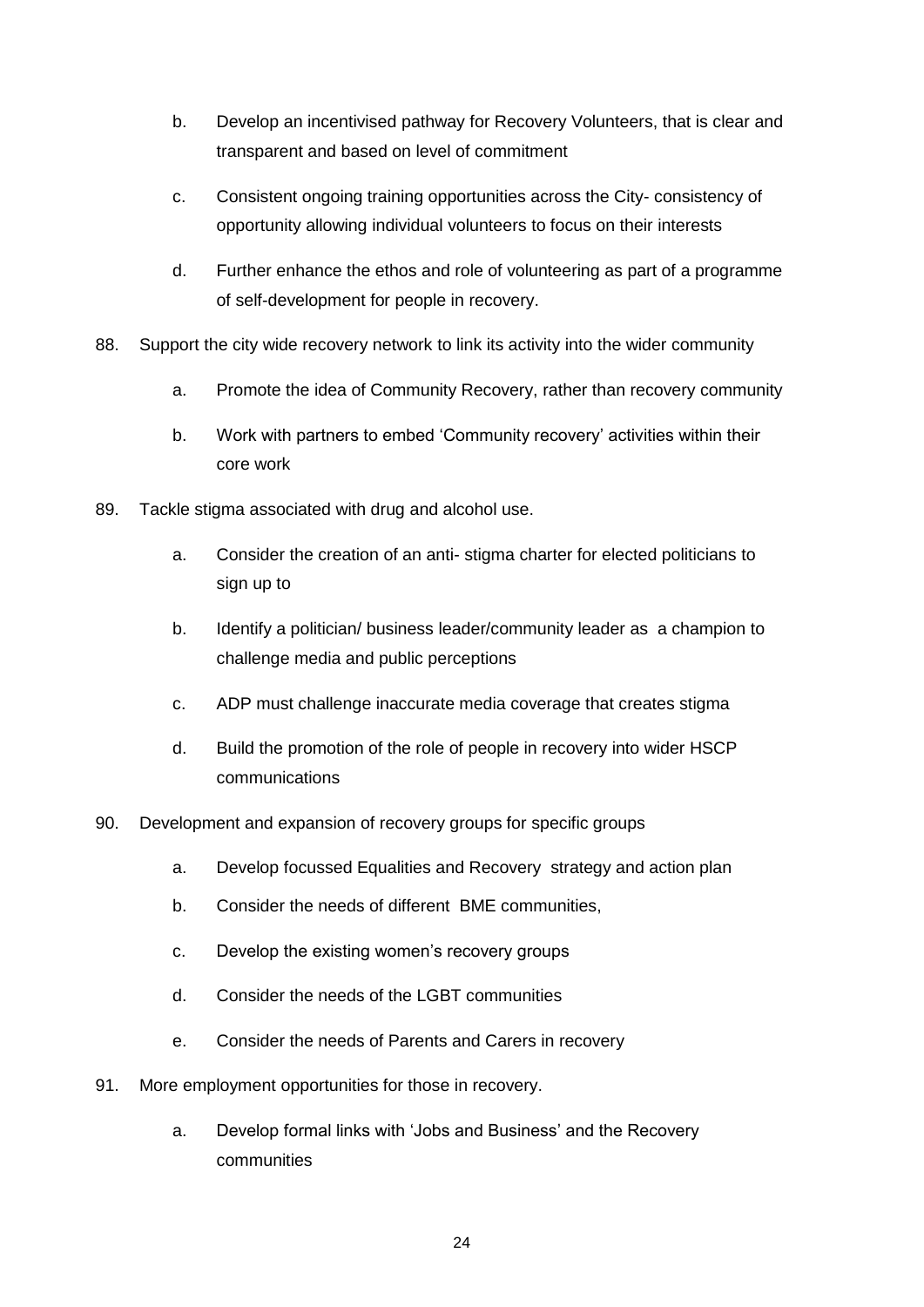- b. Develop PSP opportunities, involving Recovery hubs, beyond the traditional employment opportunities
- 92. Further financial investment in recovery support and services.
	- a. Demonstrate Recovery's 'value for money' by reporting employment and training through ADP
	- b. Ensure recovery communities are appropriately consulted on budgetary decisions
- 93. The creation of recovery hubs in each sector and possibly city-wide.
	- a. Develop a model for peer led recovery centres, that will complement the new Recovery Hubs as they develop
- 94. Address barriers in relation to benefits and welfare reform.
	- a. Develop working relationship with Dept for Work and Pensions regarding volunteer programmes, training commitments etc and recognise that Recovery Volunteers are currently punished by the system for contributing
	- b. Establish interface protocol with the recovery communities, recovery hubs and the DWP.
- 95. Increase the commitment to families in recovery.
	- a. Develop relationships with existing family support services
	- b. Ensure Kinship care groups and Family support groups are included in Recovery planning
- 96. Address ongoing challenges faced by those in recovery identifying appropriate accommodation/ housing options.
	- a. Address the accommodation needs for families in recovery
	- b. Consider partnership with Glasgow Homelessness Network and collaborate on work with accommodation providers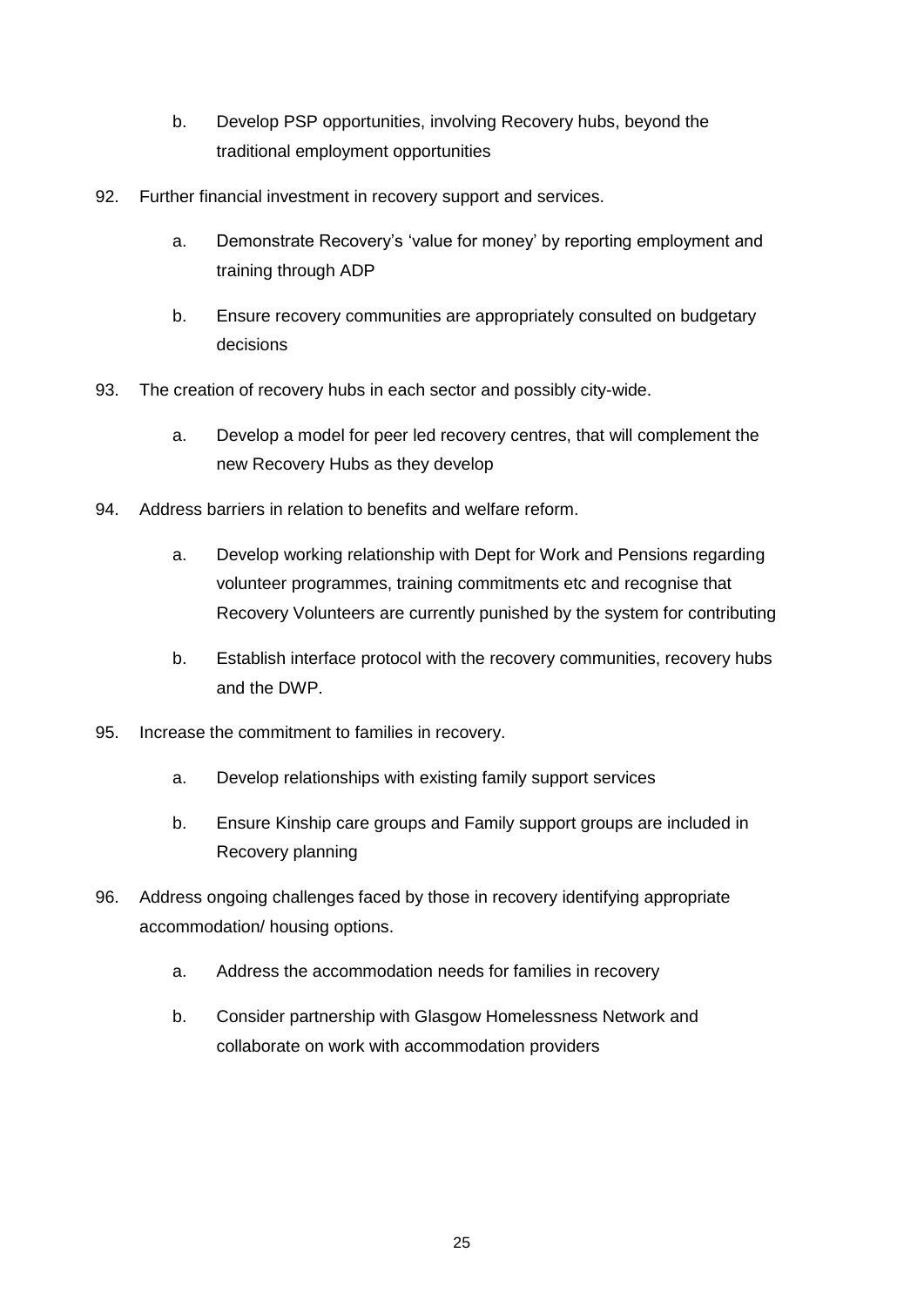#### **New priorities for recovery**

- 97. Older drug users- need to engage with this population of isolated, vulnerable people that could benefit greatly from the social support offered by recovery communities
- 98. Increased investment in health and fitness agenda within recovery communitiesaddressing mental and physical health needs, attractive to both men and women, and to those just beginning to consider recovery as a possibility.
- 99. Develop links with the Prevention agenda regarding work with education and young people at risk- recovery volunteers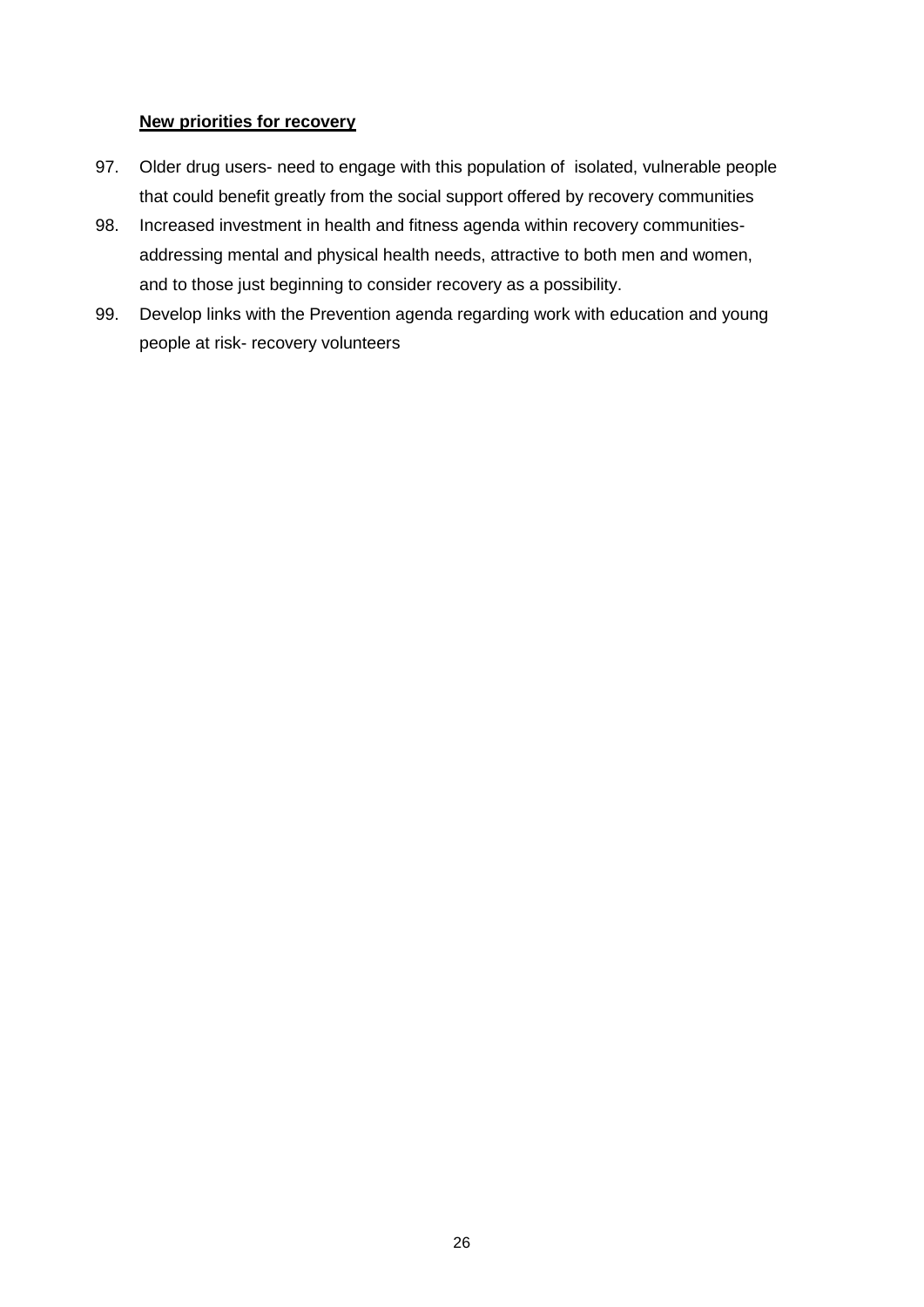#### 100. **Protecting Children**

#### 21<sup>st</sup> Nov 2016

Attendees: Gillian Ferguson, Michael Robinson, Kelda Gaffney, Claire Muirhead, Marlene Taylor, Linda Malcolm, Liz Fourna

### **Continuing priorities and suggested developments**

- 101. Address the stigma and fear that prevents parents with drug and alcohol problems from asking for help
- 102. Children's needs to be considered within the recovery movement
	- a. Childcare requirements for parents/ carers accessing recovery groups
	- b. Focussed support for children and young people in recovery with their families
- 103. Kinship carers needs to be considered across ADP structures
	- a. Support and training for kinship carers in dealing with challenging behaviour, emotional and educational needs

All agreed to adopt the 4 strategic aims outlined in the draft Scottish Government 'Children and Young people's Services 2017-2020' guidance

- 104. Children's services are provided in a way which best safeguards, supports and promotes the wellbeing of children in Glasgow
	- a. Develop locality ADP Children and Young People groups, linking with the locality Children's Services groups
		- i. Review existing CAPSM and Vulnerable Young people's services, identify gaps in safeguarding children and develop plans to fill these gaps in partnership with 3<sup>rd</sup> sector
		- ii. Ensure learning from Significant Case Reviews regarding alcohol/ drug use is shared across all ADP partners
		- iii. Develop a GADRS sub team in each sector, focussed on parents/carers who have alcohol/ drug problems and the necessary training, care pathways and partnerships
- 105. Children's services are provided in a way which ensures that any action to meet needs is taken at the earliest appropriate time and that, where appropriate, action is taken to prevent the needs arising
	- a. Improve the identification of unborn children at high risk of neglect -review Ante-natal information gathering on alcohol and drug use
	- b. Broaden responsibility for the identification of neglect in CAPSM across all ADP partners, using all available training
	- c. Develop responsive and flexible services for young people at risk because of their own drug/alcohol use at an early stage
- 106. Children's services are provided in a way that is most integrated from the point of view of the recipients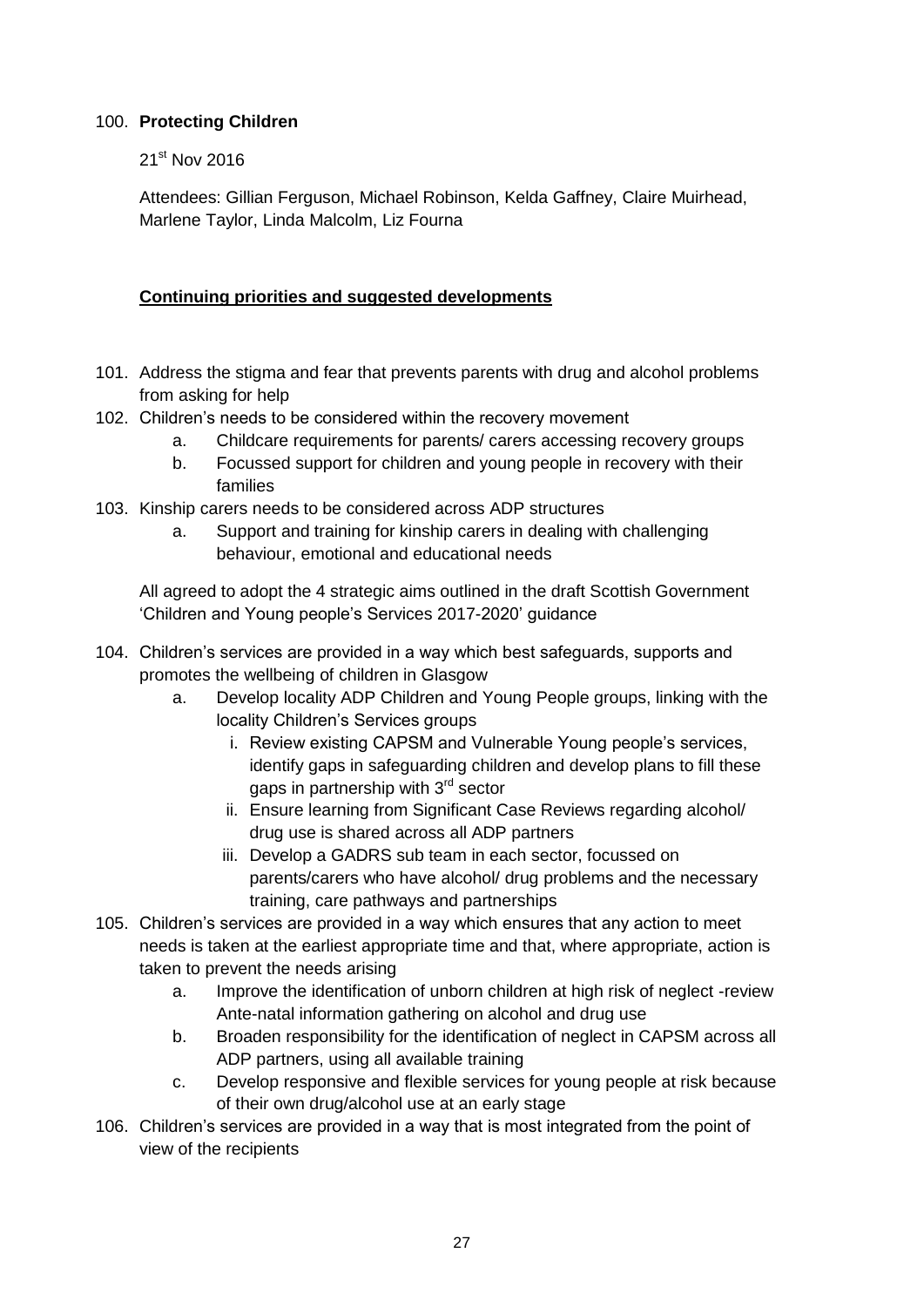- a. Locality Children and Young Peoples groups should be linked to CSP and CSG meetings
- b. Membership must include recovery reps, kinship care reps and equalities reps
- c. All plans to be made within the context of the Named Person legislation
- 107. Children's services are provide in a way that constitutes the best use of available resources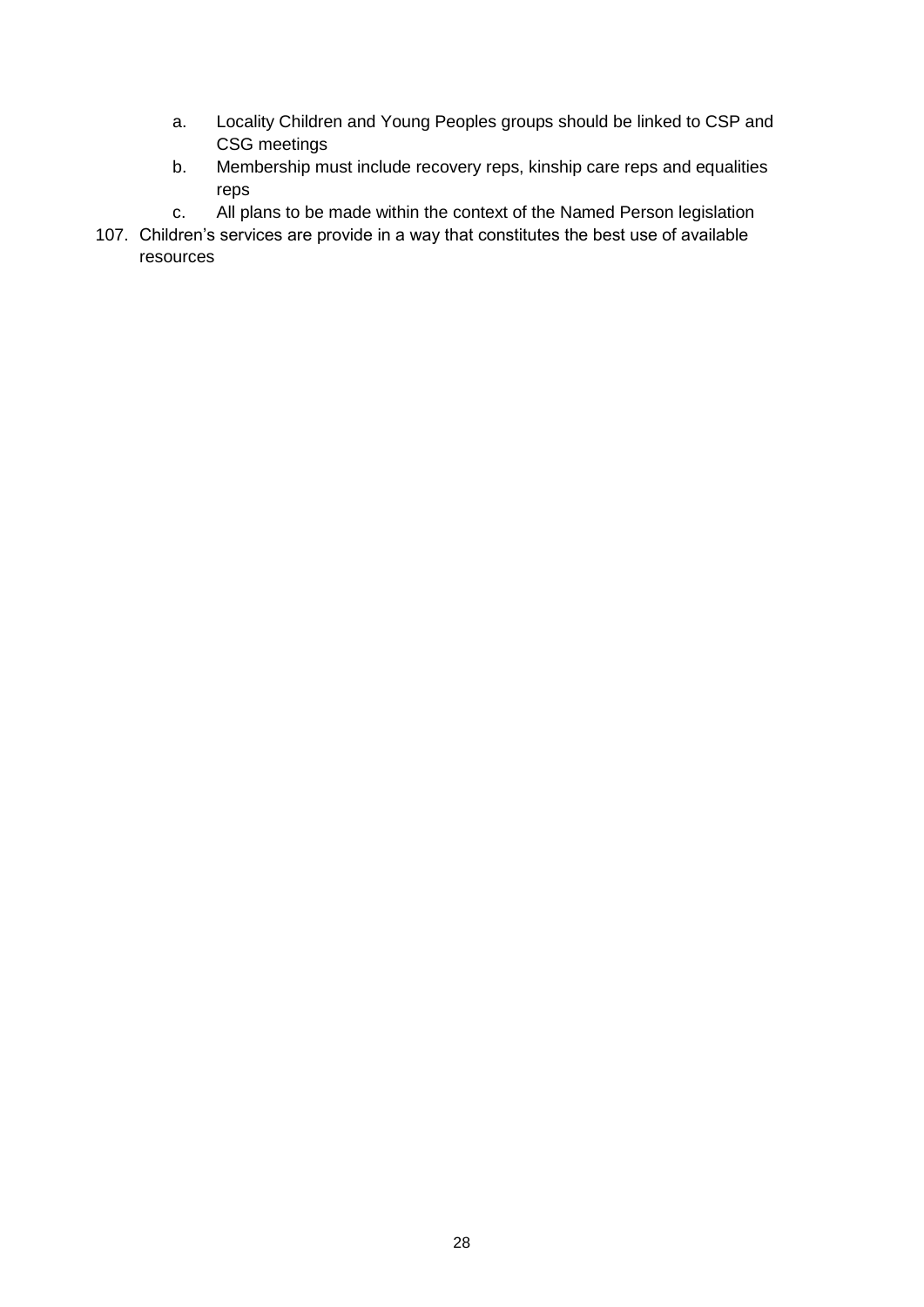#### **Stage 2- Feedback received by 13th January 2017**

# 108. **David Walker, Head of Operations (GCHSCP South Locality) in his capacity as co-chair of the Boardwide Alcohol and Drugs Planning Group.**

- a. The strategic priorities set out within the strategy are welcomed and are consistent with the aims of the Boardwide Alcohol and Drugs Planning Group, particularly around the planning group's initiatives to promote the A&D Prevention and Education Model; better support the needs of children affected by parental substance misuse; and promoting the development of recovery focused services.
- b. Further discussion may be required on whether the ADP Strategy should be seen as the lead strategic document for GCHSCP for A&D services (beyond the high level strategic priorities set out in the IJB's Strategic Plan). If so, there would be merit in referencing significant service change programmes that the HSCP is progressing, for example around A&D day hospital services and residential rehabilitation services.
- c. Under the 'vulnerable adults' section of the strategy, no reference is made to the issue of tackling the complex needs of individuals with multiple conditions and the associated challenges of working effectively with other services such as mental health, homelessness, public health, prison health care and criminal justice to address these.
- d. For consistency, should page 8 reference the number of people supported by Glasgow Alcohol and Drug Recovery Services for alcohol problems – in the same way that this information is included on page 9 for people with a drug problem?
- e. No reference is made to the numbers and trends associated with methadone use in the City.
- f. It would also be useful to reference the number of people who are problem users of drugs and alcohol – no prevalence study for problematic drinking?
- g. The membership of the A&D Boardwide Planning Group now includes ADP Co-ordinators. This has been a welcome addition and should help to ensure a greater co-ordination of activities and mutual support to assist with the implementation of respective work programmes.

### 109. **Children's Exec Group- Liz Fourna**

a. In the previous Children's services plan we put in 5,282 children affected by parental addiction. Claire Rush had been able to pull this information from an excel spreadsheet. If possible, would you be able to provide some updated figures? The figure is already included p 13.

#### 110. **Feedback from NW ADP- Christine Laverty**

a. Recovery Section (Priorities) Section 6: There should be a 6.4 relating to "Create greater focus on recovery outcomes for women and increase participation of women in decision making processes".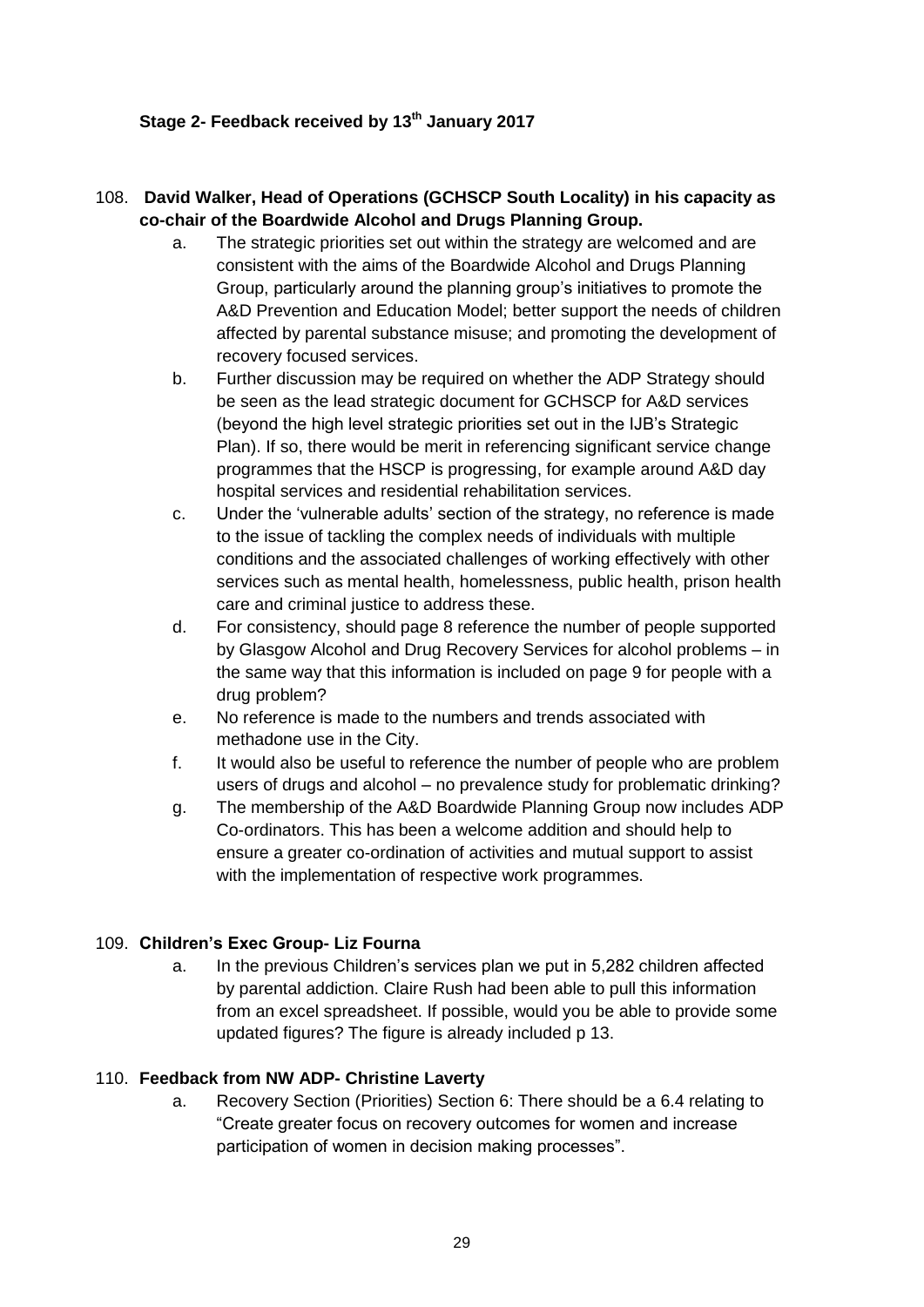### **Stage 3- Feedback from ADP Joint Session 26th January 2017**

#### 111. **Recovery – Claire Muirhead**

a. Change 7e to 'Support the continuing development of…

#### 112. **Homelessness- Eric steel**

a. Welcome 9.2a- but is more detail required?

#### 113. **Children's Services- Mike Burns**

a. Review with a view to feedback from inspection- meet with Mike and Christine Laverty

#### 114. **VSDAA- Vic Walker and Gary Meek**

- a. VSDAA feedback will be forwarded asap.
- b. Broaden out 7.1a to include purchased services
- c. Mention DAISY and ROW in 10.1

#### 115. **Associate medical Director addictions- Saket Priyadarshi**

- a. The title should acknowledge the more towards addressing the harm reduction needs of the city
- b. Increase the harm reduction profile within the document
- c. Include reference to ACMD report 'Reducing Opiod related deaths in the UK'

### 116. **Contract and Commissioning- Pat Colthart**

a. Mention the ongoing engagement of service users I the co-production process to review purchased services

#### 117. **Addaction**

Please see our response to the ADP strategy. This response was also submitted to Scottish Government as part of the Alcohol Strategy review.

The Drink Wise, Age Well programme would like to see specific reference to older adults in any revision of the strategy. We would want the reference to include;

- a. Ensuring that services do not discriminate against the needs of older drinkers via cut off ages or accessibility
- b. service commissioning takes into account the needs of older adults within service design
- c. data collected by Scottish Government/ ADP allows for analysis of need by age with particular reference to older adults
- d. health promotion messaging considers the needs of older adults
- e. workforce development and training for alcohol factors in the specific needs for older adults

### 118. **Voluntary Sector Drug and Alcohol Agencies**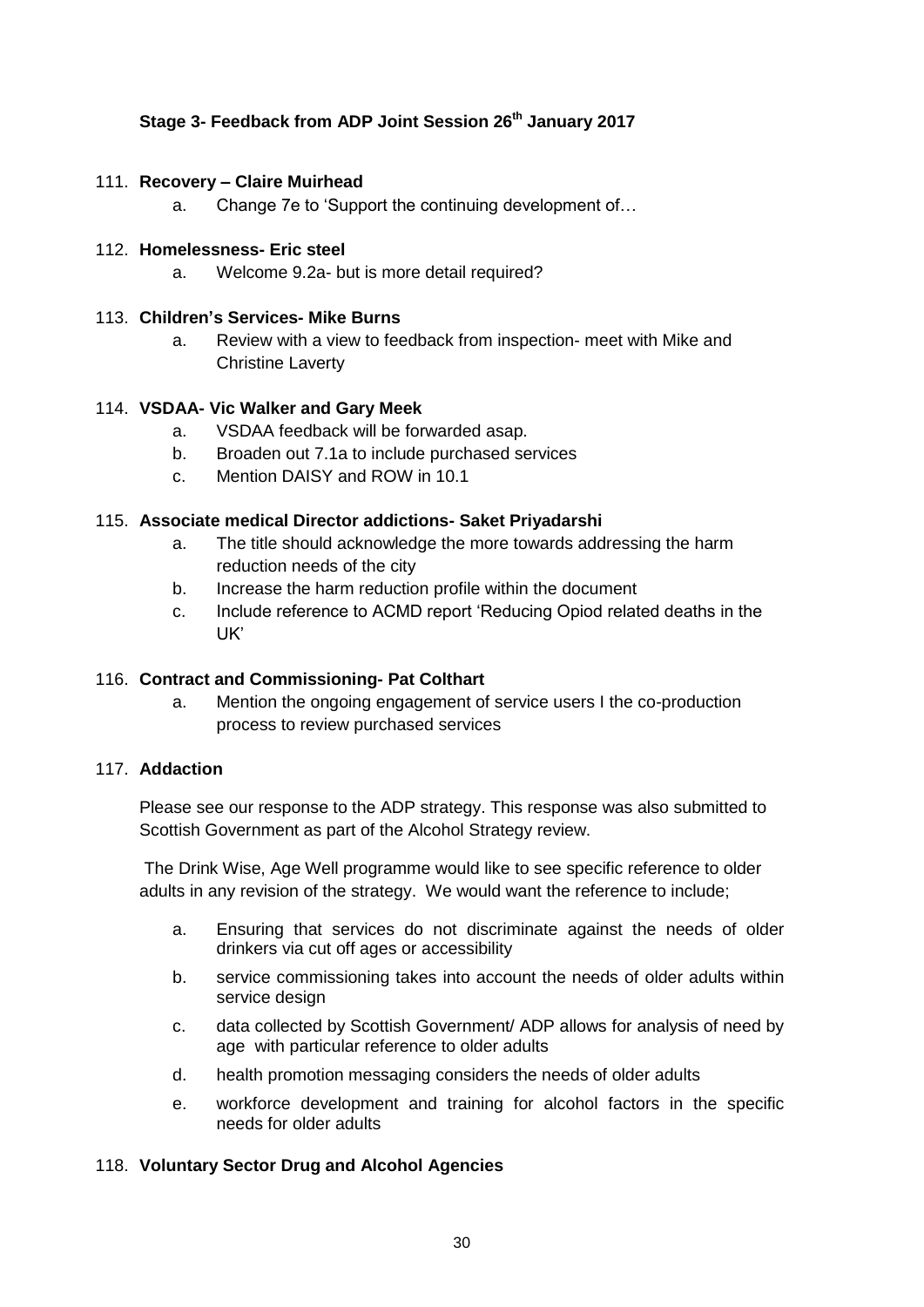- a. The group were asked to comment on the ADP strategy and they were in agreement for the majority of the document and recognise the commitment of the ADP in the delivery of quality services and interventions regarding the provision of Alcohol and Drug services.
- b. The group noted that it is a comprehensive document thought there were comments regarding the financial constraints which were only really mentioned at the end (point 12). It was noted that it would be preferred if there was more information on the impact this will have regarding service provision particularly as only an estimated 46.4% of problem drug users are in structured treatment.
- c. VSDAA noted surprised by the reduction in homeless applications, VSDAA were unaware of this change in presentations and not sure if there was further research required to clarify uncounted numbers.
- d. 4.0 g) In 2015/16 there were 5,426 homeless applications, a reduction on the previous year by 1,490
- e. Do we know the reasons for this reduction? Was it limited access to services or have the structured prevention services been hugely successful in the reduction of homeless presentations through tenancy sustainment?
- f. 1.3 Whilst Glasgow Alcohol and drug Recovery Services (GADRS) are seeing more than 10,000 people, it is estimated that only 46.4% of the City's problem drug users are in structured treatment (Source: CF6 Dec 2016, national prevalence Study 2009) and only an estimated 12% of problem drinkers are engaged with alcohol services.
- g. 12 Financial Statement Glasgow city, in common with all public services, has faced significant financial challenges in recent years, with further pressures anticipated in future years. Glasgow City Council has to save £133 million within the 2016-2018 period and NHSGGC has to make a similar saving over the same period. Services for alcohol and drugs will be expected to make their contribution.
- h. The current level of resource provided for alcohol and drugs is £46,292,500 (source: HSCP IJB Strategy 2016).

#### 119. **Christine Laverty and Mike Burns**

We need to ensure that the ADSP strategy and the CSEG strategy link across the priorities for Children and Young people. The agreed priorities for the city and the outcomes we hope to achieve are;

- *a. Keep children safe every child and young person has the right to be and to feel safe and protected. Free from physical, sexual or emotional harm, abuse or exploitation.*
- b. **Healthy and Resilient Children –** we will continue to promote healthy lifestyle choices and the importance of play. We will focus on challenging the inequalities experienced by children in Glasgow, including child poverty and we will work with families to help children become more resilient, so they are more able to cope with life's uncertainties and problems.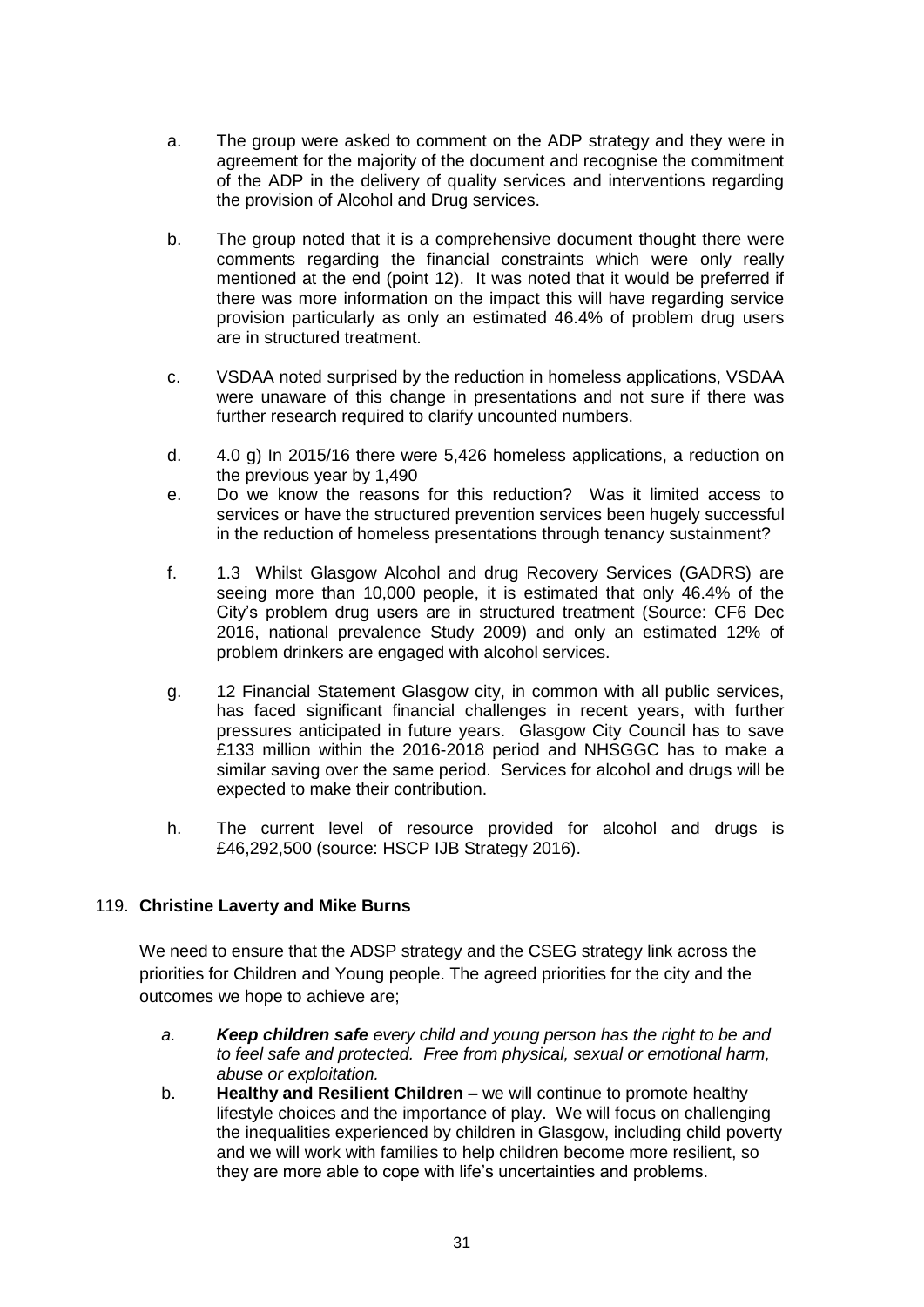- c. **Family Support and Early Intervention –** We will promote the early identification of a child or family's needs: we will work with children and their families to build positive relationships and help parents to be the best they can be and ensure that the right measures are put in place to improve the wellbeing and development of the child.
- d. **Raise attainment and achievement for all**  We will continue to provide support programmes for children and young people in the City to raise attainment and achievement and maximising employment outcomes and positive destinations.
- e. **Looked After Children and young people**  we will continue to care for and support our care experienced children and young people to improve their life experiences and chances and we will strengthen our performance in relation to securing permanency for all children.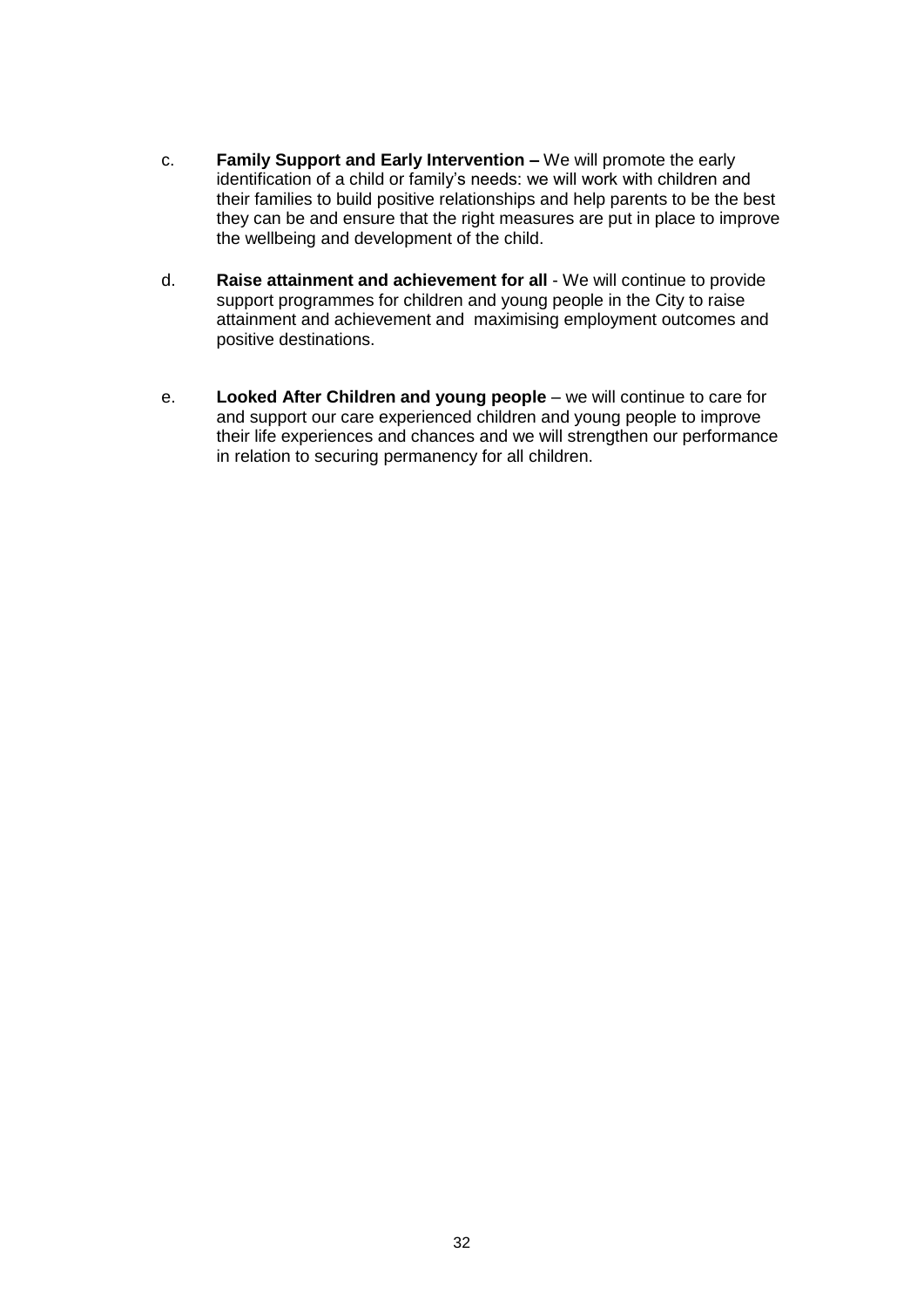#### **111 Prevention and Education- Fiona Moss**

- a. Glasgow context- review the stats used
- b. More work required in the Prevention section, p12- speak to Drug and Alcohol team

Reviewed strategy follows:

#### **1. Introduction**

- 1.1 The Glasgow City Alcohol and Drug Partnership strategy is structured under the three themes of Prevention, Recovery and Protecting Vulnerable Groups.
- 1.2 The positive impact of the previous Strategy can be evidenced across the themes. The Prevention agenda has standardised delivery of 'Prevention and Education' input to schools across the city, embedded Community Alcohol Campaigns in each locality and identified recommendations through Ripple for engaging with the community and partners on alcohol and drug issues. The Recovery agenda has seen a marked growth in recovery communities and seen major services changes. The Protecting Vulnerable Groups agenda has seen an increase in training and subsequent awareness of children affected by parental alcohol and drug use and the roll out of Naloxone training and supply to those vulnerable to overdose.
- 1.3 Despite improvements over the last three years the city still has some of the worst problems associated with alcohol and drugs in the whole of the UK. Whilst Glasgow Alcohol and Drug Recovery Services (GADRS) are seeing more than 10,000 people, it is estimated that only 46.4% of the City's problem drug users are in structured treatment (Source: CF6 Dec 2016, national prevalence Study 2009) and only an estimated 12% of individuals with alcohol problems are engaged with alcohol services.
- 1.4 The ADP became a 'Strategic Planning Group' of the Glasgow City Health and Social Care Partnership in 2016. The GCHSCP Strategic Plan is available in the link below: <https://www.glasgow.gov.uk/CHttpHandler.ashx?id=33418&p=0>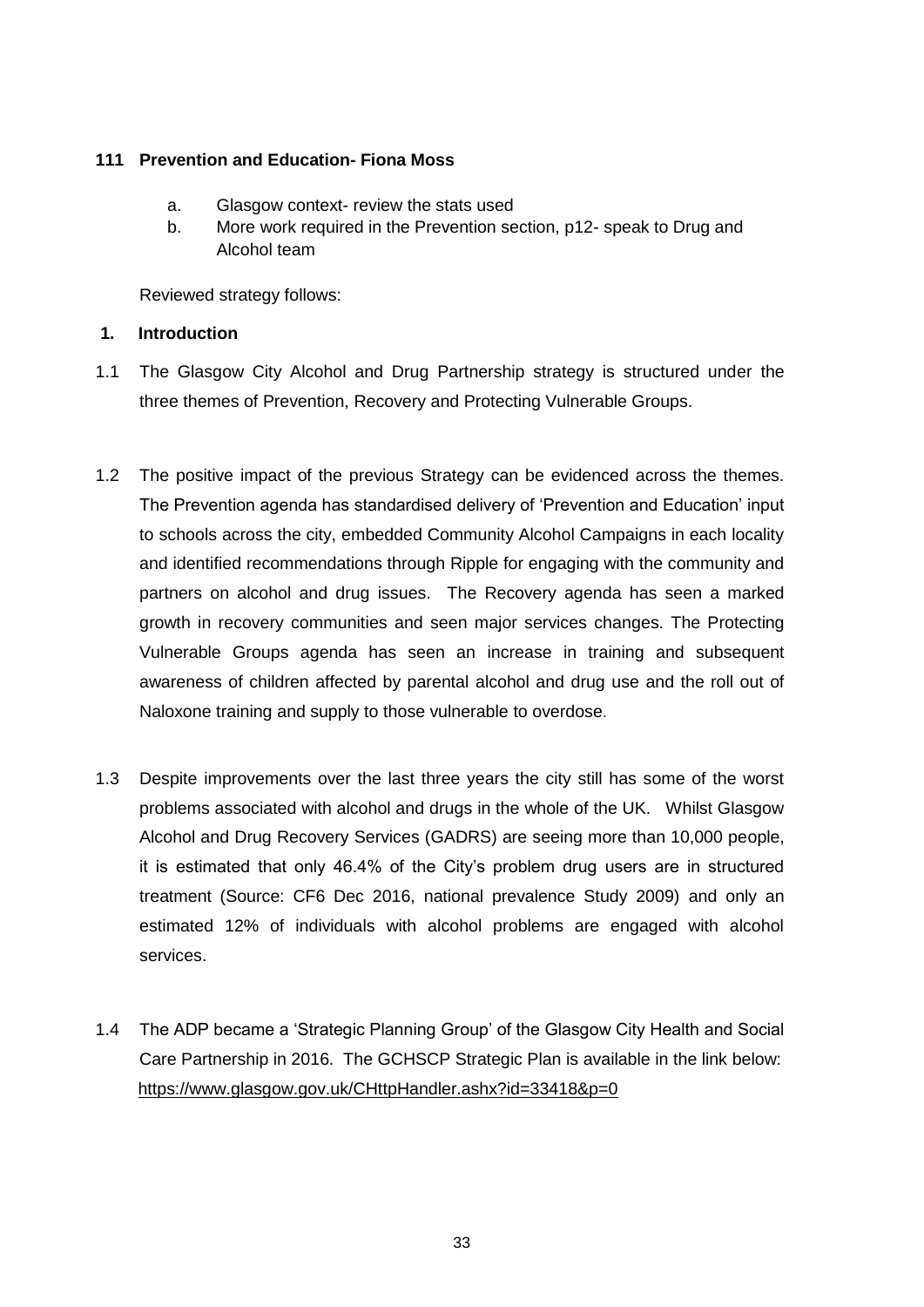### **2. ADP Arrangements**

 The Glasgow City Alcohol and Drug Partnership (ADP) was set up in 2010 to provide strategic direction on how the partners within the City should tackle alcohol and drug issues. The first two strategies launched in 2011 and 2014 were designed to ensure that ADP partners work together to provide a collective response to the problems affecting the city, making the best use of available resources.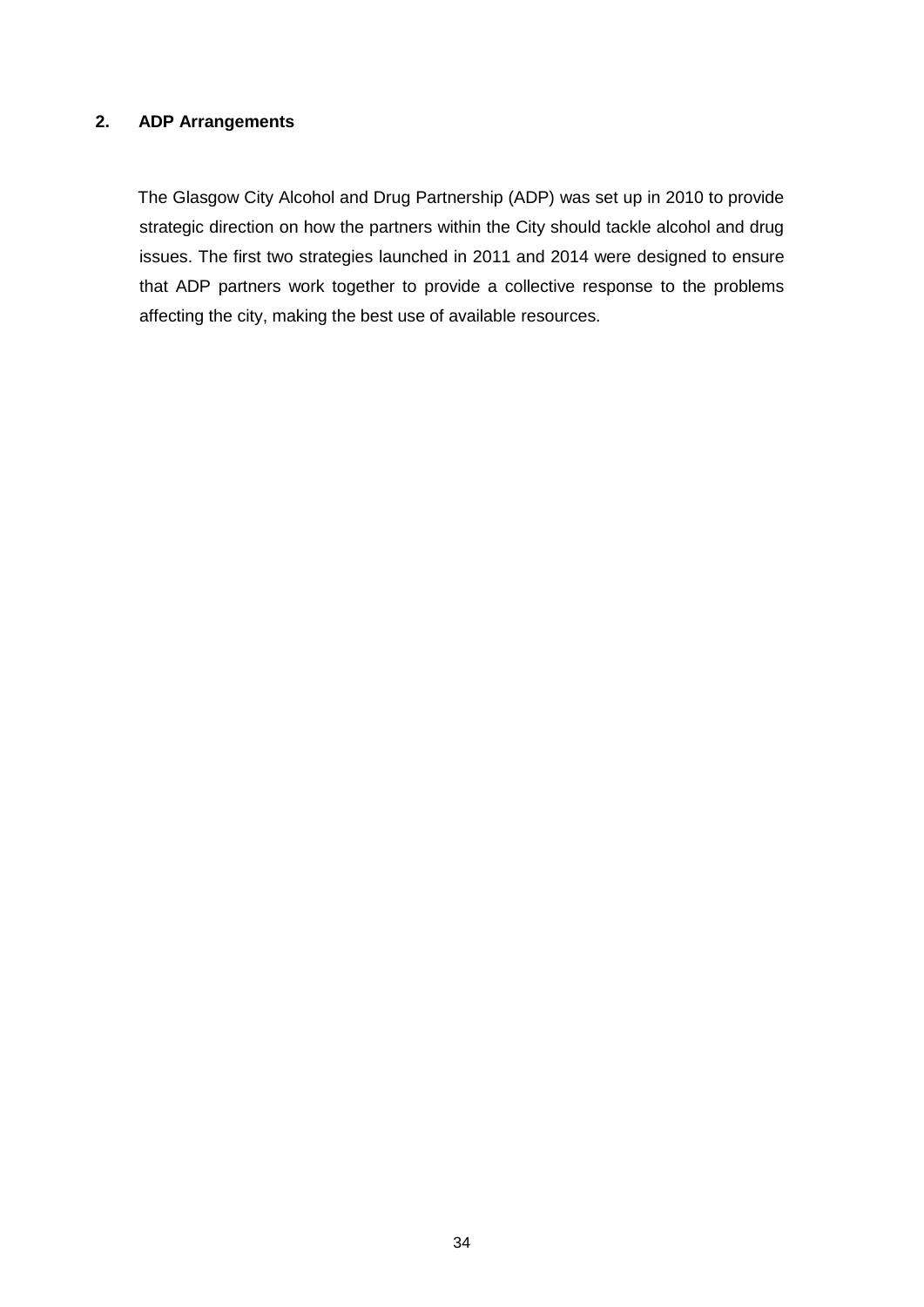### **GLASGOW CITY ADP**

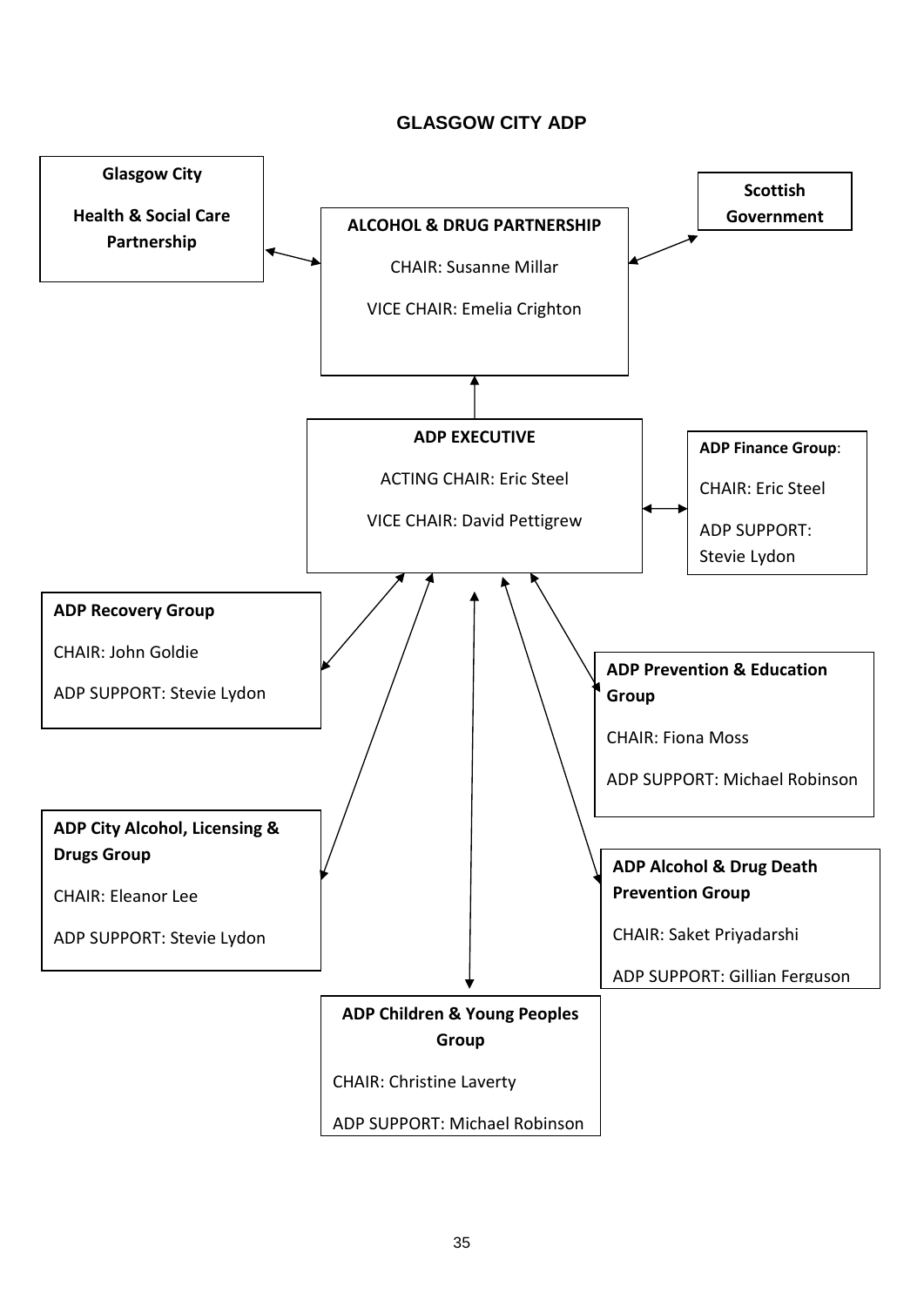The ADP partners are

- Health and Social Care Partnership
- Community Planning Partnership
- Community Safety Glasgow
- Education Services
- Recovery Communities
- Glasgow Life
- Glasgow Works
- Licensing Board
- Participant volunteers, service users and carers
- Police Scotland
- Scottish Prison Service
- Sector-based community groups
- Social Work Services
- Scottish Fire and Rescue Service
- Voluntary Sector
- Scottish Ambulance Service
- NHSGG&C

These partners make up the membership of the five ADP sub-groups:

- Children and Young People
- City Alcohol, Licensing and Drugs
- Alcohol and Drug Death Prevention
- Recovery
- Prevention and Education

The ADP also operates via the three city localities, linking with community planning, local services and community groups.

#### **3. Strategy Rationale**

- 3.1The strategy's purpose is to maintain our commitment to prevention and recovery across the city, to reduce the harm caused by alcohol and drug use and support more people with alcohol and drug issues to recover and enable them to reintegrate as participating citizens.
- 3.2 The Glasgow City Single Outcome Agreement 2013 (SOA) has identified the key outcome 'Working with the people of Glasgow to create a healthier relationship to alcohol'. The ADP strategy will continue to contribute significantly to this outcome. The SOA can be found at: [https://www.glasgowcpp.org.uk/index.aspx?articleid=11056.](https://www.glasgowcpp.org.uk/index.aspx?articleid=11056)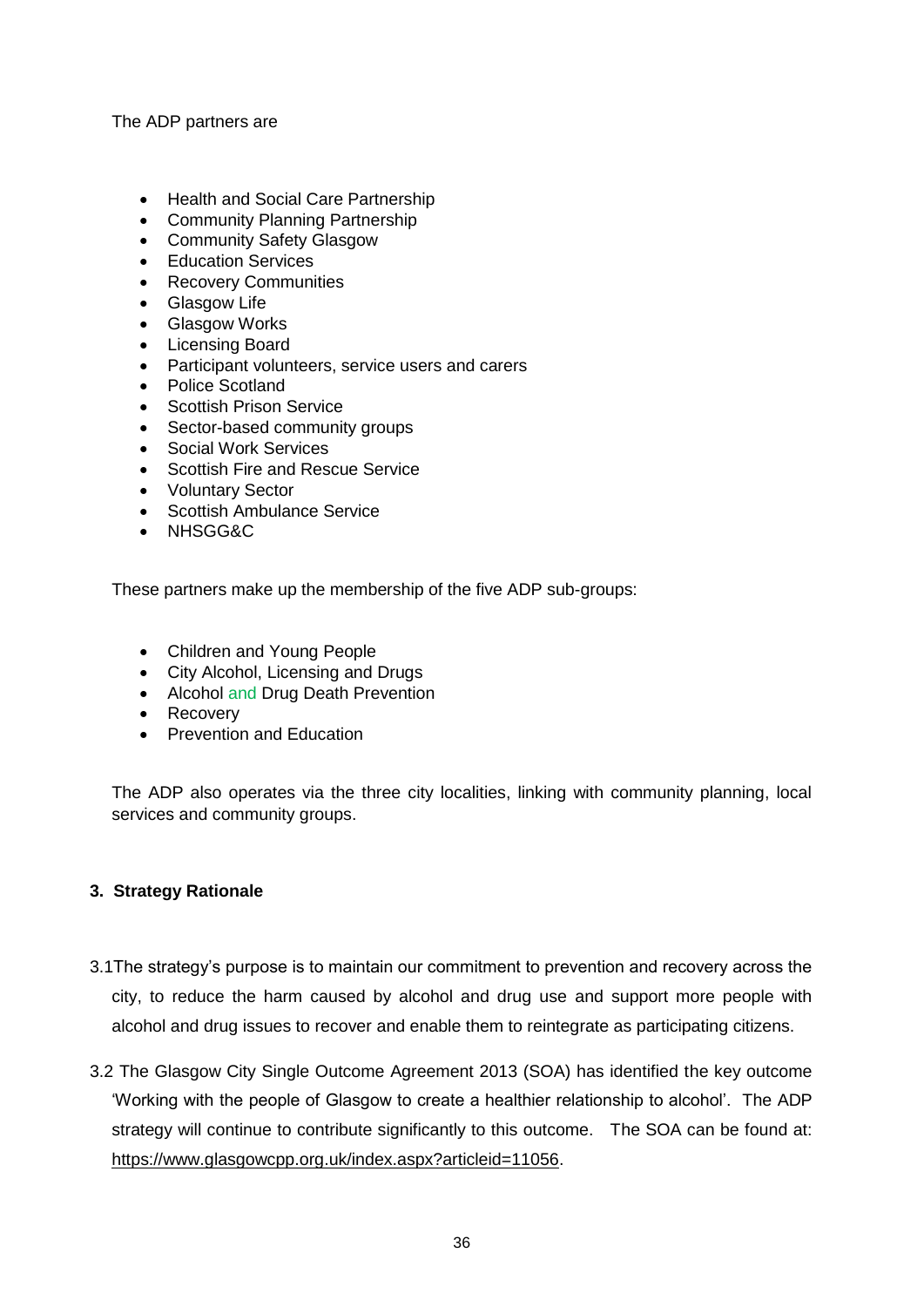3.3 The strategy covers a three year period from April 2017 to March 2020.

3.4 The strategy will address the recommendations from a number of national documents:

- a. The Scottish Government drugs strategy 'The Road to Recovery: A New Approach to Tackling Scotland's Drug Problem' was published in May 2008. This set out a significant programme of reform to tackle Scotland's drug problem. Central to the strategy is the concept of recovery - a process through which individuals are enabled to move on from their problem drug use towards a drug-free life and become active and contributing members of society. The policy also outlines the importance of prevention as an effective approach in reducing the harm caused by drug use. The strategy can be found at: <http://www.gov.scot/Publications/2008/05/22161610/0>
- b. The Scottish Government published 'Changing Scotland's Relationship with Alcohol: A Framework for Action' in March 2009. The 'Framework for Action' recognises that problems associated with alcohol use are much more prevalent across Scottish society than previously recognised. As a result, it adopts a whole population approach, with an overall focus on early years, early intervention and addressing health inequalities as well as recognising that some vulnerable groups and communities require a more targeted approach. The framework can be found at: http://www.gov.scot/Publications/2009/03/04144703/0
- c. The Scottish Government published the updated, good practice guidance 'Getting Our Priorities Right' in April 2013. This policy is targeted at all agencies and practitioners working with vulnerable children, young people and families affected by problematic alcohol and/or drug use and advocates providing support for them to develop resilience and protective factors. The guidance can be found at: http://www.gov.scot/Publications/2013/04/2305
- d. Scottish Drug Strategy Delivery Commission: 'Independent Expert Review of Opioid Replacement Therapies in Scotland: Delivering Recovery' was published in August 2013. The review can be found at: http://www.gov.scot/Publications/2013/08/9760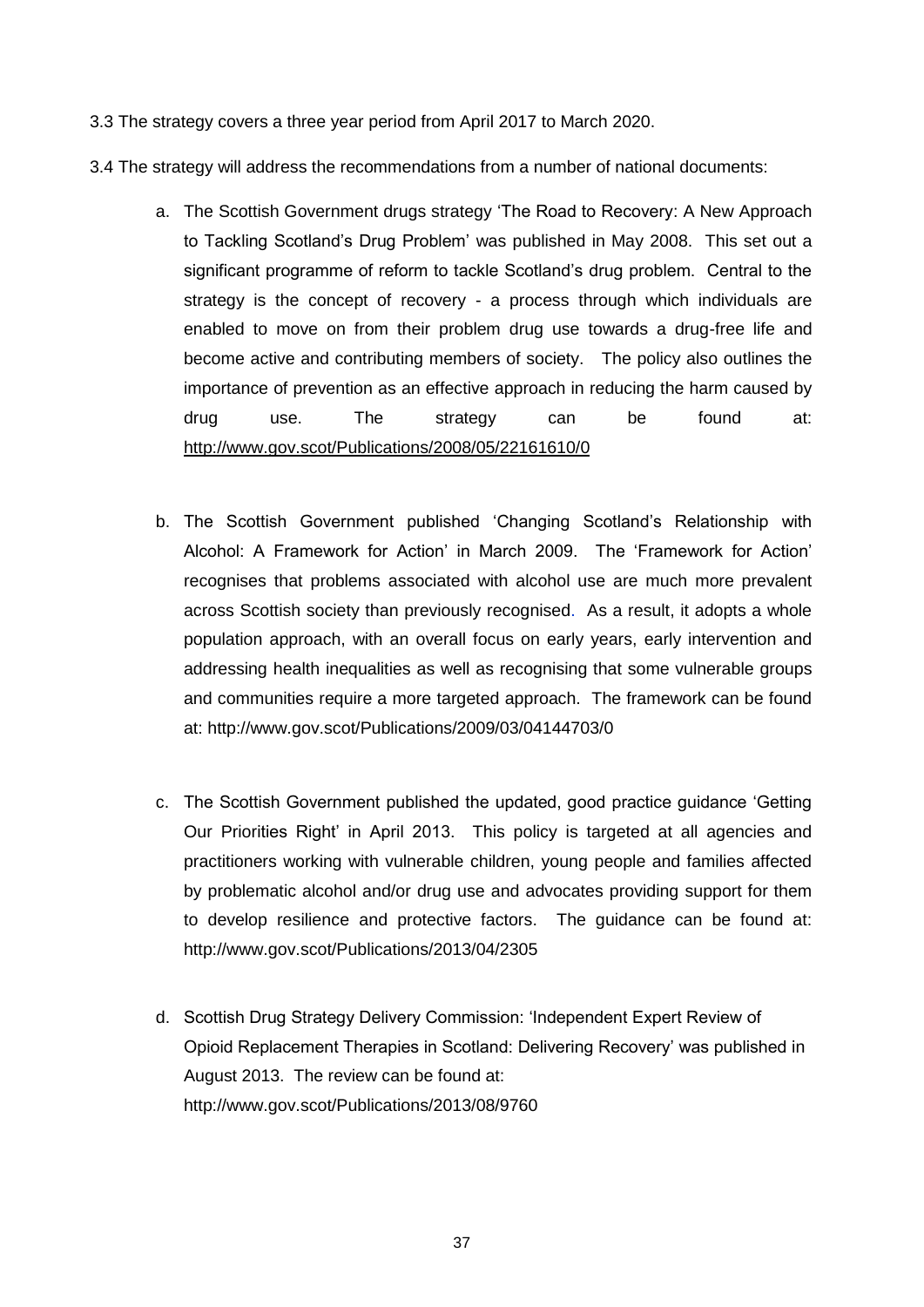- e. 'Caring Together: The Carers Strategy for Scotland' sits within a wider context and reform agenda. The carers strategy is available at: <http://www.gov.scot/Resource/Doc/319441/0102104.pdf>
- 3.5 The ADP has carried out a series of community-based and theme-focussed consultations over the past 5 years. In the development of this strategy, the ADP has built on the feedback from these consultations and worked with the ADP sub-groups to build the latest strategy on the foundation of previous strategies.
- 3.6 The ADP continues to strengthen its partnership by ensuring that its strategic planning is also linked into local partner plans:
	- a. The Scottish Fire and Rescue Service's (SFRS) strategic priorities are contained in the Local Fire and Rescue Plan for Glasgow City 2014-17; this corporate planning framework reflects the Single Outcome Agreement and Community Planning objectives for the city. See link for more detail: [http://www.firescotland.gov.uk/media/644936/sfrs\\_local\\_plan\\_glasgow\\_v1.0.pdf](http://www.firescotland.gov.uk/media/644936/sfrs_local_plan_glasgow_v1.0.pdf)
	- b. The 'Glasgow Health and Social Care Partnership Homelessness Strategy' sets out an ambitious transformational reform programme for homelessness services in the City and details how the Health and Social Care Partnership intends to work with its partners to improve homelessness services for some of the most vulnerable people living in our City. See link for more detail: <https://www.glasgow.gov.uk/CHttpHandler.ashx?id=34784&p=0>
	- c. The 'Glasgow Criminal Justice, Social Work (CJSW), Strategic Plan 2013-2015' has been produced to inform the public, service users and staff of the strategic priorities of criminal justice social work services to reduce reoffending in Glasgow. It describes the planning structure, partnership working and the activity that is taking place to achieve national and local priorities. See link for more detail: <http://www.glasgow.gov.uk/CHttpHandler.ashx?id=17057&p=0>
	- d. The Interim 'Children and Young People Services Plan' has been developed to cover the period 2015-2017, while we await guidance on the implementation of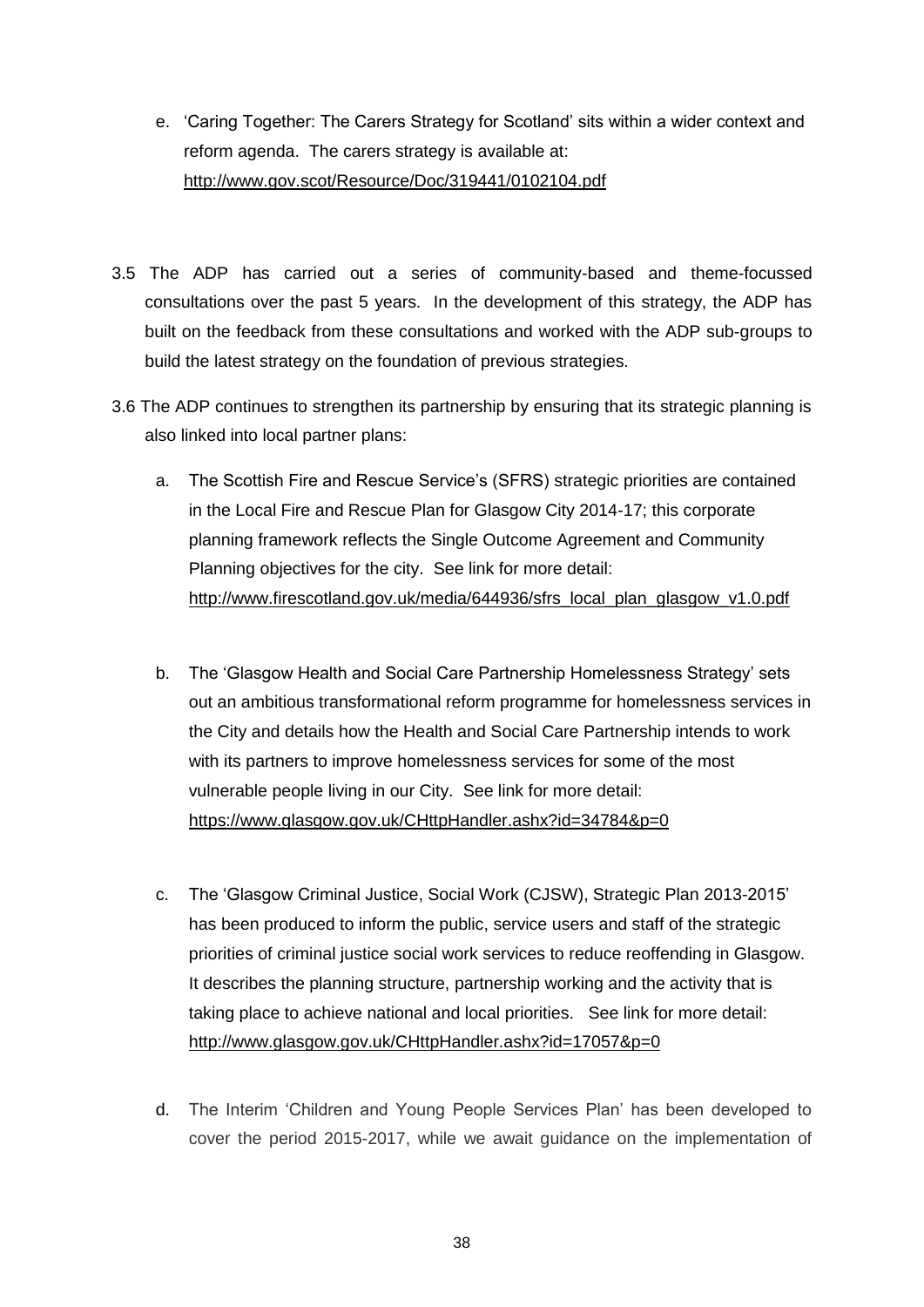Parts 1 and 3 of the Children and Young people (Scotland) Act 2014. See link for more detail:

- e. <http://www.glasgow.gov.uk/CHttpHandler.ashx?id=15283>
- 3.7 The ADP will aim to develop and improve good quality cost effective services focused on minimising duplication or waste and cultivating successful connections between strategic and locality planning.
- 3.8 The role of equalities is central to all developments and Equality Impact Assessments

(EQIAs) are paramount to all ADP service redesign.

### **4. Glasgow City Context**

- a. Glasgow City has a population of 606,340 (Source: National Records of Scotland 2015)
- b. 45.7% of the population is aged between16-44 (Source: National Records of Scotland 2015)
- c. The current death rate in Glasgow City (10.7 per 1000) is higher than the Scottish average (10.4 per 1000) (Source: National Records of Scotland 2015) – Not sure what this refers to?
- d. The City is ethnically diverse with over 12% of citizens in an ethnic minority group (Source: National Records of Scotland 2013)
- e. In 2015/16, 65.2% of working age Glaswegians were employed. Glasgow's employment rate is 8% lower than the Scottish average of 72.9% (Source: Understanding Glasgow: the Glasgow Indication Site 2016)
- f. Alcohol and drug use by householders featured as a contributory factor in 113 incidents in Glasgow, 13.5% of all dwelling fires in Glasgow City. This continues the decreasing trend over the past 5 years. (Source: SFRS 2016)
- g. Glasgow City Council receives the largest number of homeless applications per year in Scotland, disproportionate to the size of the population. In 2015/16 there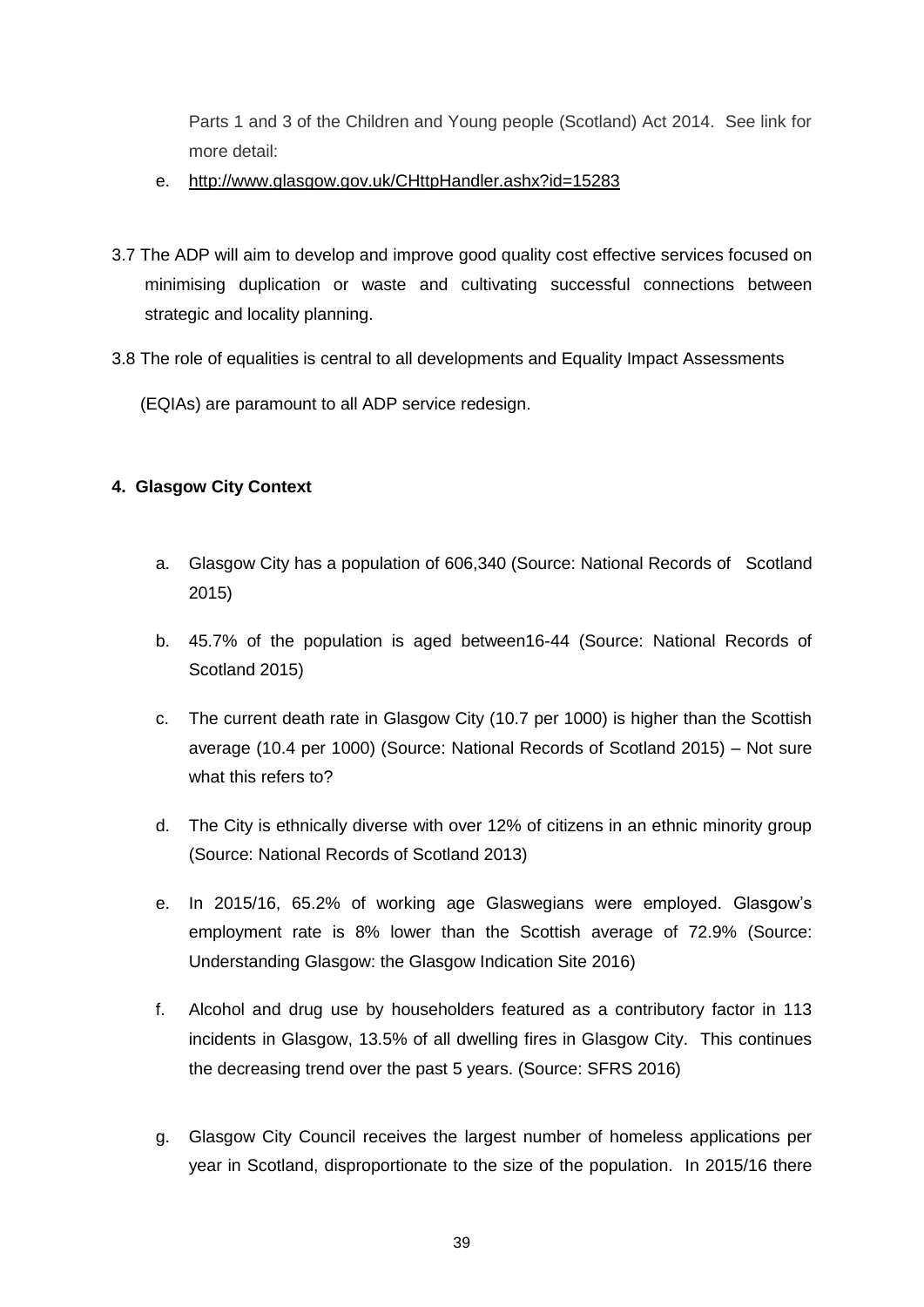were 5,426 homeless applications, a reduction on the previous year by 1,490 (Source: Scottish Government Prevent 1 Annual report)

- h. Recorded incidents of anti-social behavior in Glasgow City have reduced from over 90,000 in 2004/05 to just over 40,000 in 2014/15 (Source: Community Safety Glasgow 2016).
- i. Glasgow has consistently had a higher rate of adults claiming out-of-work benefits than other Scottish cities although that rate has declined from 29.2% in 2000 to 16.1% in 2016. (Source: [http://www.understandingglasgow.com/indicators/economic\\_participation/overview](http://www.understandingglasgow.com/indicators/economic_participation/overview) )

#### **4.1 Glasgow Context: Alcohol**

- a. Drinking alcohol appears to be becoming significantly less prevalent among school pupils in Glasgow. Trends for S1-S4 pupils across the last three surveys show that pupils have become much more likely to say they never drink alcohol rising from 46% in 2006/7 to 72% in 2014/15. (Source: Glasgow Schools Health and Well Being Study 2014-15)
- b. Glasgow Alcohol and Drug Recovery Services support 4292 people with problematic alcohol use, 45% of the GADRS caseload (Source: CareFirst 6 2017)
- c. The alcohol related death rate in Glasgow City is the highest rate of any ADP (36.6 per 100,000), in comparison to the national rate (21.8 per 100,000) (Source: ScotPHO Alcohol Profile; Glasgow ADP, 2015). See graph below: (The graph below does not show a comparison between Glasgow City and the National



**Glasgow City & NHSGGC Alcohol Related Deaths 2010 - 2015**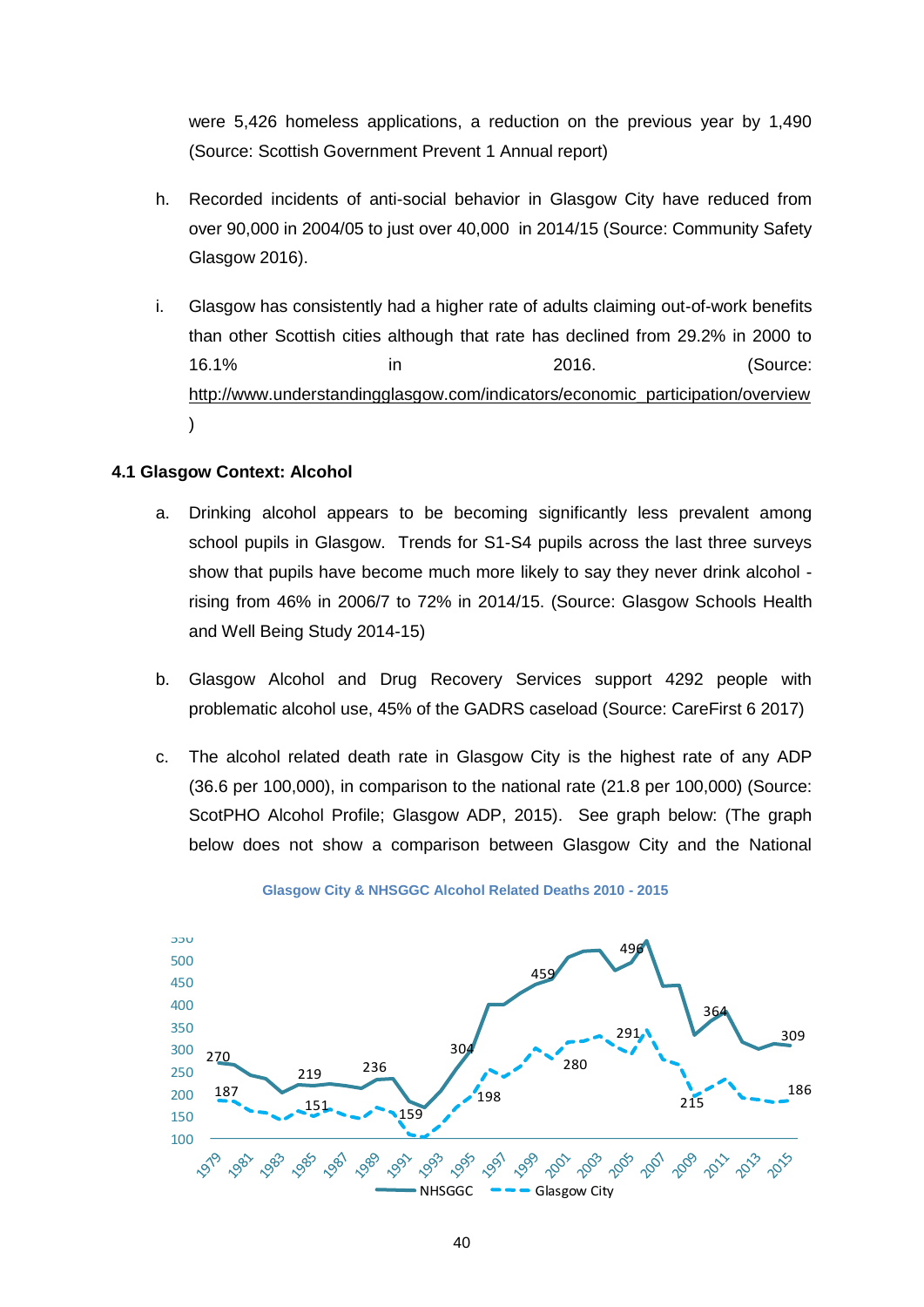National Records Scotland; Alcohol Related Deaths 2015.

- d. Glasgow has the highest rate of alcohol related hospital stays (1,240.5 per 100,000) in Scotland in comparison to the national rate (684.5 per 100,000) (Source: ScotPHO Alcohol Profile; Glasgow ADP, 2015)
- e. Glasgow currently has a total of 1,828 premise licenses, on and off trade. (Source: ScotPHO Alcohol Profile)

#### **4.2 Glasgow Context: Drugs**

- a. In Glasgow City schools, S1-4, 1 in 9 pupils (11%) said they had ever used drugs (Source: Glasgow Schools Health & Wellbeing Survey 2014/15)
- b. The trend for reported drug use in the last year by S1-4 pupils has reduced significantly, from 18.2% in 2006/7 (Glasgow Schools Health & Wellbeing Survey 2006/07) to 6.5% in 2014/15 (Glasgow Schools Health & Wellbeing Survey 2014/15)
- c. Glasgow has an estimated 13,256 problem drug users, a prevalence rate of 3.27% - the highest in Scotland. ( Source: National Prevalence Study 2009)
- d. Glasgow Alcohol and Drug Recovery Services support 6150 people for their drug use, 46.4% of the estimated population of drug users in the City (Source: CF6 Dec 2016)
- e. Glasgow has an estimated 5,458 drug injectors, a prevalence rate of 1.35%, the third highest in Scotland. (Source: National Prevalence Study 2009)
- f. Whilst the rate of drug related deaths continues to rise in Glasgow (Table 1), the rise is not as significant as it is nationally. (Source: National Records of Scotland Drug-Related Death Report 2015)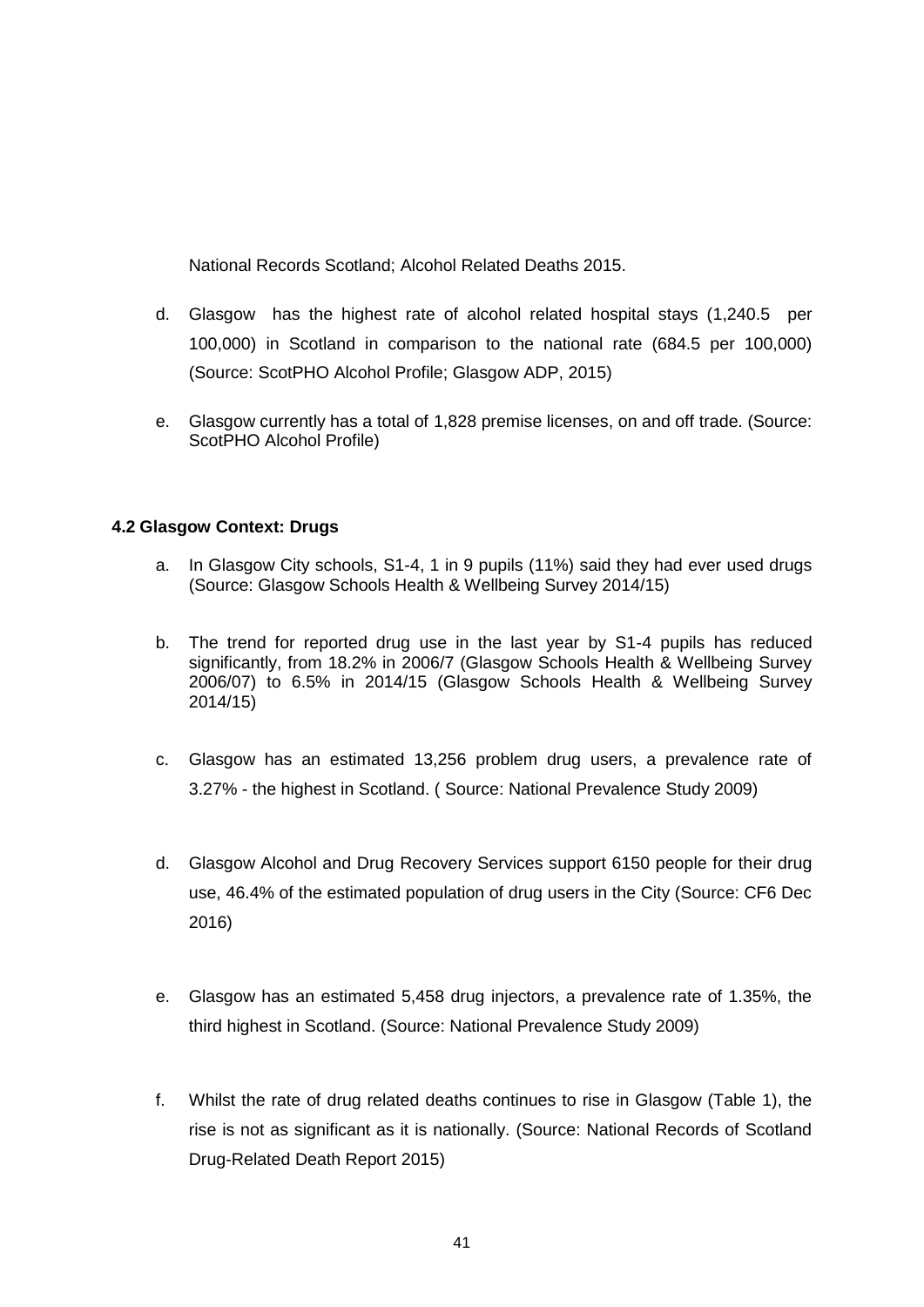

g. Over the past 5 years there has been an average of 122 deaths per year in the city. (Source: National Records of Scotland Drug-Related Death Report 2015)

#### **5. Strategy Structure**

The strategy will continue to be structured under 3 themes: Prevention, Recovery and Protecting Vulnerable Groups (children and adults).

#### **6. Prevention and Education**

Glasgow City ADP has a strong history of working to prevent alcohol and drug problems and continues to prioritise prevention as the best way of minimising alcohol and drug harm. Our plans continue to be informed by the best evidence available within the context of local insights and experience. The Scottish Government 'What Works in Drug Education and Prevention?' (2016) and the existing GGC NHS Alcohol and Drug Prevention and Education Model [\(http://nhspande.lifesm.co.uk](http://nhspande.lifesm.co.uk/) (username: model / password: pande12)) have informed this next stage of our prevention work.

Our prevention strategy includes action in four key areas;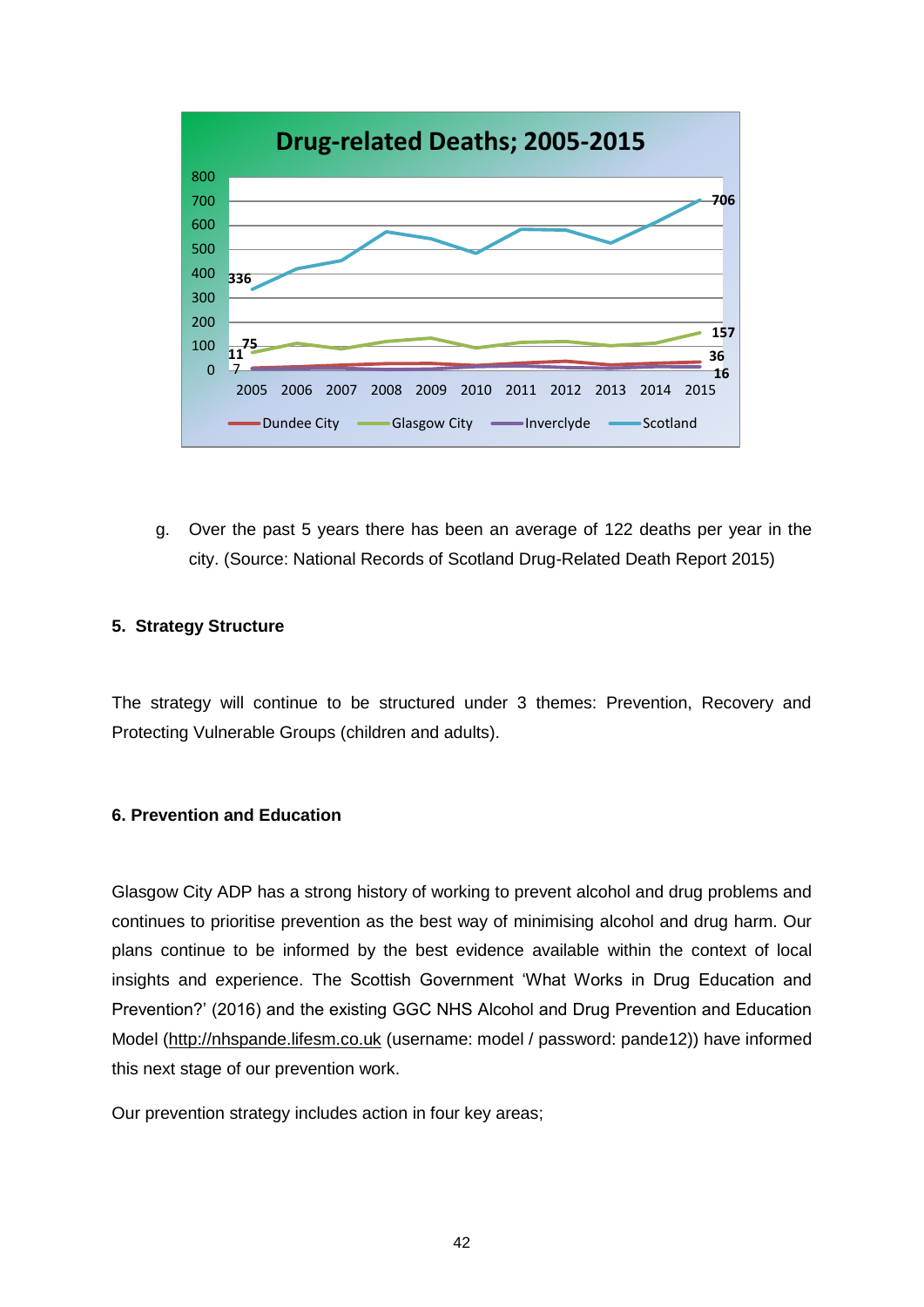- Work to reduce the accessibility of alcohol and drugs in the community (**systems prevention**)
- For everyone in the city the delivery of information and the development of skills and values to change our 'norms' around alcohol and drug use (**population prevention**).
- Working with those more likely to develop a harmful relationship with alcohol and drugs because of other life events affecting them e.g. trauma in childhood, to reduce the chances of this happening (**targeted prevention**)
- Programmes to work with those at earlier stages of alcohol and drug use to reduce and divert from increasing harm (**early stage prevention**)

### **6.1 Continuing Strategic Priorities**

Over the next 3 years

System Prevention

- Contribute to the control of the accessibility of alcohol and drugs in communities through licensing, enforcement, policy and regulatory mechanisms.
- Undertake co-ordinated and timely responses to local drug trends including new and emerging drugs.
- 1. Population Prevention.
	- Work more closely with early years establishments to support children to thrive
	- Support further delivery of age specific multiple risk learning programmes in education and youth settings
	- Continue to develop responses to reduce the acceptability of misusing alcohol and drugs within communities
- 2. Targeted prevention
	- Understand, engage and develop responses with groups of people at most risk of future alcohol and drug harm.
	- Build the skills of those working with people who have experienced traumatic events to promote their well-being and protect them from alcohol and drug harm
	- Work with others to reduce the impact of adverse events in childhood on future well-being
	- Support corporate parent's to minimise the alcohol and drug risks and harms for young people in the care system.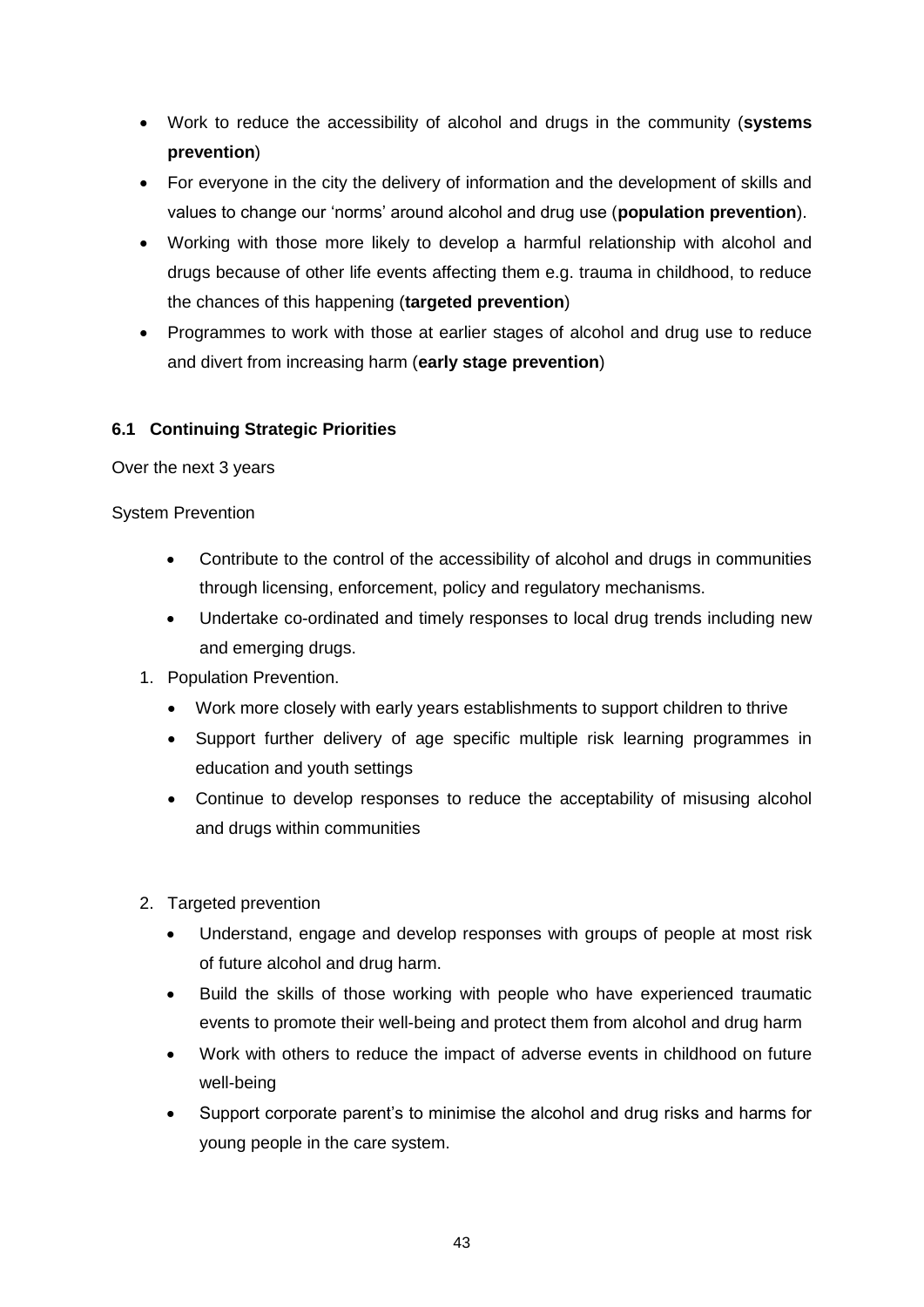- 3. Early stage prevention
	- Continue to extend the workforce in Glasgow able to undertake Alcohol Brief Interventions (ABI's) and delivery to enable people to consider more often their own alcohol drinking patterns and harm.
	- Provide accessible information on the risks and testing to reduce the number of new Blood Borne Virus infections acquired by people who inject drugs (PWID's)
	- Test a new service to identify and support young people at risk from their own, or another's, alcohol and/or drug use

Glasgow City will continue to deliver prevention and education activity aligned to the evidence within the GGC Alcohol and Drug Prevention and Education Model (2017-22)

#### **7. Recovery**

Recovery is a course of action through which an individual is able to progress on from their problem alcohol or drug use, towards a life as an active and contributing member of society.

Recovery is most effective when service users' needs and aspirations become the central core of their care and treatment.

Recovery is an aspirational, person centred process.

In practice, recovery will mean different things, at different times to each individual person.

The 'road to recovery' might mean developing the knowledge and skills to prevent relapse, rebuild broken relationships, forge new ones and actively engage in meaningful activities.

#### **7.1 Continuing Strategic Priorities**

- a. Further develop the idea of Community Recovery and embed ethos of recovery orientation of services through new recovery hubs model, ensuring the alignment of relevant posts and services
- b. Further enhance the ethos and role of volunteering as part of a programme of selfdevelopment for people in recovery
- c. Continue to address stigmas as part of the overall recovery approach, including securing a clear focus on equalities
- d. Maintain employment opportunities for those in recovery and address barriers in relation to benefits and welfare reform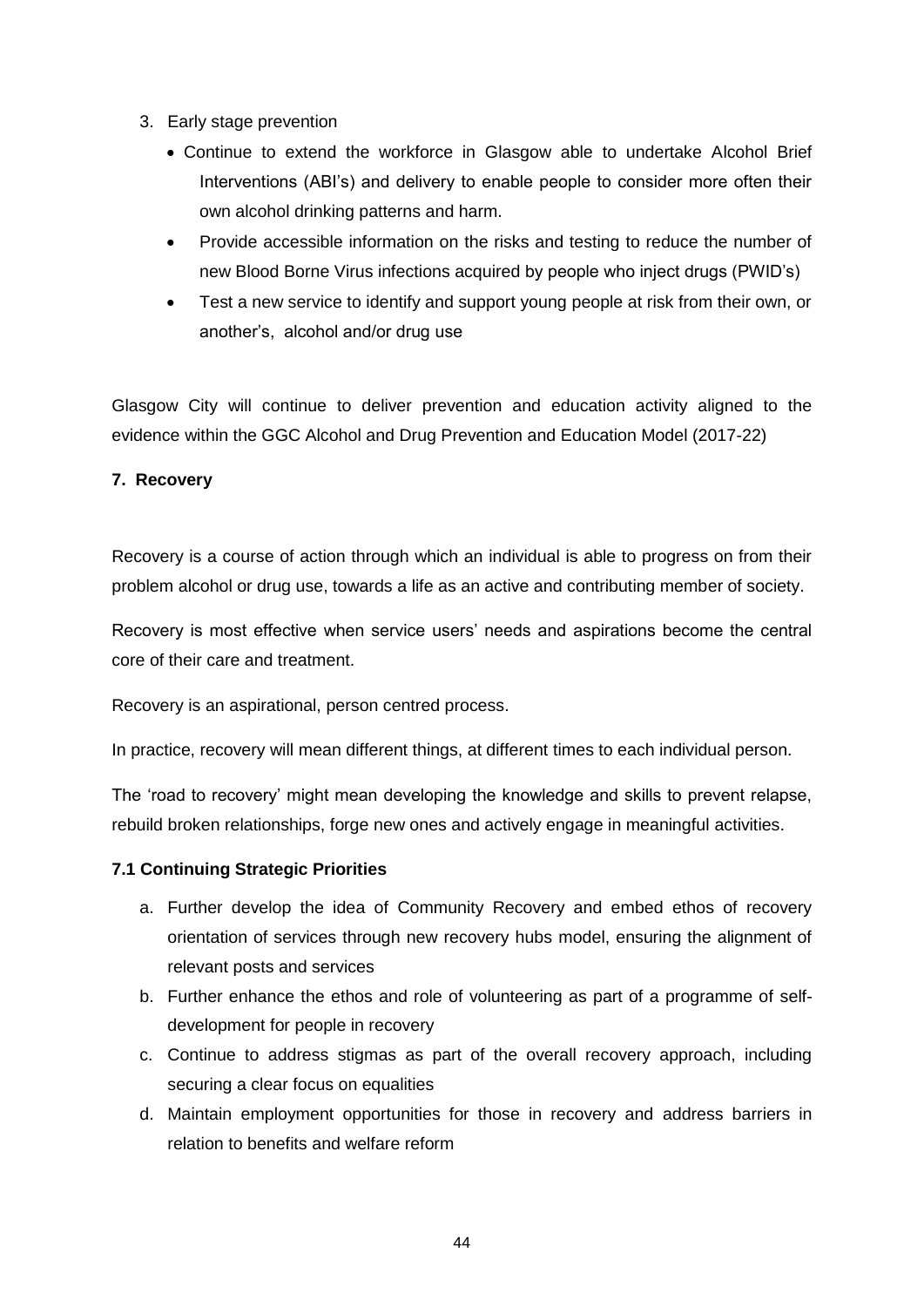- e. Develop a model for peer led recovery activities, to complement evolving service developments
- f. Increase the commitment to provide relevant support to families and carers in recovery. See link:<http://www.gov.scot/Resource/Doc/319441/0102104.pdf>
- g. Address ongoing challenges in identifying appropriate accommodation. See link: [https://www.glasgow.gov.uk/CHttpHandler.ashx?id=34784&p=0.](https://www.glasgow.gov.uk/CHttpHandler.ashx?id=34784&p=0)

# **7.2 Additional Strategic Priorities**

- a. Develop a new focus on engagement with older drug users
- b. Increase awareness of health and fitness opportunities within communities in recovery
- c. Enhance links between Recovery and Prevention planning work around education and young people at risk

### **8. Protecting Vulnerable Groups: Children and Young People**

Glasgow City has an estimated 6,188 Glasgow Alcohol and Drug Recovery service users who have a relationship with a child under 16 years (Source: CF6 Dec 2016).

The 'Glasgow City HSCP Interim Children and Young People Service Plan 2015-17' builds on the previous 'Integrated Service Plan 2012-15'. The plan is framed around the 'Children and Young People's Act 2014', which brings a legislative drive to 'Getting It Right For Every Child'.

The plan supports the principles of early intervention and prevention by promoting the wellbeing of children, including safeguards and improving corporate parenting for our looked after children and care leavers.

### **8.1 Continuing Strategic Priorities**

- a. Continue to address the stigma and fear that prevents parents with alcohol and drug problems from asking for help
- b. Continue to consider children's needs within community recovery
- c. Continue to consider the needs of kinship carers, families and carers across ADP structures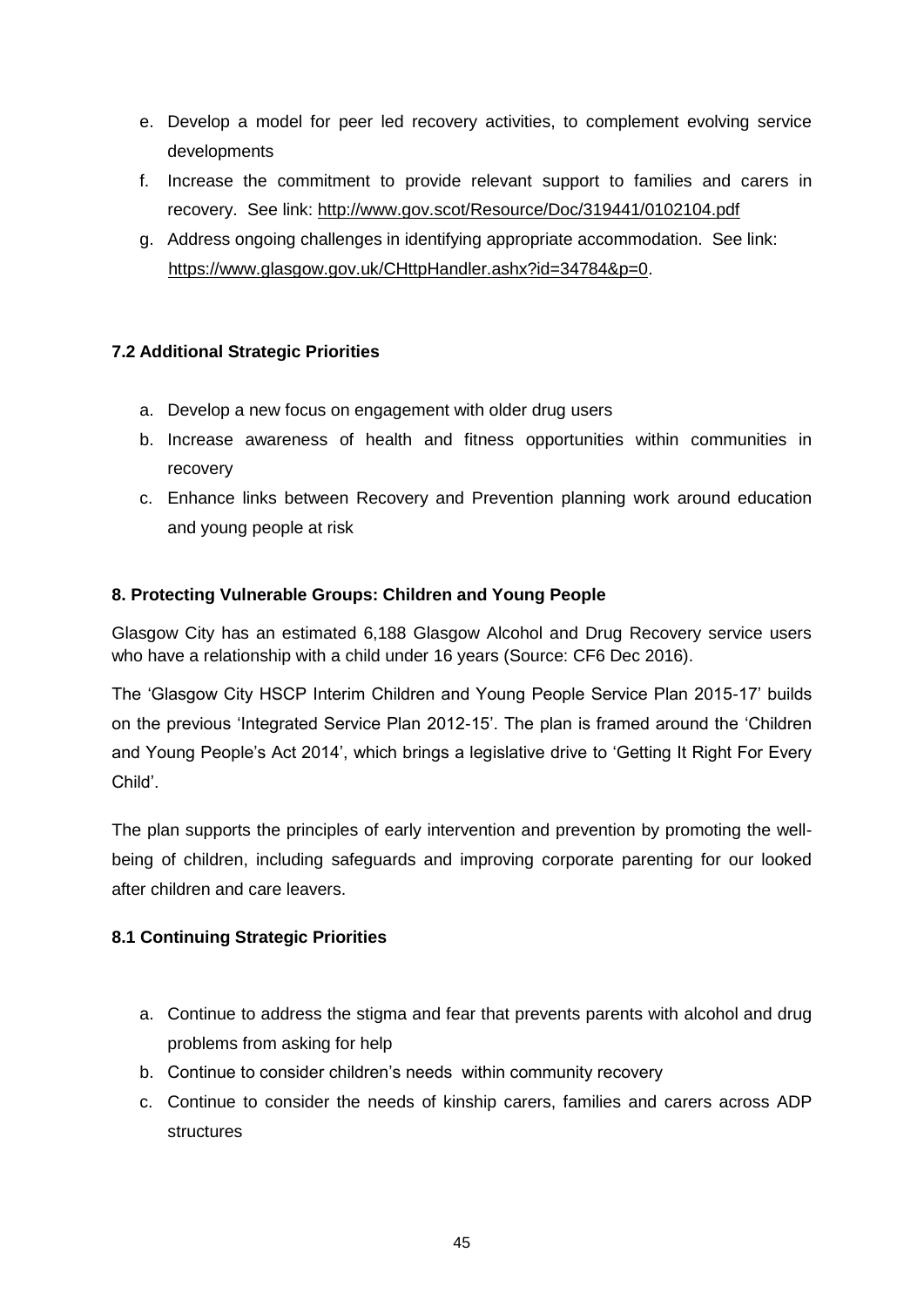#### **8.2 Additional Strategic Priorities**

The ADP will adopt the 4 strategic aims outlined in the draft Scottish Government 'Children and Young People's Services 2017-2020' guidance:

- a. Children's services are provided in a way which best safeguards, supports and promotes the wellbeing of children in Glasgow
- b. Children's services are provided in a way which ensures that any action to meet needs is taken at the earliest appropriate time and that, where appropriate, action is taken to prevent the needs arising
- c. Children's services are provided in a way that is most integrated from the point of view of the recipients
- d. Children's services are provided in a way that constitutes the best use of available resources

### **9. Protecting Vulnerable Groups: Adults**

The ADP recognises the challenges posed by vulnerable adults at risk through their alcohol and drug use and the need for a continued focus on harm minimisation, whilst remaining committed to the recovery agenda.

### **9.1 Continuing Strategic Priorities**

- a. Monitor existing trends in alcohol and drug use
- b. Promote Naloxone training and provision across all care services
- c. Continue to address the complex needs of the city centre population
- d. Continue to monitor New and Emerging Drug Trends and coordinate actions across services
- e. Consider low threshold services for those not accessing treatment

#### **9.2 Additional Strategic Priorities**

- a. Tackle the complex needs of individuals with multiple conditions and the associated challenges of working effectively with partners including mental health, homelessness, public health, prison health care and criminal justice to address these.
- b. Develop specific relapse support within GADRS for Recovery Volunteers
- c. Develop Information sharing protocols
- d. Investigate opportunities to increase research capacity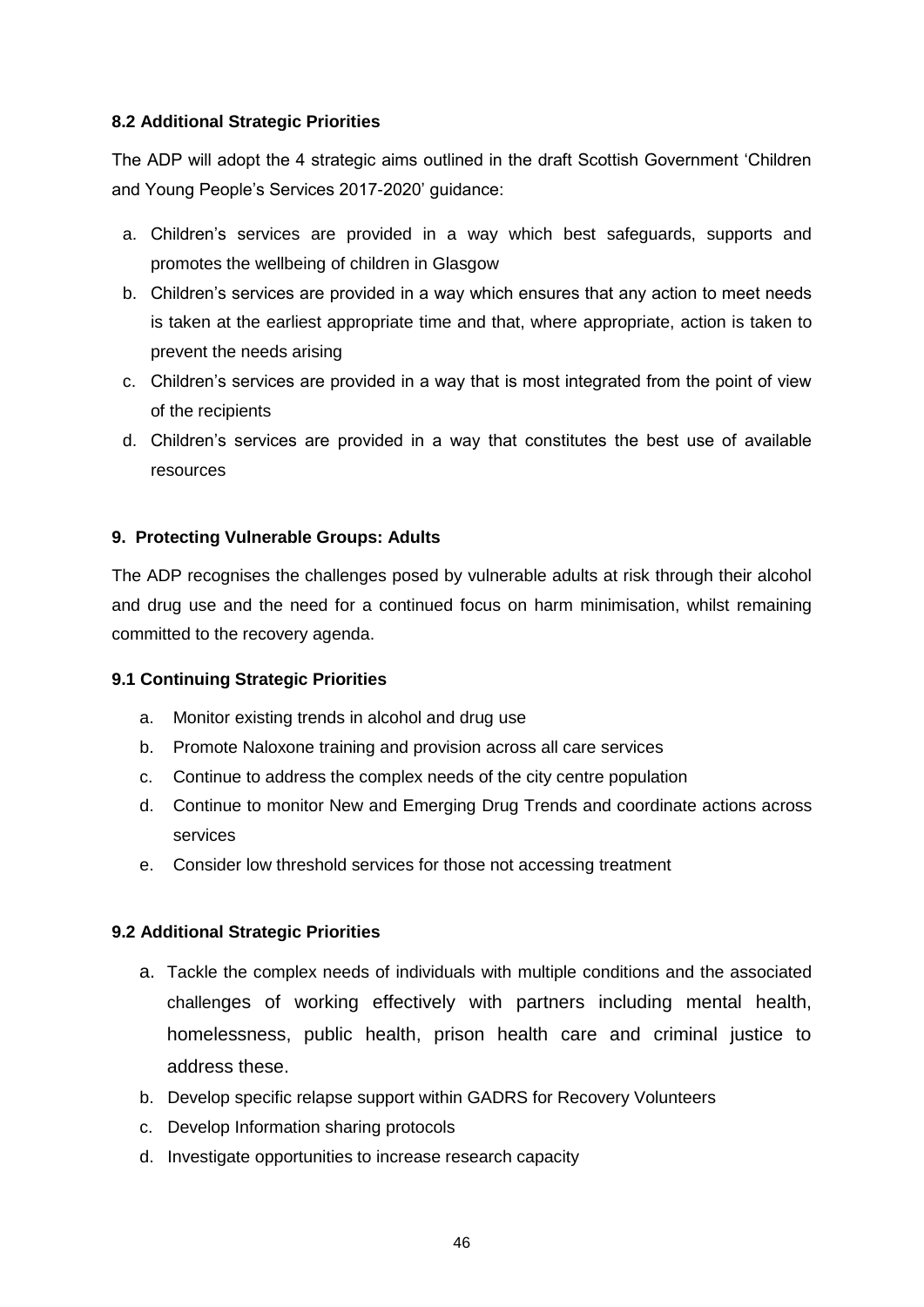e. Address barriers to appropriate end of life care for older drug users

#### **10. Performance Management**

#### **10.1 Performance Monitoring**

The ADP will sit within the GCHSCP performance framework as well as the annual performance management arrangements set by the Scottish Government. The ADP will continue to utilise an annual delivery plan, outlining key actions against strategic priorities and the 7 national outcomes.

#### **10.2 National ADP Outcomes**

The seven core national ADP outcomes, described in the Scottish Governments 'Updated Guidance for Alcohol and Drug Partnerships (ADPs) on Planning and Reporting Arrangements 2013-15':

1. HEALTH: People are healthier and experience fewer risks as a result of alcohol and drug use.

2. PREVALENCE: Fewer adults and children are drinking or using drugs at levels or patterns that are damaging to themselves or others.

3. RECOVERY: Individuals are recovering from problematic drug and alcohol use.

4. FAMILIES: Children and family members of people misusing alcohol and drugs are safe, well-supported and have improved life-chances.

5. COMMUNITY SAFETY: Communities and individuals are safe from alcohol and drug related offending and anti-social behaviour.

6. LOCAL ENVIRONMENT: People live in positive, health-promoting local environments where alcohol and drugs are less readily available.

7. SERVICES: Alcohol and drugs services are high quality, continually improving, efficient, evidence-based and responsive, ensuring people move through treatment into sustained recovery.

#### **10.3 Indicators**